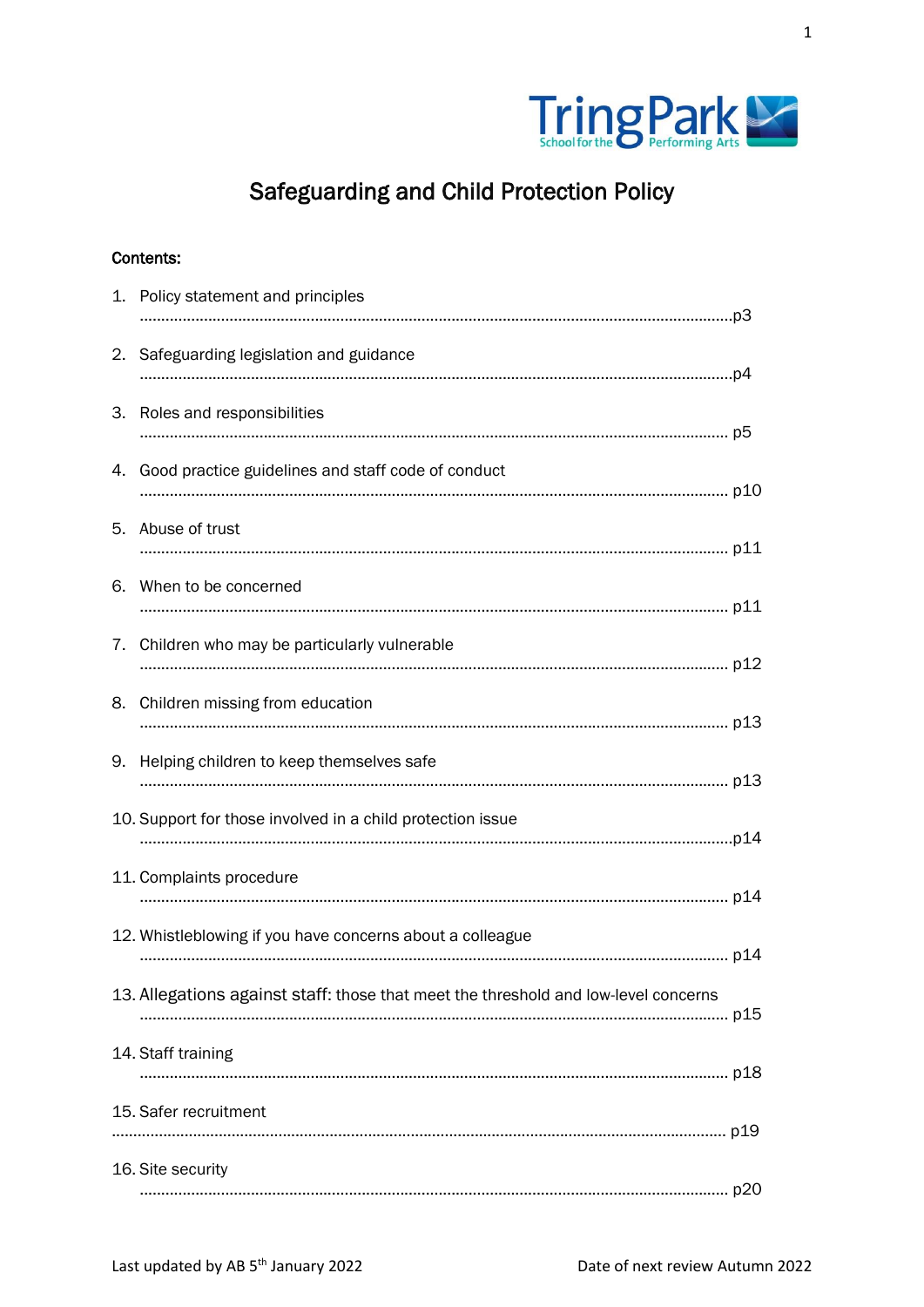| 17. Extended school and off-site arrangements                                          |
|----------------------------------------------------------------------------------------|
| 18. Photography and images                                                             |
| 19. Online safety and cyberbullying                                                    |
| 20. Child protection procedures                                                        |
| 21. Special circumstances                                                              |
| 22. Appendix A: Prevent duty: Indicators of those who might be at risk                 |
| 23. Appendix B: Contact details of outside agencies                                    |
| 24. Safeguarding policy Annex: Arrangements in the event of a pandemic related closure |

# Reviewed by:

Designated Safeguarding Lead: Anselm Barker

Date: 1st September 2021

Deputy Designated Safeguarding Lead: Suzanne Kennedy

Date: 1st September 2021

Deputy Designated Safeguarding Lead: Kay Wayman

Date: 1st September 2021

Principal: Stefan Anderson

Date: 1st September 2021

Chair of Governors: Angela Odell

Date: 1st September 2021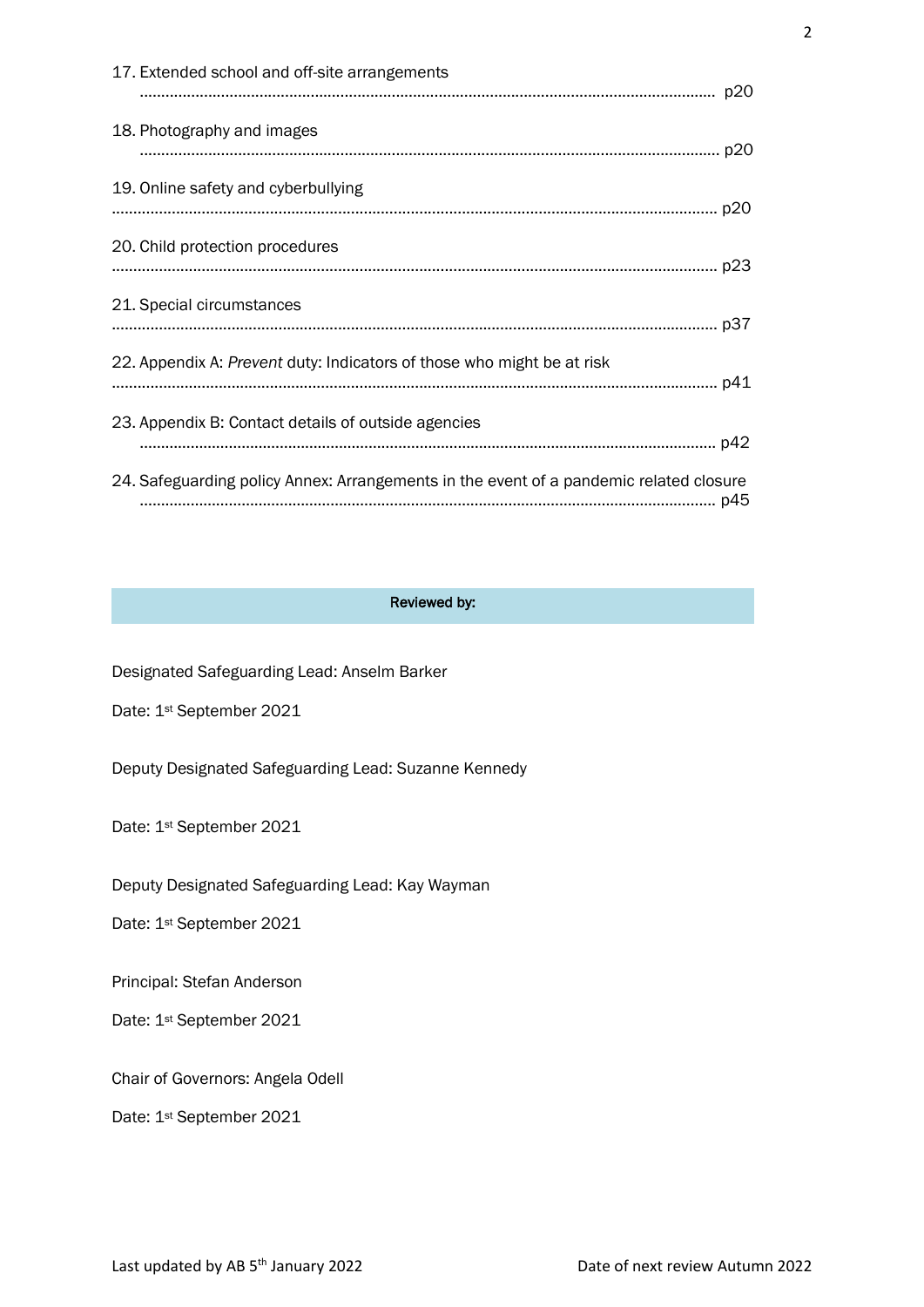## 1. Policy statement and principles

This policy is one of a series in the school's integrated portfolio of safeguarding documents, policies and procedures. In particular, this policy should be read in conjunction with the Safer Recruitment Policy, Anti-Bullying Policy, Behaviour Policy, Staff Code of Conduct, Acceptable Contact Policy, Positive Mental Health Policy, Absence, Attendance and Missing Pupil Policy, Use of Reasonable Force and Physical Restraint Policy, and the Whistleblowing Policy*.* A review of the school's child protection policies takes place at least annually, including an update and review by the full board of governors of the effectiveness of procedures and their implementation.

## Child protection statement

Tring Park School is committed to acting in the best interests of the child. We are dedicated to nurturing the wellbeing of all our pupils and recognise our moral and statutory responsibility to safeguard and promote their welfare. We endeavour to provide a safe, nurturing and welcoming environment where children are respected and valued. We are alert to the signs of abuse and neglect and follow our procedures to ensure that children receive effective support, protection and justice. We recognise that everyone has a responsibility for safeguarding and promoting the welfare of children and that early intervention is vital.

The procedures contained in this policy apply to all staff and governors and are consistent with those of the Hertfordshire Safeguarding Children Partnership (HSCP). Contact details for agency involvement can be found in section 20 and Appendix B.

# Policy principles

- The school's responsibility to safeguard and promote the welfare of children is paramount
- All children, regardless of age, gender, ability, culture, race, language, religion or sexual identity, have equal rights to protection
- All staff have an equal responsibility to act on any suspicion or disclosure that may suggest a child is at risk of harm
- Pupils and staff involved in child protection issues will receive appropriate support
- Policies will be reviewed at least annually according to the school's Policy Review Cycle unless an incident or new legislation or guidance suggests the need for an interim review. This policy is published and available to all on the school's website. It is also available in the Policy folder on Staff Resources, in the Staff Handbook and from the school office upon request.

## Policy aims

- To inform staff, parents, volunteers and governors about the school's responsibilities for safeguarding children.
- To enable everyone to have a clear understanding of how these responsibilities should be carried out.
- To follow procedures in line with the Hertfordshire Safeguarding Children Partnership. The HSCP consists of Hertfordshire County Council, Hertfordshire Constabulary and the two local Clinical Commissioning groups: East and North Herts CCG and Herts Valley CCG

## **Terminology**

• Safeguarding and promoting the welfare of children is defined as the process of protecting children from maltreatment, preventing impairment of children's mental and physical health or development, ensuring that children grow up in circumstances consistent with the provision of safe and effective care and taking action to enable all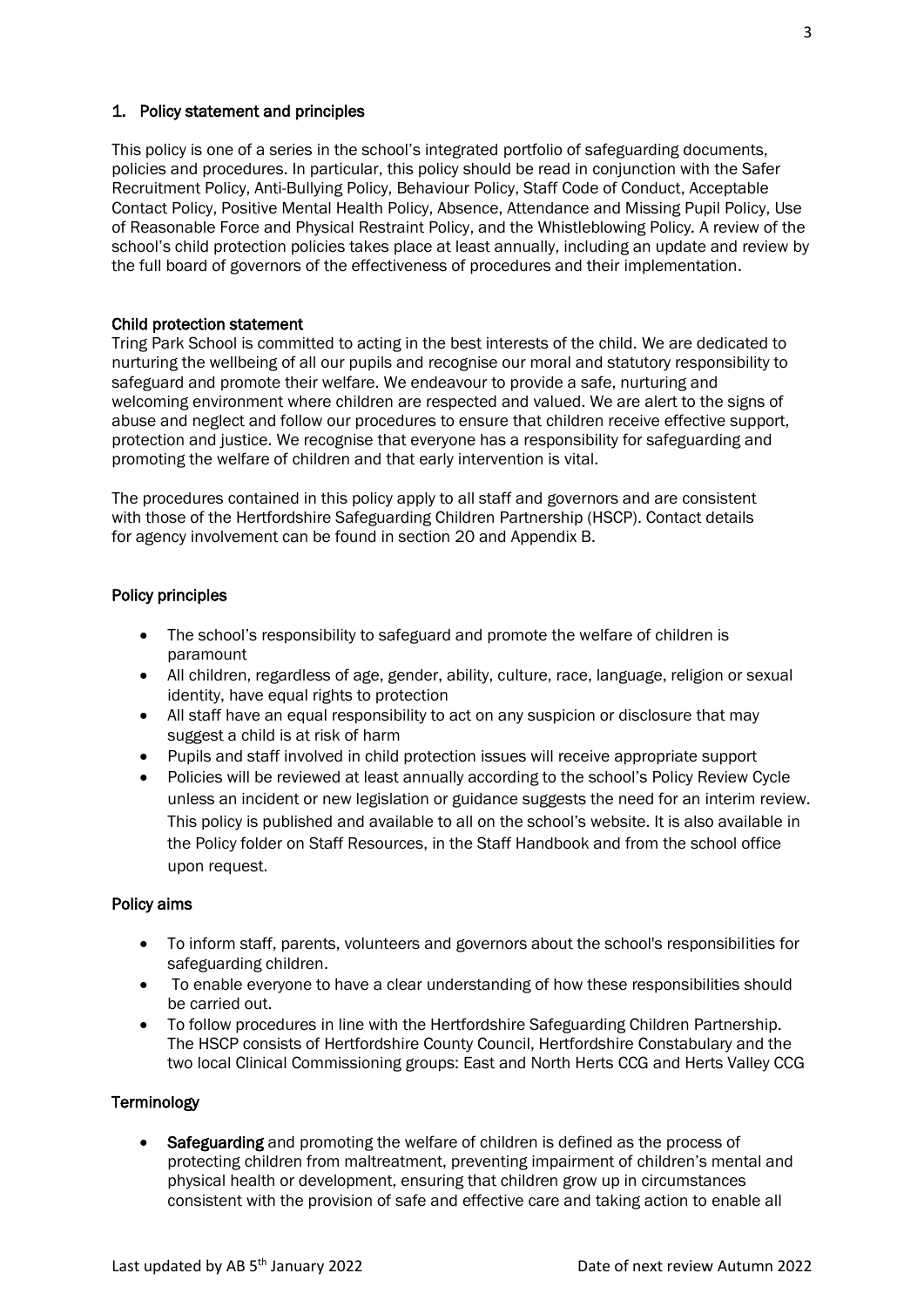children to have the best outcomes. Children includes everyone under the age of 18.

- Child protection refers to the processes undertaken to protect children who have been identified as suffering, or being at risk of suffering, significant harm.
- Staff refers to all those working for or on behalf of the school, full time or part time, temporary or permanent, in either paid or voluntary capacity. This includes supply staff, supply staff, contract workers and volunteers.
- Child includes everyone under the age of 18.
- Parent refers to birth parents and other adults who are in a parenting role, for example step-parents, foster carers and adoptive parents.

# 2. Safeguarding legislation and guidance

In order to safeguard and promote the welfare of children, the school will act in accordance with the following legislation and guidance:

- The Children Acts of 1989 and 2004
- Children and Social Work Act 2017
- Section 16 of the Sexual Offences Act 2003
- The Teacher Standards 2012
- Working Together to Safeguard Children (DfE 2018)
- Information sharing (2018)
- Hertfordshire Safeguarding Children Partnership Inter-agency Child Protection and Safeguarding Children Procedures (electronic)
- Preventing and Tackling Bullying (DfE 2017)
- Health and Safety: responsibilities and duties for schools (2018);
- Regulatory Reform (Fire Safety) Order (2005)
- Boarding Schools National Minimum Standards (2015)
- The Education (Independent School Standards) (England) Regulations 2014 (amended 2018)
- Disqualification under the Childcare Act 2006, (Regulations 2018)
- What to do if you're worried a child is being abused: advice for practitioners, March 2015
- Information sharing: advice for practitioners providing safeguarding services to children, young people, parents and carers, (DfE 2018)
- Counter-Terrorism and Security Act 2015 (Section 26)
- Prevent Duty Guidance: for England and Wales (July 2015, updated April 2021 (Prevent). Prevent is supplemented by non-statutory advice and a briefing note:
	- o The Prevent Duty: Departmental advice for schools and childminders (June 2015)
- The use of social media for online radicalisation (July 2015)
- Multi-Agency Statutory Guidance on Female Genital Mutilation (April 2016)
- Anti-social Behaviour, Crime and Policing Act 2014 (makes it a criminal offence to force someone to marry. Includes taking someone overseas to force them to marry (whether or not the forced marriage takes place).
- Schools COVID-19 operational guidance (August 2021)
- Non-statutory interim supplement to KCSIE: Safeguarding and remote education during coronavirus (COVID-19)
- Relationships Education, Relationships and Sex Educatiion (RSE) and Health Education (2019, updated September 2021)
- Keeping Children Safe in Education (DfE 2021) All staff who work with children must read Part One of this guidance. Those staff who do not work directly with children must read either Part One or Annex A of this guidance. The school will make an assessment of which guidance is most effective for these staff to safeguard and promote the welfare of children. Staff can find a copy of KCSIE in *S:\Child Protection information\Legislation*. It is school policy that all governors must also read part 2 of this guidance. The School will assist staff to understand and discharge their role and responsibilities by providing a copy of this document at induction and providing safeguarding training for new staff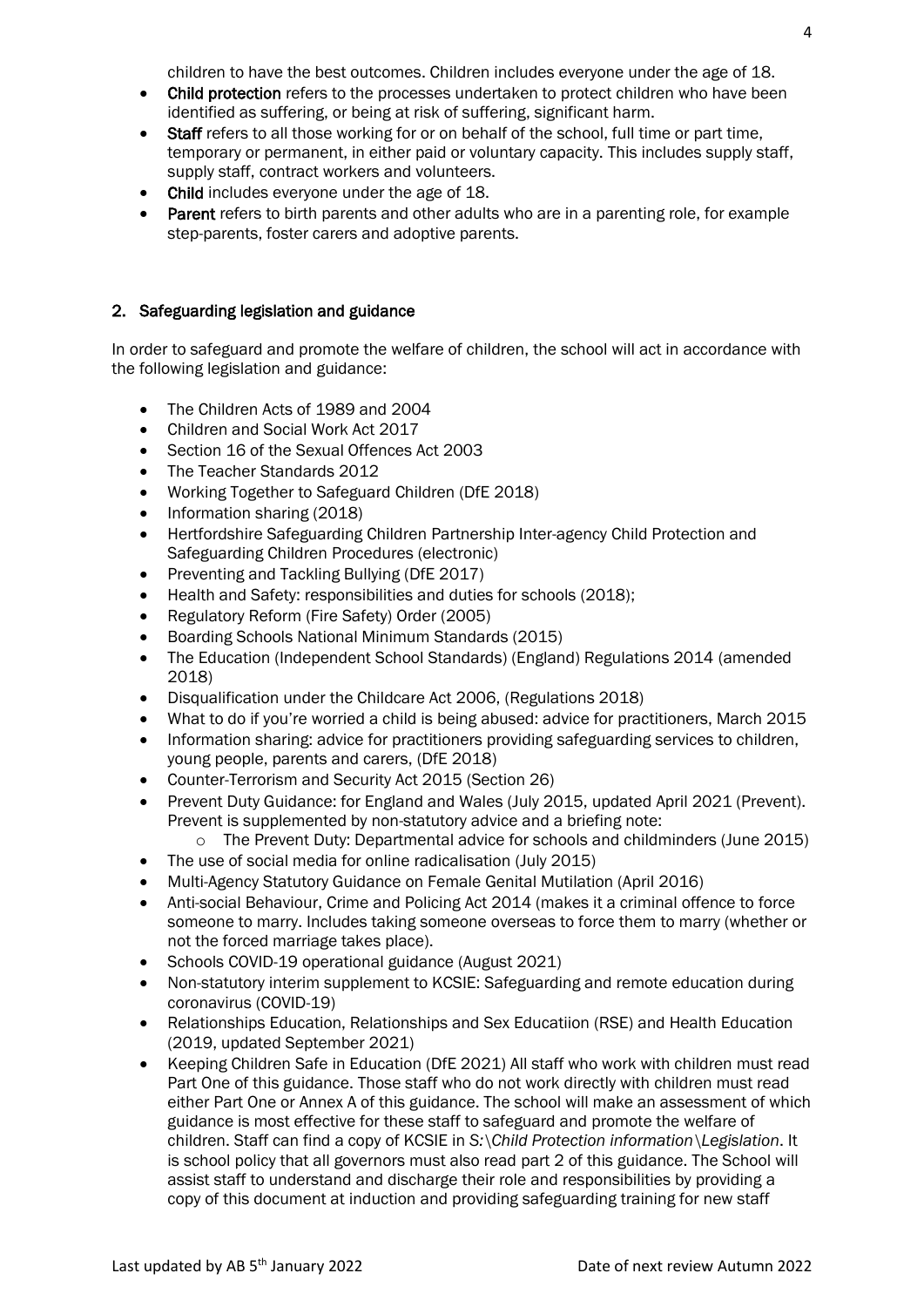which is then regularly, but at least annually, updated for all staff as required via email, bulletins and staff meetings.

Keeping Children Safe in Education (DfE 2021) states that governing bodies and proprietors should ensure that the school or college contributes to multi-agency working in line with statutory guidance Working Together to Safeguard Children. Furthermore it also states that governing bodies and proprietors of all schools and colleges should ensure that their safeguarding arrangements take into account the procedures and practice of the local authority as part of inter-agency safeguarding procedures set up by the Local Safeguarding Partners (LSP).

## 3. Roles and responsibilities

## Key personnel

The designated safeguarding lead (DSL) is Anselm Barker, who is the Deputy Principal and also the single point of contact (SPoC) for Prevent. This position was previously known as designated senior person (DSP).

Contact details: email: [dsl@tringpark.com](mailto:dsl@tringpark.com) tel: 01442 821661, emergency: 07926 281550

The deputy designated safeguarding leads are Suzanne Kennedy, who is the Head of Learning Support and Kay Wayman, who is a Senior Housemistress.

Contact details: email: [Suzanne.kennedy@tringpark.com](mailto:Suzanne.kennedy@tringpark.com) tel: 01442 821685 [kay.wayman@tringpark.com](mailto:kay.wayman@tringpark.com) tel: 07544 937917

The nominated child protection and Prevent governor is John Clark.

Contact details: email: [john.clark@tringpark.com](mailto:john.clark@tringpark.com)

The Principal is Stefan Anderson.

Contact details: email: [principal@tringpark.com](mailto:principal@tringpark.com) tel: 01442 821681

## The DSL will:

- Take lead responsibility for safeguarding and child protection, including online safety;
- have the status and authority within the school to carry out the duties of the post, including providing advice and support to other staff on child welfare, safeguarding and child protection matters;
- take part in strategy discussions and inter-agency meetings, and/or support other staff in doing so, and contribute to the assessment of children; Availability
- 
- During term time the DSL (or a deputy) should always be available (during school hours) for staff in the school to discuss any safeguarding concerns. Whilst generally speaking the DSL (or deputy) would be expected to be available in person, it is a matter for the school, working with the DSL, to define what "available" means and whether in exceptional circumstances availability via phone and or Skype or other such media is acceptable.
- It is a matter for the school and the DSL to arrange adequate and appropriate cover arrangements for any out of hours/out of term activities.

## Manage referrals

The DSL is expected to refer cases:

 of suspected abuse and neglect to the local authority children's social care as required and support staff who make referrals to local authority children's social care;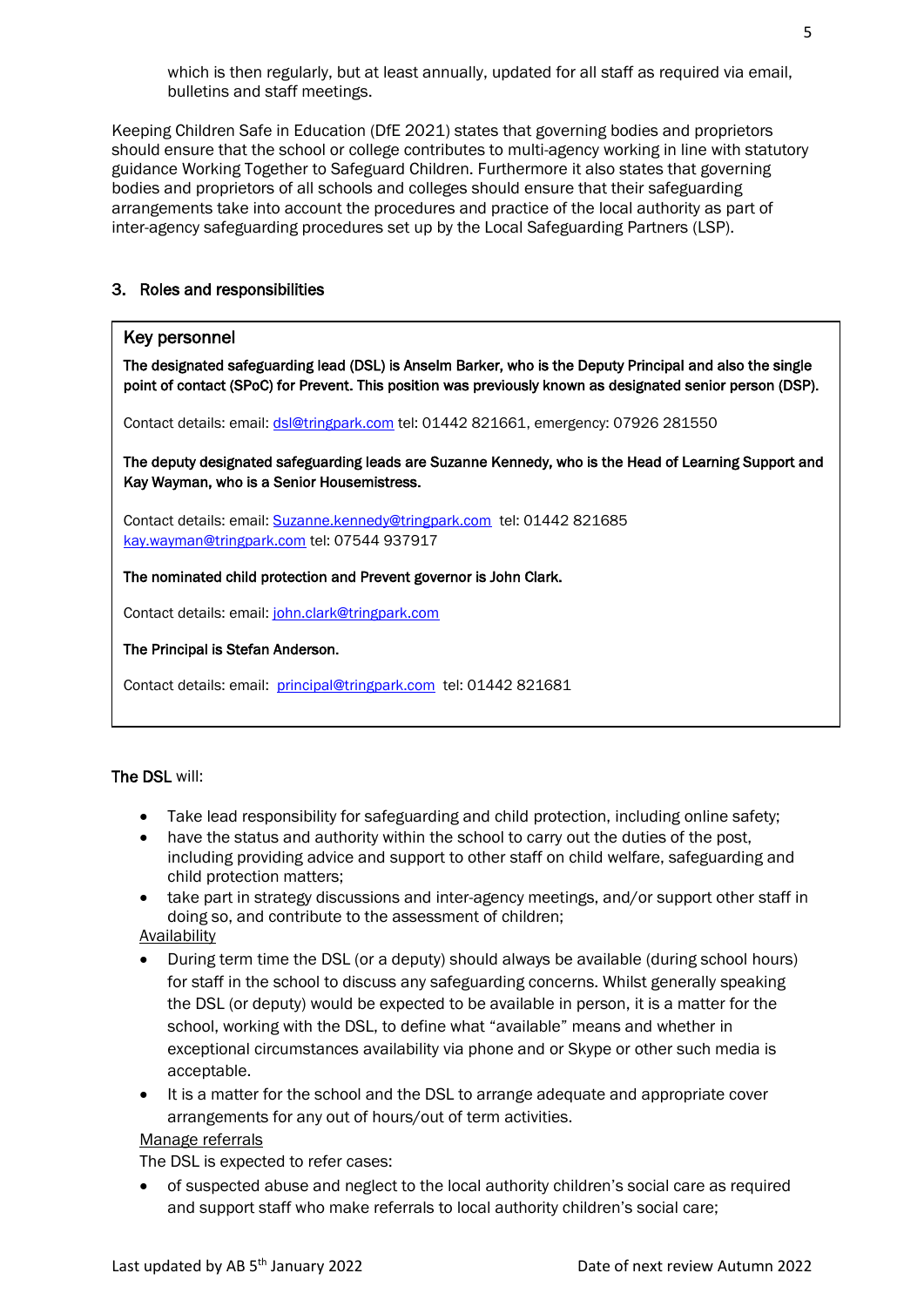- to the Channel programme where there is a radicalisation concern as required and support staff who make referrals to the Channel programme;
- where a person is dismissed or left due to risk/harm to a child to the Disclosure and Barring Service as required;
- where a crime may have been committed to the Police as required. *NSPCC – When to call the police* gives guidance on when to call the police and what to expect when working with the police.

# Working with others

- act as a source of support, advice and expertise for staff;
- act as a point of contact with the safeguarding partners;
- liaise with the Principal to inform him of issues, especially ongoing enquiries under section 47 of the Children Act 1989 and police investigations;
- as required, liaise with the case manager and the local authority designated officer(s) (LADO) for child protection concerns in cases which concern a staff member;
- liaise with staff (especially teachers, pastoral support staff, school nurses, IT Technicians, the e-safety officer, the Head of Learning Support and senior mental health leads) on matters of safety and safeguarding and welfare (including online and digital safety) and when deciding whether to make a referral by liaising with relevant agencies so that children's needs are considered holistically;
- liaise with the senior mental health lead and, where available, the Mental Health Support Team, where safeguarding concerns are linked to mental health;
- promote supportive engagement with parents in safeguarding and promoting the welfare of children, including where families may be facing challenging circumstances;
- work with the Principal and relevant strategic leads, taking lead responsibility for promoting educational outcomes by knowing the welfare, safeguarding and child protection issues that children in need are experiencing, or have experienced, and identifying the impact that these issues might be having on children's attendance, engagement and achievement at school. This includes:
	- o ensuring that the school knows who its cohort of children who have or have had a social worker are, understanding their academic progress and attainment, and maintaining a culture of high aspirations for their cohort;
	- $\circ$  Supporting teaching staff to provide additional academic support or reasonable adjustments to help children who have or have had a social worker reach their potential, recognising that even when statutory social care intervention has ended, there is still a lasting impact on children's educational outcomes.

Information sharing and managing the child protection file

- Ensure that child protection files are kept up to date, keeping information confidential and securely stored. Records, including concerns and referrals, should be kept in a separate child protection file for each child and include:
	- o A clear and comprehensive summary of the concern;
	- o Details of how the concern was followed up and resolved;
	- o A note of any action taken, decisions reached and the outcome.
- Ensure the file is only accessed by those who need to see it and where the file or content is shared, this happens in line with information sharing advice as set out in parts one and two of KCSIE;
- Where children leave the school or college (including in-year transfers), ensure their child protection file is transferred to the new school or college as soon as possible, and within five days for an in-year transfer or within the first five days of the start of a new term. This should be transferred separately from the main pupil file, ensuring secure transit, and confirmation of receipt should be obtained. Receiving schools and colleges should ensure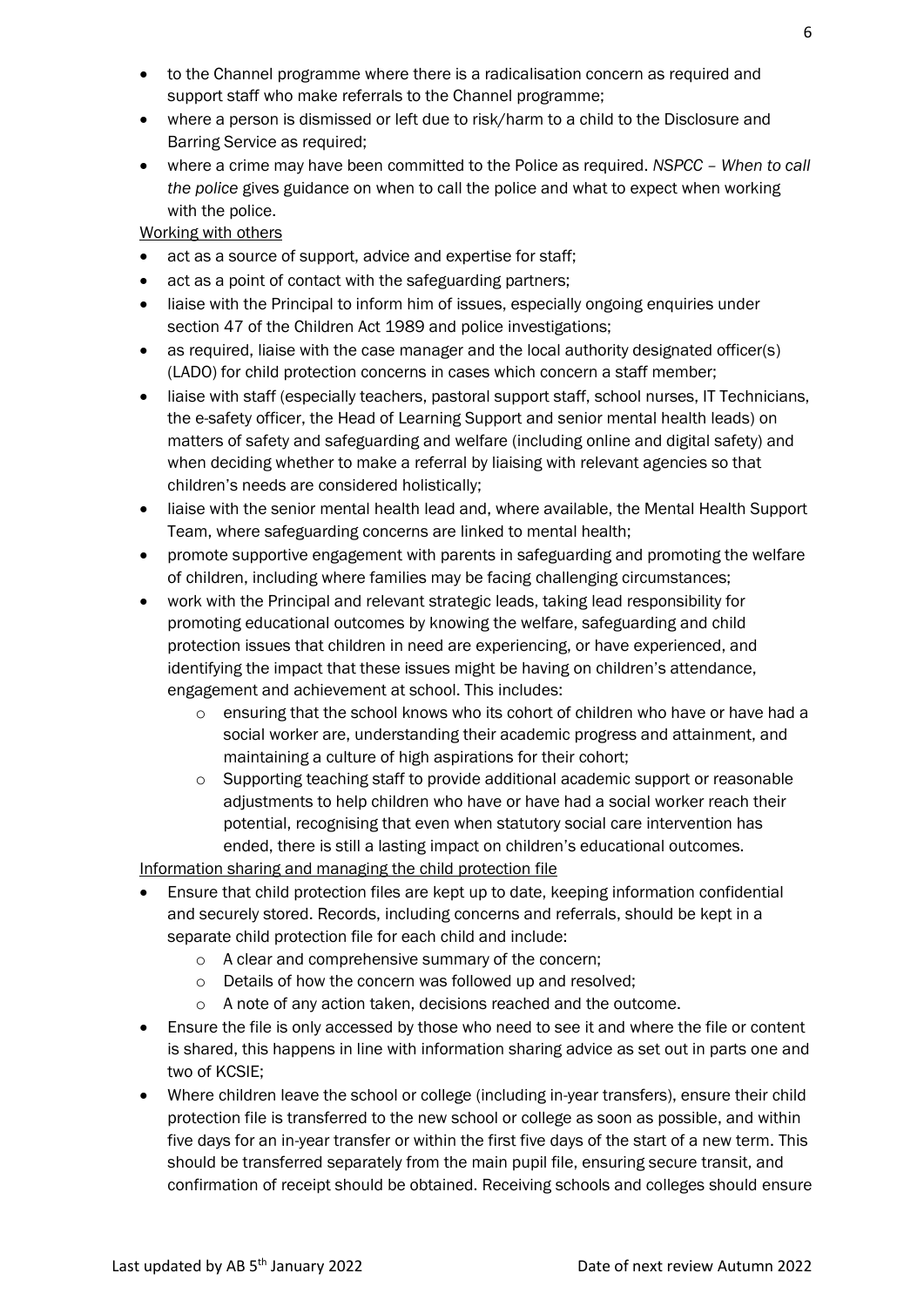key staff such as designated safeguarding leads and SENCOs or the named person with oversight for SEN in colleges, are aware as required.

• In addition to the child protection file, the DSL should also consider if it would be appropriate to share any additional information with the new school or college in advance of a child leaving to help them put in place the right support to safeguard this child and help the child thrive in school. For example, information that would allow the new school or college to continue supporting victims of abuse or those who have had a social worker and have that support in place for when the child arrives.

## Raising Awareness

- ensure each member of staff has access to, and understands, the school's child protection policy and procedures, especially new and part-time staff;
- ensure the school's child protection policy is reviewed annually (as a minimum) and the procedures and implementation are updated and reviewed regularly, and work with governing bodies regarding this;
- ensure the child protection policy is available publicly and parents are aware of the fact that referrals about suspected abuse or neglect may be made and the role of the school in this;
- link with the safeguarding partner arrangements to make sure staff are aware of any training opportunities and the latest local policies on local safeguarding arrangements;
- help promote educational outcomes by sharing the information about the welfare, safeguarding and child protection issues that children who have or have had a social worker, are experiencing with teachers and school leadership staff.

# Training, knowledge and skills

The DSL (and any deputies) should undergo training to provide them with the knowledge and skills required to carry out the role. This training should be updated at least every two years. The DSL should undertake Prevent awareness training. Training should provide a good understanding of their own role, how to identify, understand and respond to the specific needs that can increase the vulnerability of children, as well as specific harms that can put children at risk, and the processes, procedures and responsibilities of other agencies, particularly children's social care, so they:

- understand the assessment process for providing early help and statutory intervention, including local criteria for action and local authority children's social care referral arrangements.
- have a working knowledge of how local authorities conduct a child protection case conference and a child protection review conference and be able to attend and contribute to these effectively when required to do so;
- understand the importance of the role the DSL has in providing information and support to children social care in order to safeguard and promote the welfare of children;
- understand the lasting impact that adversity and trauma can have, including on children's behaviour, mental health and wellbeing, and what is needed in responding to this in promoting educational outcomes;
- are alert to the specific needs of children in need, those with special educational needs and disabilities (SEND), those with relevant health conditions and young carers;
- understand the importance of information sharing, both within the school, and with the three safeguarding partners, other agencies, organisations and practitioners;
- understand and support the school with the Prevent duty requirements and are able to provide advice and support to staff on protecting children from the risk of radicalisation;
- are able to understand the unique risks associated with online safety and be confident that they have the relevant knowledge and up to date capability required to keep children safe whilst they are online at school;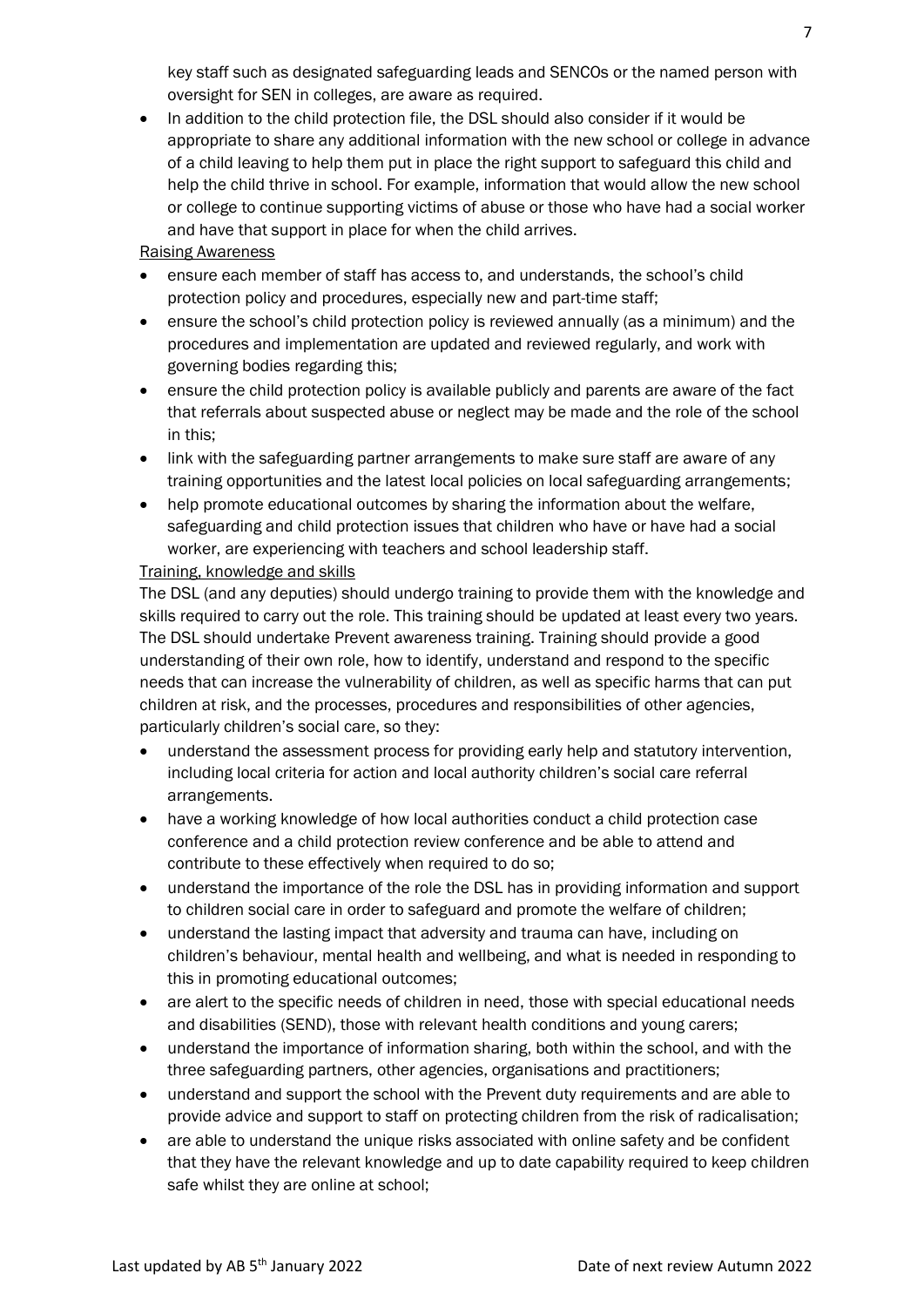- can recognise the additional risks that children with SEND face online, for example, from online bullying, grooming and radicalisation and are confident they have the capability to support SEND children to stay safe online;
- obtain access to resources and attend any relevant or refresher training courses;
- encourage a culture of listening to children and taking account of their wishes and feelings, among all staff, in any measures the school or college may put in place to protect them.

In addition to the formal training set out above, their knowledge and skills should be refreshed (this might be via e-bulletins, meeting other designated safeguarding leads, or simply taking time to read and digest safeguarding developments) at regular intervals, as required, and at least annually, to allow them to understand and keep up with any developments relevant to their role.

# Providing support to staff

Training should support the DSL and deputies in developing expertise so they can support and advise staff and help them feel confident on welfare, safeguarding and child protection matters. This includes specifically to:

- ensure that staff are supported during the referral process;
- support staff to consider how safeguarding, welfare and educational outcomes are linked, including to inform the provision of academic and pastoral support.

# Understanding the views of children

It is important that children feel heard and understood. Therefore, the DSL should be supported in developing knowledge and skills to:

- encourage a culture of listening to children and taking account of their wishes and feelings, among all staff, and in any measures the school may put in place to protect them;
- understand the difficulties that children may have in approaching staff about their circumstances and consider how to build trusted relationships which facilitate communication.

# Holding and sharing information

The critical importance of recording, holding, using and sharing information effectively is set out in parts one, two and five of KCSIE and therefore the DSL should be equipped to:

- understand the importance of information sharing, both within the school and with other schools and colleges on transfer including in-year and between primary and secondary education, and with safeguarding partners, other agencies, organisations and practitioners;
- understand relevant data protection legislation and regulations, especially the Data Protection 2018 and the UK General Data Protection Regulation (UK GDPR);
- be able to keep detailed, accurate, secure written records of concerns and referrals and understand the purpose of this record-keeping.

The deputy designated safeguarding leads (DDSLs) are appropriately trained to the same standard as the DSL and the role is explicit in their job description. They work in conjunction with the DSL and, in his absence, provide cover and carry out all functions necessary to ensure the ongoing safety and protection of pupils. However, the ultimate lead responsibility for child protection, as set out above, remains with the DSL. This responsibility should not be delegated.

The governing body should ensure they facilitate a whole school approach to safeguarding so that safeguarding and child protection are at the forefront and underpin all relevant aspects of process and policy development. All systems should operate with the best interests of the child at heart and be well promoted, easily understood and accessible for children to confidently report abuse, know their concerns will be taken seriously, their wishes and feelings taken into account, and they can safely express their views and give feedback.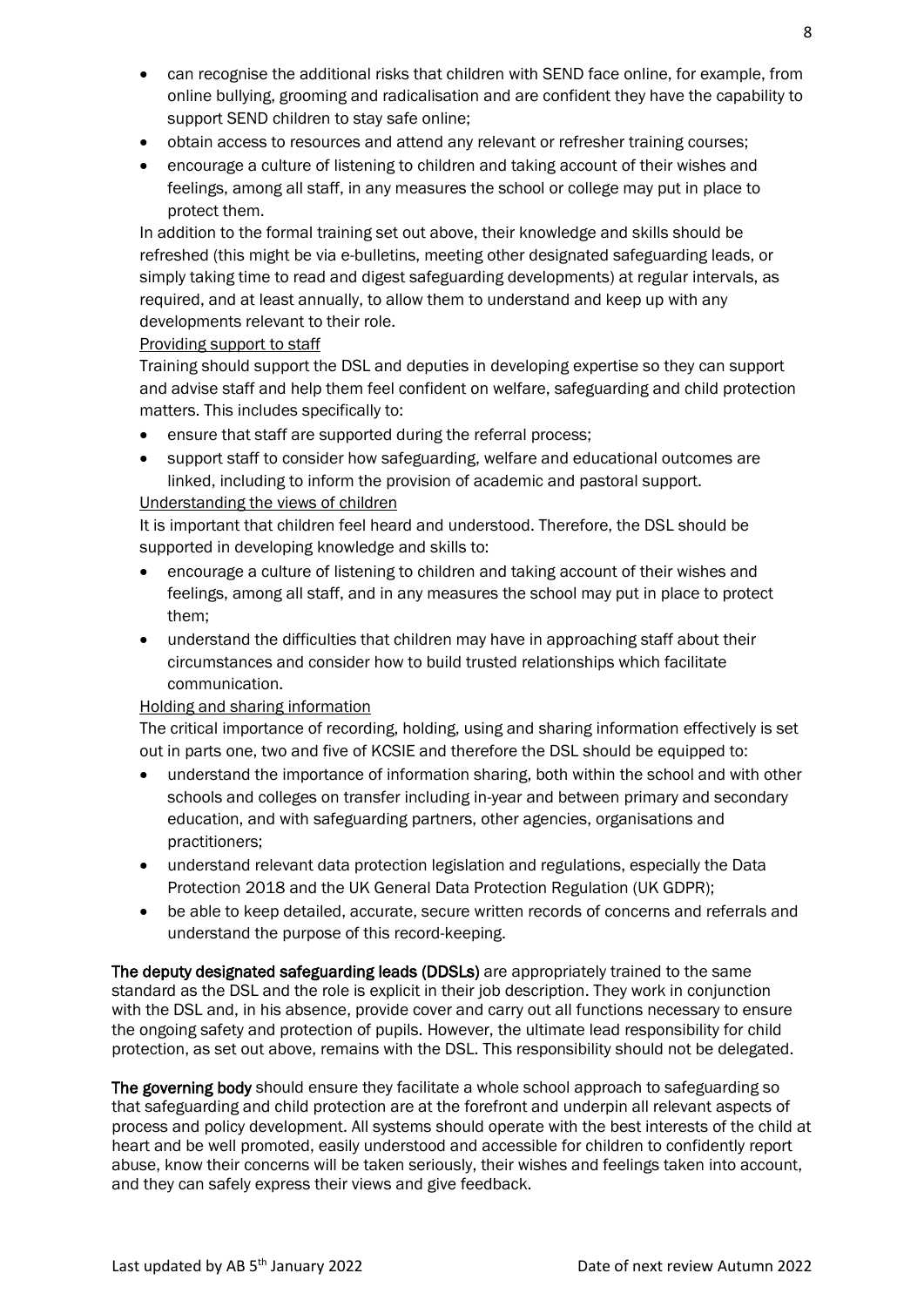The governors have a senior board level lead to take leadership responsibility for the school's safeguarding arrangements. John Clark is the governor designated to take a lead in relation to responsibility for the school's safeguarding arrangements, but these remain the responsibility of the governing body as a whole. In the absence of the safeguarding governor, the Chair of governors will assume this role. They include ensuring that the school's safeguarding, recruitment and managing allegations procedures are in accordance with the LSP and national guidance. The governors nominate a member (normally the chairman) to be responsible for liaising with the local authority and other agencies in the event of an allegation being made against the Principal. The governors approve amendments to child protection arrangements in light of changing regulations or recommended best practice. Governors regularly receive training as required under the Education Act 2002 in line with the roles and responsibilities they hold. The governors ensure that the school:

- Appoints a DSL for child protection who is a member of the senior leadership team, who will take lead responsibility for safeguarding and child protection, and who has undertaken training as detailed above. The DSL's role should be explicit in the role holder's job description and governors will ensure that the DSL carries out all the duties listed above;
- Has appropriate policies and procedures in place in order for appropriate action to be taken in a timely manner to safeguard and promote children's welfare. This includes an effective child protection policy and a staff code of conduct (behaviour policy) that are consistent with LSP and statutory requirements, reviewed annually and made available publicly on the school's website or by other means. They are provided to all staff on induction along with Part One of KCSIE, and information regarding the role of the DSL. Staff also receive the school's Whistleblowing policy, Behaviour policy, Online Safety IT and User Agreement policy as well as the school's safeguarding response to those children who go missing from education. The school takes a risk-based approach to the level of information that is provided to temporary staff and volunteers.
- Has safeguarding arrangements that take into account the procedures and practice of the local authority as part of the inter-agency safeguarding procedures set up by the LSP and in line with Working Together. This includes contributing to inter-agency working through effective implementation of the child protection policy and procedures and effective communication and good cooperation with local agencies;
- Has mechanisms in place to enable staff and volunteers to understand their responsibilities for safeguarding pupils. This includes a comprehensive training and induction programme including how to manage a report of child-on-child sexual violence and sexual harassment, conversations with staff in departments and regular updates. All staff undergo safeguarding and child protection training (including online safety) at induction and training is regularly updated and in line with LSP advice. In addition, all staff receive regular safeguarding and child protection updates;
- Provides opportunities for staff to contribute to and shape safeguarding arrangements and child protection policy;
- Has appropriate filters and monitoring systems in place to safeguard children from potentially harmful and inappropriate material online without 'over blocking' and overly restricting children;
- Has procedures for dealing with allegations of abuse made against volunteers and all members of staff, including the Principal, as set out in part four of KCSIE. If a person in regulated activity is dismissed or removed due to safeguarding concerns, or would have been had they not resigned, a referral will be made to the DBS immediately; in addition, a referral will be made to other regulatory bodies such as the TRA, HCPC, NMC;
- Has procedures to minimise the risk of peer on peer abuse between children and that the child protection policy sets out how such allegations will be investigated and dealt with;
- Takes into account the child's wishes and feelings when determining what action to take and what services to provide where there is a safeguarding concern;
- Follows safer recruitment procedures that include statutory checks on staff suitability to work with children, and takes proportionate decisions on whether to ask for any checks beyond what is required. Details of safer recruitment procedures for all staff and volunteers are available in the school's Safer Recruitment policy;
- Provides a coordinated offer of early help when additional needs of children are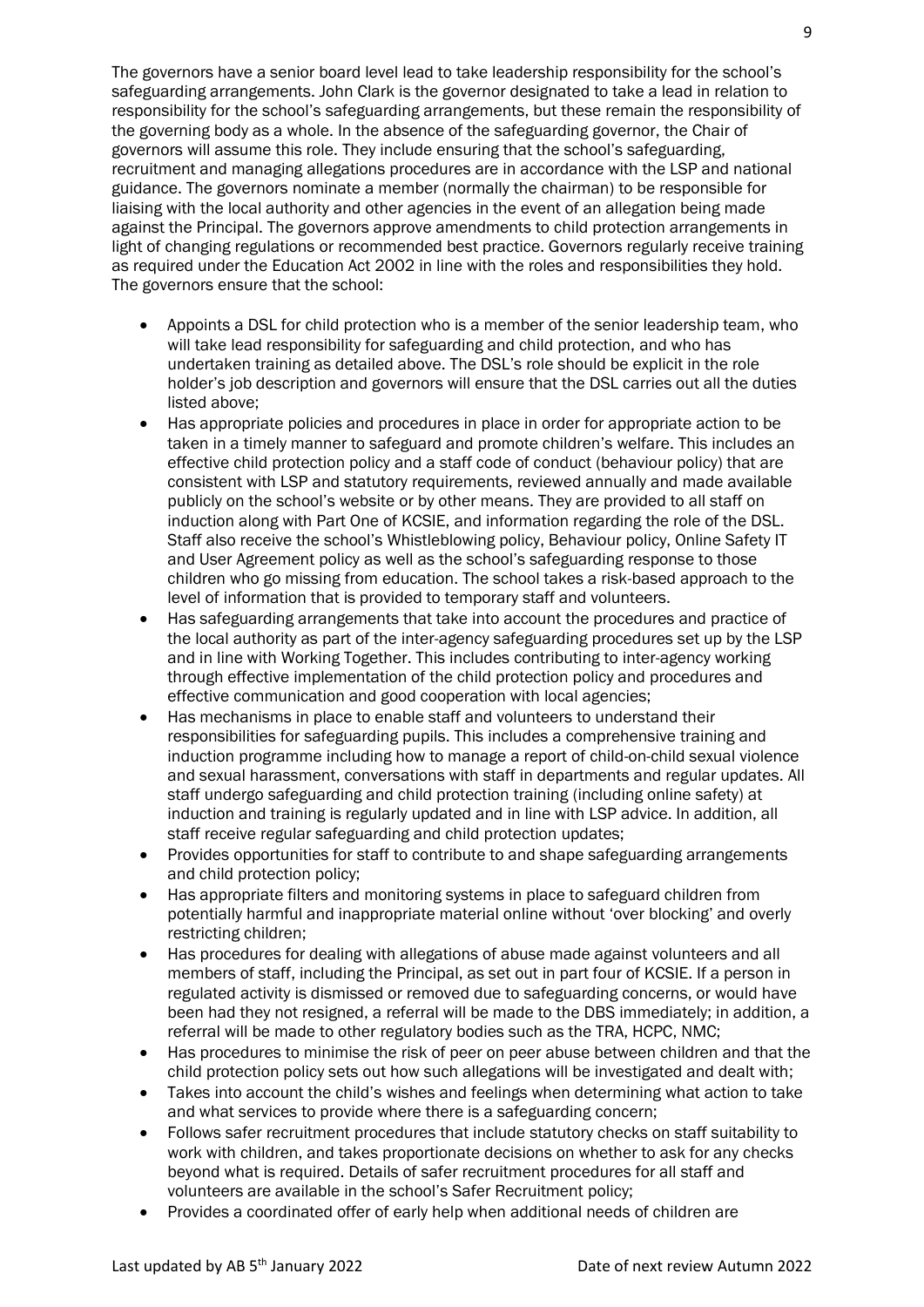identified, and that the child protection policy recognises that additional barriers can exist when recognising abuse and neglect in children with special educational needs and disabilities;

- Ensures that appropriate staff have the information they need in relation to a child's looked after legal status and contact arrangements with birth parents or those with parental responsibility. They should have information about care arrangements and the level of authority delegated to the carer. The DSL should have details of the child's social worker and the name of the virtual school head in the authority that looks after the child;
- Teaches pupils about safeguarding, including online safety, through the curriculum and PSHE. Particular attention is given to school practices to help children to adjust their behaviours in order to reduce risks, including the safe use of electronic equipment and access to the internet. The school recognises that a one size fits all approach may not be appropriate for all children and aims to provide a more personalised or contextualised approach for more vulnerable children, victims of abuse and SEN children who need it;
- Has appropriate safeguarding responses to children who go missing from education, particularly on repeat occasions, to help identify the risk of abuse and neglect, including sexual abuse or exploitation, and to help prevent the risks of their going missing in future.
- Considers the DSL's annual safeguarding report to governors and works with the DSL to conduct a review of the school's child protection policies and procedures, and their implementation;
- Ensures that any deficiencies or weaknesses in child protection arrangements are remedied without delay;
- Has appropriate arrangements in place to keep children safe if the school hires out its premises to organisations or individuals. If services or activities are provided by a body other than the school it seeks assurance that the body concerned has appropriate safeguarding and child protection policies and procedures in place and there are arrangements in place to liaise with the school on these matters where appropriate. Also, that safeguarding requirements are included in any transfer of control agreement (i.e. lease or hire agreement), as a condition of use and occupation of the premises, and that failure to comply with this would lead to termination of the agreement.

It is important that governing bodies and proprietors are aware that among other obligations, the Data Protection Act 2018 and the GDPR place duties on organisations and individuals to process personal information fairly and lawfully and to keep the information they hold safe and secure.

# The Principal:

- ensures that the child protection policy and procedures are implemented and followed by all staff;
- allocates sufficient time, training, support and resources, including cover arrangements when necessary, to enable the DSL and DDSLs to carry out their roles effectively, including the assessment of pupils and attendance at strategy discussions and other necessary meetings;
- ensures that all staff feel able to raise concerns about poor or unsafe practice and that such concerns are handled sensitively and in accordance with the whistleblowing procedures;
- ensures that pupils are provided with opportunities throughout the curriculum to learn about safeguarding, including keeping themselves safe online;
- liaises with the Local Authority Designated Officer where an allegation is made against a member of staff;
- ensures that anyone (whether employed, contracted, a volunteer or a student) who has harmed or may pose a risk to a child is referred to the Disclosure and Barring Service as soon as possible and within one month of leaving the school;
- considers whether a referral for unacceptable professional conduct should be made to the Teaching Regulation Authority (TRA) if a teacher has been dismissed (or would have been dismissed had he or she not resigned) and a prohibition order may be appropriate, but the threshold for a DBS referral has not been reached;
- Ensures that the school does not knowingly employ a barred person into regulated activity.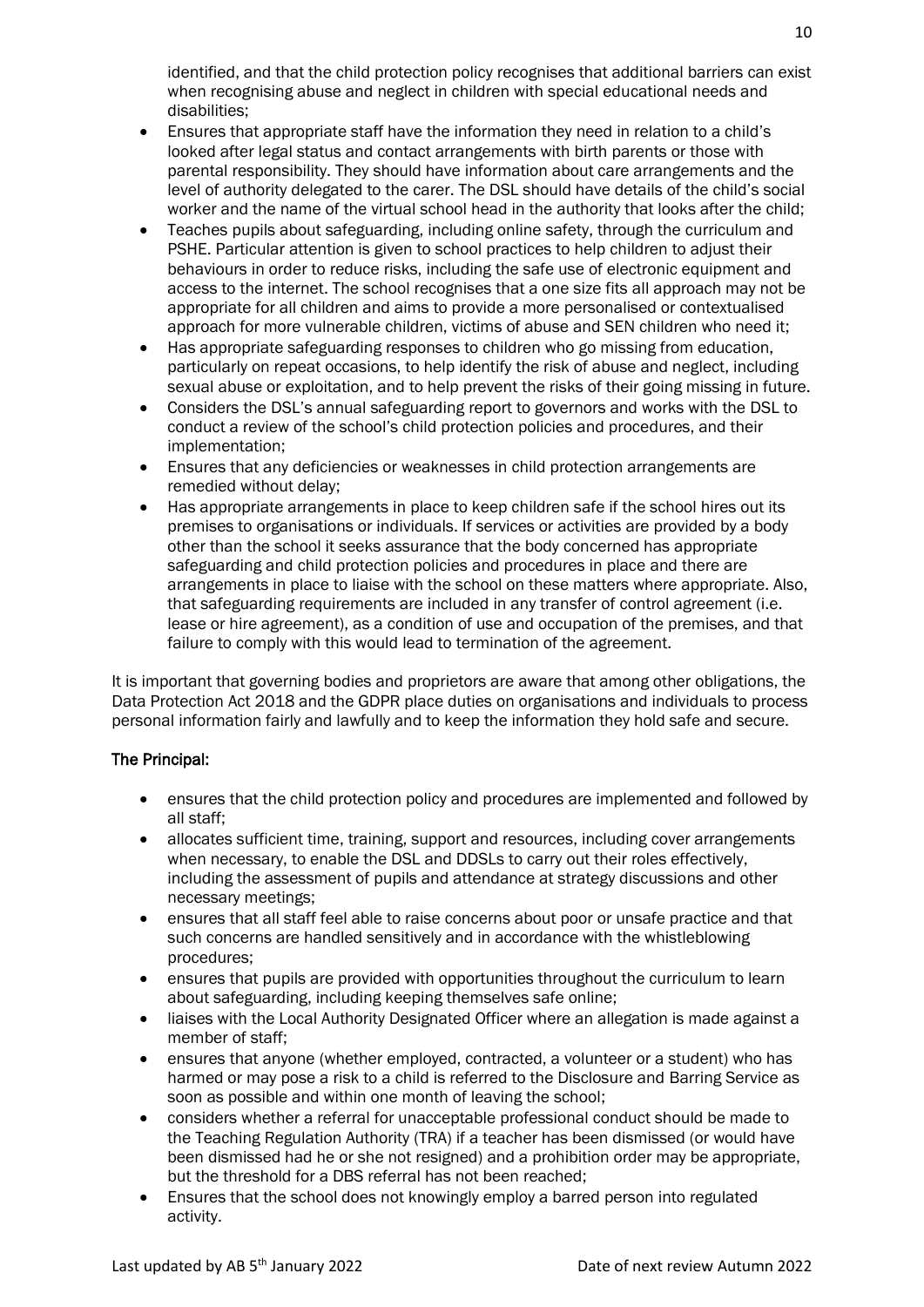# 4. Good practice guidelines and staff code of conduct

To meet and maintain our responsibilities towards pupils we need to agree standards of good practice which form a code of conduct for all staff. Full details can be found in the school's Staff Code of Conduct which is provided to new staff upon induction and is available to all staff in the Policies folder on Staff Resources, in the Staff Handbook and from the school office upon request. Some examples of good practice include:

- treating all pupils with respect;
- setting a good example by conducting ourselves appropriately;
- involving pupils in decisions that affect them;
- encouraging positive, respectful and safe behaviour among pupils;
- being a good listener;
- being alert to changes in pupils' behaviour and to signs of abuse and neglect;
- recognising that challenging behaviour may be an indicator of abuse;
- reading and understanding the school's safeguarding policy and guidance documents on wider safeguarding issues, for example bullying, behaviour, physical contact and information-sharing;
- asking the pupil's permission before initiating physical contact, such as assisting with dressing, physical support in vocational lessons or administering first aid;
- maintaining appropriate standards of conversation and interaction with and between pupils, including online, and avoiding the use of sexualised or derogatory language;
- ensuring that staff/pupil relationships are professional at all times;
- being aware that the personal and family circumstances and lifestyles of some pupils lead to an increased risk of abuse;
- applying the use of reasonable force only as a last resort and in compliance with school and LSP procedures. Isolation is not an appropriate form of restraint – locking pupils in rooms for any reason (including pupil or staff safety) is potentially illegal;
- referring all concerns about a pupil's safety and welfare to the DSL, or, if necessary directly to police or children's social care;
- following the school's rules regarding communication with pupils and use of social media and online networking, to ensure that these are professional at all times and in keeping with the school's policy on the acceptable use of technologies;
- being familiar with the school's Whistleblowing policy, which is available in the Staff Handbook and in the Policies folder on staff resources, and of the importance of reporting any concerns about a safeguarding or welfare matter.

# 5. Abuse of trust

All school staff are aware that inappropriate behaviour towards pupils is unacceptable and that their conduct towards pupils must be beyond reproach. In addition, staff should understand that, under section 16 of the Sexual Offences Act 2003, it is an offence for a person over the age of 18 to have a sexual relationship with a person under the age of 18, where that person is in a position of trust, even if the relationship is consensual. This means that any sexual activity between a member of the school staff and a pupil under 18 may be a criminal offence, even if that pupil is over the age of consent. Where a pupil is over the age of 18, because of the position of trust that a member of staff is in, this would be considered to be gross misconduct even if it is not a criminal offence.

# 6. When to be concerned

Staff working with children are advised to maintain an attitude of 'it could happen here' where safeguarding is concerned. School staff are particularly important as they are in a position to identify concerns early, provide help for children, promote children's welfare and prevent concerns from escalating. If staff have any concerns about a child's welfare, they should always act in the best interests of the child and they should act on their concerns immediately. They should follow this policy and speak to the DSL or DDSL. The DSL and DDSLs are most likely to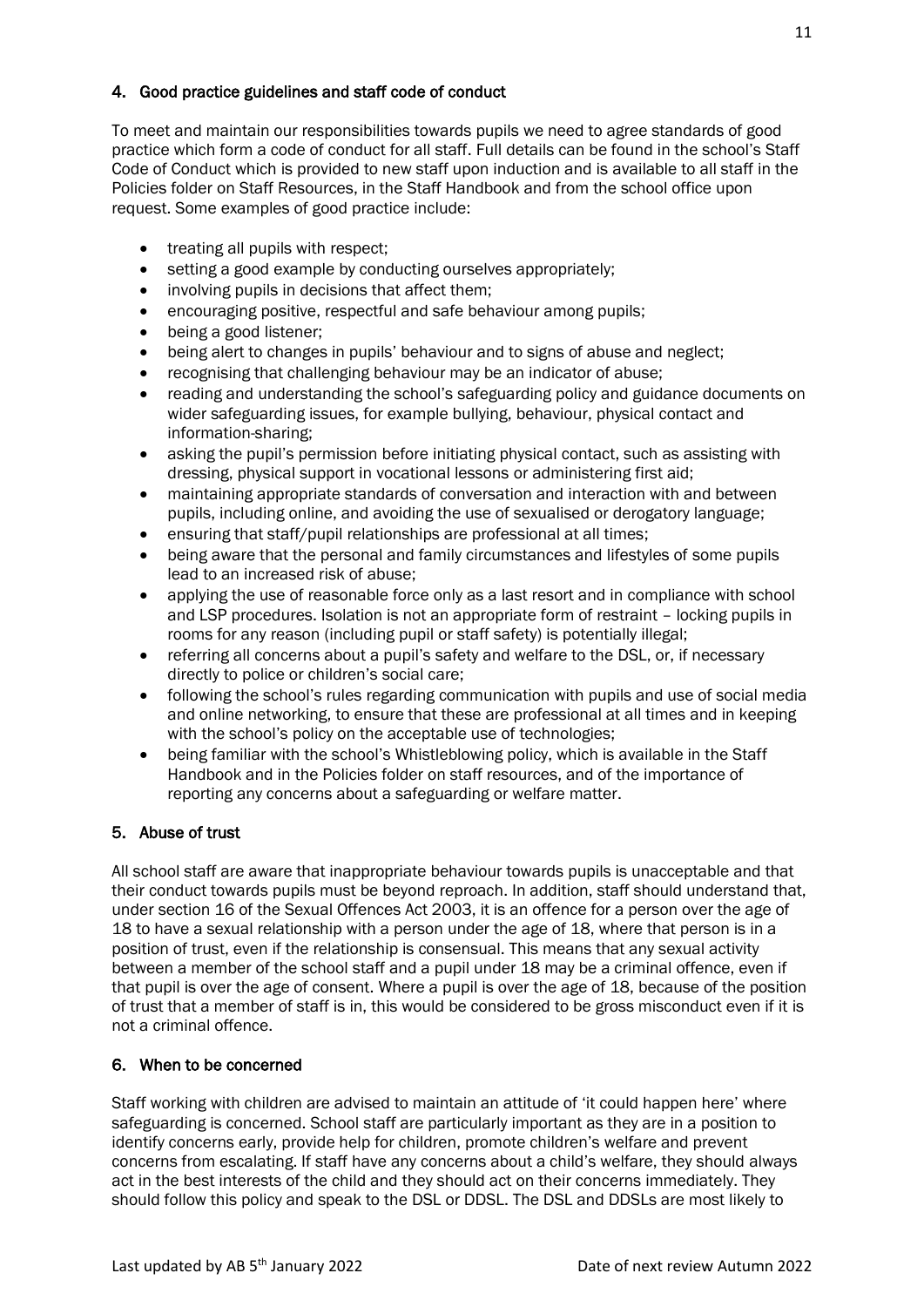have a complete safeguarding picture and be the most appropriate people to advise on the response to safeguarding concerns.

Any staff member should be able to make a safeguarding referral to Children's Services if necessary. All staff should be aware of the process for making referrals to Children's Services and for statutory assessments under the Children Act 1989, especially section 17 (children in need) and section 47 (a child suffering, or likely to suffer, significant harm from abuse or neglect) that may follow a referral, along with the role they might be expected to play in such assessments.

Staff should not assume a colleague or another professional will take action and share information that might be critical in keeping children safe. They should be mindful that early information sharing is vital for effective identification, assessment and allocation of appropriate service provision.

# Options will then include:

- managing any support for the child internally via the school's own pastoral support processes;
- undertaking an early help assessment;
- making a referral for statutory services, for example because the child might be in need, is in need, or is suffering or likely to suffer significant harm.

# Contextual Safeguarding

Children's social care assessments should consider where children are being harmed in contexts outside the home, so it is important to provide as much information as possible in the referral process. Safeguarding incidents and/or behaviours can be associated with factors outside the school and/or can occur between children outside the school. All staff, but especially the DSL team, should consider the context within which such incidents and/or behaviours occur and, in particular, whether children are at risk of abuse or exploitation in situations outside their families. This can include, but is not limited to, sexual exploitation, criminal exploitation, and serious youth violence. This is known as contextual safeguarding, which simply means assessments of children should consider whether wider environmental factors are present in a child's life that are a threat to their safety and/or welfare. More information is available: [www.contextualsafeguarding.org.uk.](http://www.contextualsafeguarding.org.uk/)

# 7. Children who may be particularly vulnerable

Some children may have an increased risk of abuse. It is important to understand that this increase in risk is due more to societal attitudes and assumptions, and child protection procedures that fail to acknowledge children's diverse circumstances, rather than the individual child's personality, impairment or circumstances. Many factors can contribute to an increase in risk, including prejudice and discrimination, isolation, social exclusion, communication issues and reluctance on the part of some adults to accept that abuse can occur.

To ensure that all of our pupils receive equal protection, we will give special consideration to any child who might benefit from early help because he or she:

- is disabled, or has certain health conditions and have specific additional needs;
- has special educational needs (whether or not this includes a statutory Education, Health and Care Plan);
- has a mental health need;
- is a young carer;
- is showing signs of being drawn in to anti-social or criminal behaviour, including gang involvement and association with organised crime groups or county lines;
- is frequently missing/goes missing from care or from home:
- is at risk of modern slavery, trafficking, sexual or criminal exploitation;
- is at risk of being radicalised or exploited;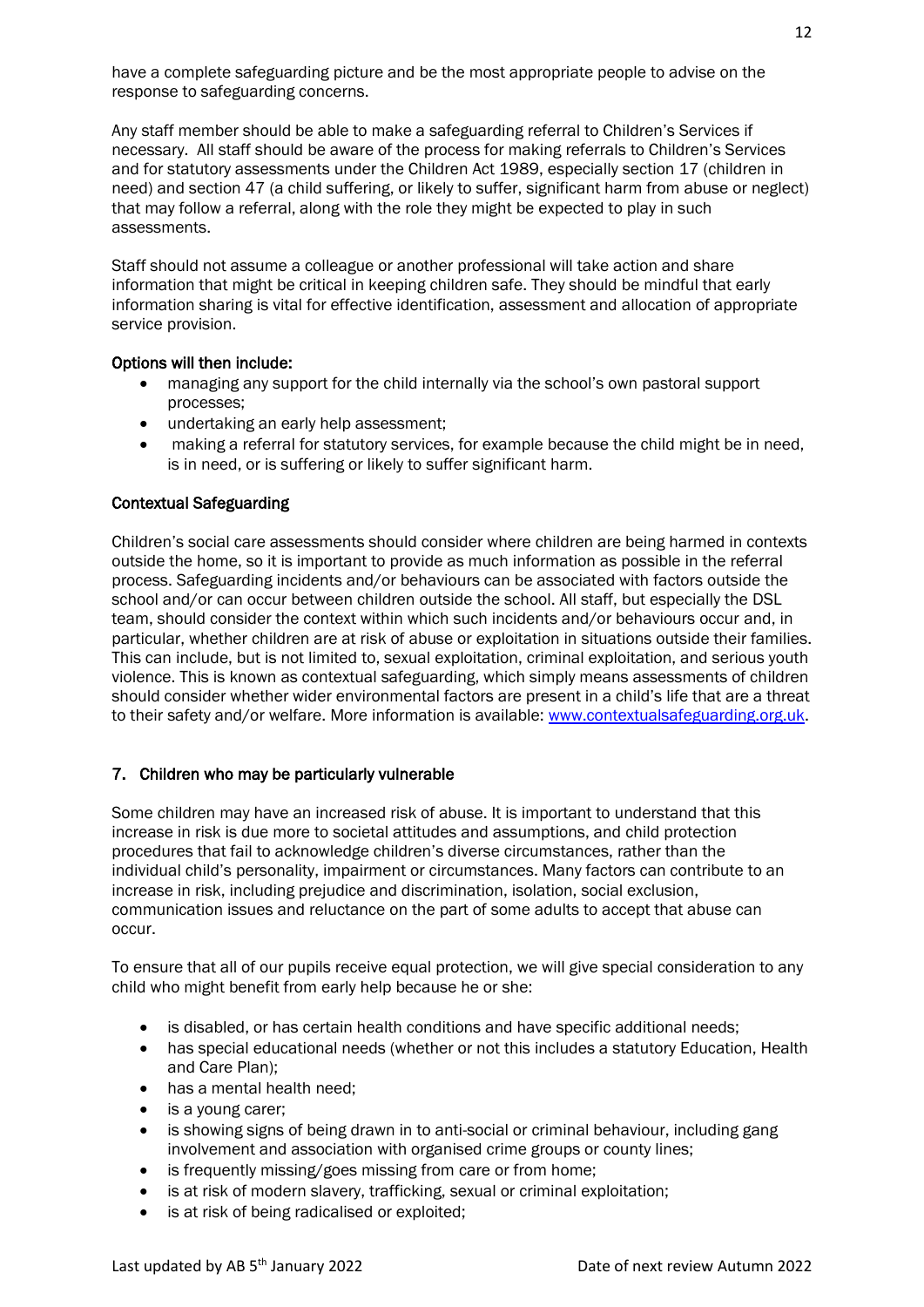- has a family member in prison, or is affected by parental offending;
- is in a family circumstance presenting challenges for the child, such as drug and alcohol misuse, adult mental health issues and domestic abuse;
- is misusing drugs or alcohol themselves;
- has returned home to their family from care;
- is at risk of honour-based abuse such as female genital mutilation (FGM) or forced marriage;
- is a privately fostered child;
- is persistently absent from education, including persistent absences for part of the school day.

This list provides examples of particularly vulnerable groups and is not exhaustive. Special consideration includes the provision of safeguarding information and resources in community languages and accessible formats for children with communication needs.

# 8. Children missing from education

As underlined in KCSIE, a child going missing from education, particularly persistently, can act as a vital indicator of abuse and neglect including sexual abuse, child sexual and criminal exploitation, radicalisation or involvement in serious violence. The Principal, in conjunction with the DSL and the Attendance Officer, will monitor unauthorised absence, particularly where children go missing on repeated occasions and/or are missing for periods during the school day to help identify such abuse and also prevent the risk of them going missing in the future. This includes when problems are first emerging but also where children are already known to local authority children's social care and need a social worker (such as on a child in need or child protection plan, or a looked after child), where going missing from education may increase known safeguarding risks within the family or in the community. Staff must be alert to signs of children at risk of travelling to conflict zones, female genital mutilation and forced marriage.

Some pupils can leave school for Elective Home Education (EHE). While many home educated children have an overwhelmingly positive learning experience, this is not the case for all and home education can mean some children are less visible to services that are there to keep them safe and supported in line with their needs. Where a parent has expressed the intention to remove a child from school with a view to educating them at home, the school will work with the LA and any other key professionals to coordinate a meeting with parents if possible. Ideally, this would be before a final decision is made to ensure that parents have considered what is in the best interests of the child. This is particularly important where a child has SEN, is vulnerable or has a social worker.

The school's Admissions Policy details the school's duties regarding notifying local authorities about deletions and additions to the School Roll when children leave or join the school. It also details the school's duties regarding the Attendance Register and the information that it must record there. The Absence, Attendance and Missing Pupil Policy and Procedures explains the steps the school will take if a pupil is missing.

It is important that all staff help the school to identify and respond to any children who go missing, particularly on repeat occasions. If a member of staff thinks that a pupil might be at risk of going missing from education, this should be reported immediately to the DSL, who will report this to the HSCP. The same procedure applies if a pupil does not turn up repeatedly. For this reason, the school makes every effort to obtain at least two emergency numbers for pupils.

# 9. Helping children to keep themselves safe

The school's core values include nurturing resilience and this ethos provides a strong foundation from which our children learn how to keep themselves safe. Added to this is the ethos of building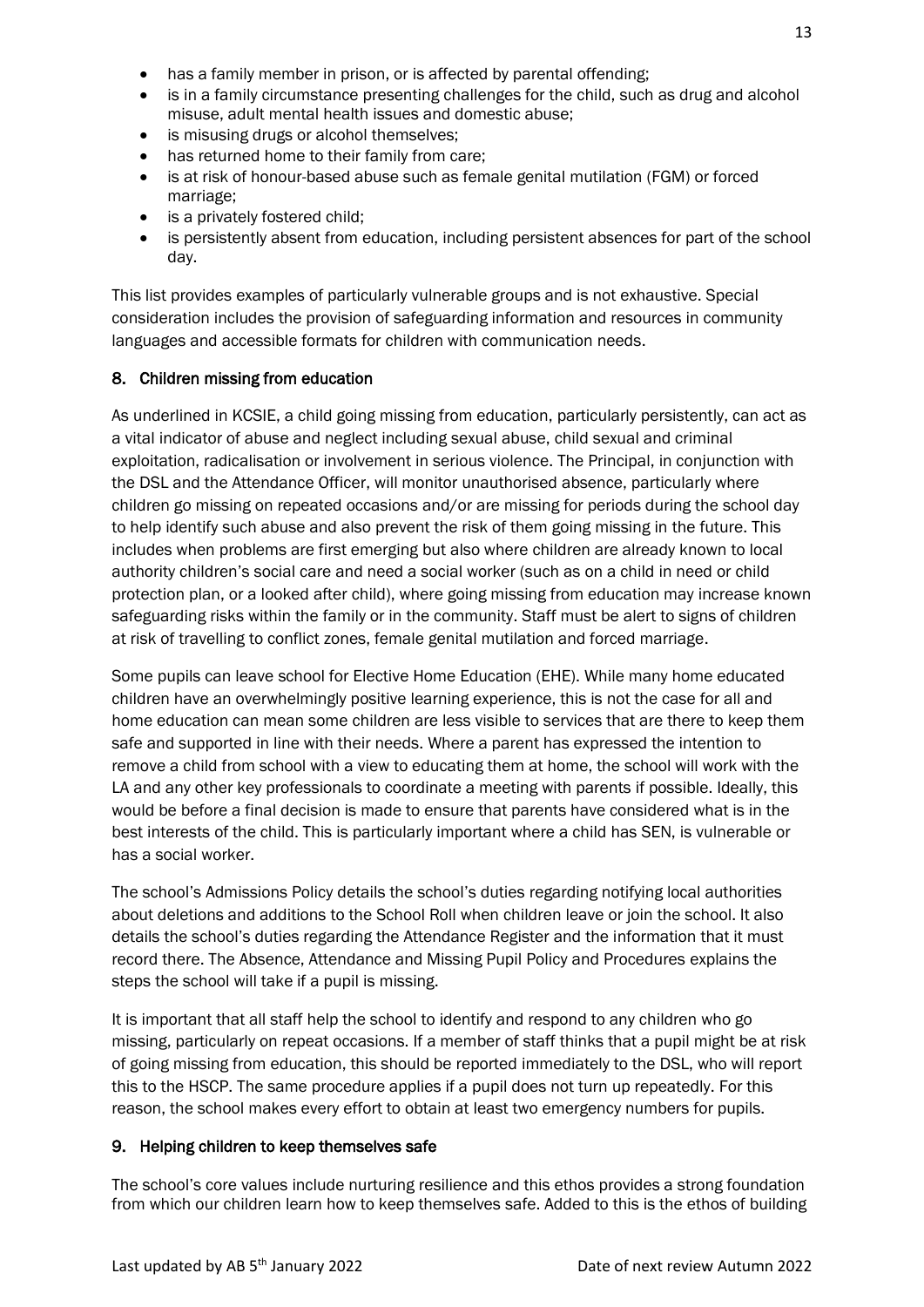a growth mindset philosophy into all lessons. Children are taught to understand and manage risk through our personal, social, health and economic (PSHE) education lessons and through all aspects of school life. Our approach is designed to help children to think about risks they may encounter and with staff work out how those risks might be overcome. Discussions about risk are empowering and enabling for all children and promote sensible behaviour rather than fear or anxiety. Children are taught how to conduct themselves and how to behave in a responsible manner. Children are also reminded regularly about e-safety and tackling bullying procedures. The school's e-safety officer is in regular communication with parents and works with pupils both individually and in lessons to teach them how to stay safe online. The school continually promotes an ethos of respect for children, and pupils are encouraged to speak to a member of staff in confidence about any worries they have.

The school encourages a culture of open and effective communication between staff and pupils, as well as comprehensive pastoral support structures to help support its pupils. All pupils know there are adults to whom they can turn if they are worried including houseparents, personal tutors, academic mentors, the medical centre, the school counsellors and independent listener. All pastoral noticeboards display information and advice about this.

# 10. Support for those involved in a child protection issue

Child abuse is devastating for the child and can also result in distress and anxiety for staff who become involved.

We will support pupils, their families, and staff by:

- taking all suspicions and disclosures seriously;
- nominating a link person, usually a member of the DSL team, who will keep all parties informed and be the central point of contact;
- where a member of staff is the subject of an allegation made by a pupil, separate link people will be nominated to avoid any conflict of interest;
- responding sympathetically to any request from pupils or staff for time out to deal with distress or anxiety;
- maintaining confidentiality and sharing information on a need-to-know basis only with relevant individuals and agencies;
- storing records securely;
- offering details of helplines, counselling or other avenues of external support;
- following the procedures laid down in our whistleblowing, complaints and disciplinary procedures;
- cooperating fully with relevant statutory agencies.

It is essential that all victims are reassured that they are being taken seriously and that they will be supported and kept safe. A victim should never be given the impression that they are creating a problem by reporting any type of abuse including sexual violence or sexual harassment. Nor should a victim ever be made to feel ashamed for making a report.

Cases are likely to be complex, requiring difficult professional decisions to be made, often quickly and under pressure. Decisions will be made on a case-by-case basis, with the DSL (or a deputy) taking a leading role, using their professional judgement and being supported by other agencies, such as children's social care and the police as required.

## 11. Complaints procedure

Our complaints procedure will be followed where a pupil or parent raises a concern about poor practice towards a pupil that initially does not reach the threshold for child protection action. Poor practice examples include unfairly singling out a pupil or attempting to humiliate them, bullying or belittling a pupil or discriminating against them in some way. Complaints are managed by senior staff, the Principal and governors. The school's Complaints Policy is available to all on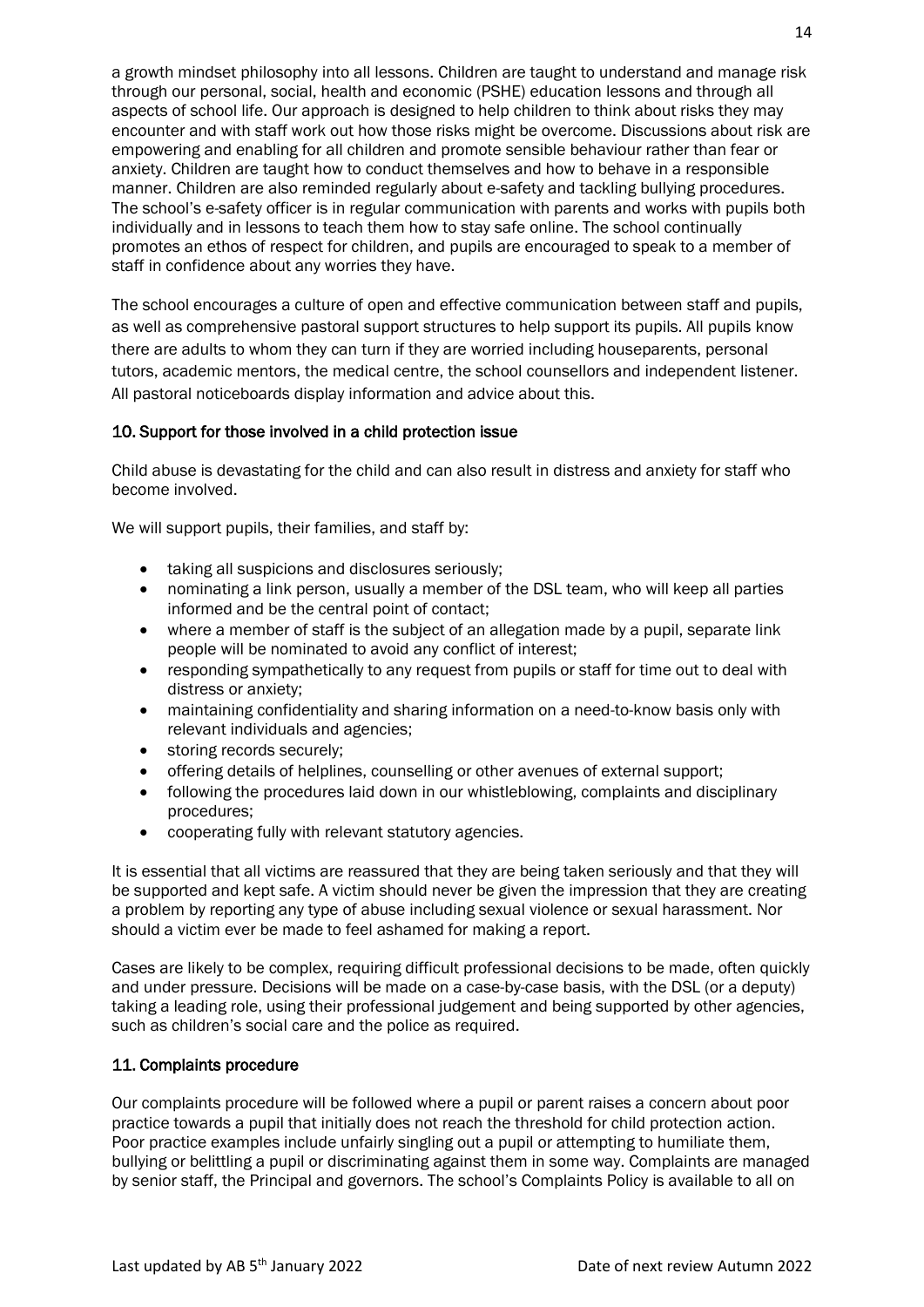the school's website and a hard copy will be provided upon request. Complaints from staff are dealt with under the school's disciplinary and grievance procedures.

## 12. Whistleblowing if you have concerns about a colleague

Staff who are concerned about the robustness of the school's safeguarding procedures or the conduct of a colleague towards a pupil are undoubtedly placed in a very difficult situation. They may worry that they have misunderstood the situation and they will wonder whether a report could jeopardise their colleague's career. All staff must remember that the welfare of the child is paramount. The school's Whistleblowing Policy is available to all staff in the Policies folder in staff resources and in the Staff Handbook. It enables staff to raise concerns or allegations in confidence and for a sensitive enquiry to take place. We all have a statutory responsibility to speak up about any safeguarding and welfare concerns.

# 13. Allegations against staff

# Allegations that may meet the harms threshold

When an allegation is made against a member of staff, set procedures must be followed. This applies to all those working in or on behalf of the school in a paid or unpaid capacity including members of staff, supply staff, volunteers and contractors, regardless of whether the school is where the alleged abuse took place. It is rare for a child to make an entirely false or malicious allegation, although misunderstandings and misinterpretations of events do happen. A child may also make an allegation against an innocent party because they are too afraid to name the real perpetrator. Even so, we must accept that some professionals do pose a serious risk to pupils and we must act on every allegation.

The school must consider whether a person poses a risk of harm if they continue to work in regular or close contact with children where that person has:

- Behaved in a way that has harmed a child, or may have harmed a child;
- Possibly committed a criminal offence against or related to a child;
- Behaved towards a child or children in a way that indicates he or she may pose a risk of harm to children; or
- Behaved or may have behaved in a way that indicates he or she may not be suitable to work with children.

If the School identifies that a child has been harmed, that there may be an immediate risk of harm to a child or if the situation is an emergency, it should contact children's social care and as appropriate the police immediately in accordance with the processes set out in part one of **KCSIF** 

When an allegation is made against a member of staff, the school will consider two aspects: looking after the welfare of the child and investigating and supporting the person who is subject to the allegation. While the welfare of a child is paramount, the school also has a duty of care to its staff and will offer appropriate welfare support when an allegation is being investigated. Information is confidential and should not normally be shared with other staff or with children or parents who are not directly involved in the investigation. While parents of the child/ren involved should be kept informed about the progress of the case, this should only be in relation to their child – no information can be shared regarding the staff member. Staff, parents and governors are reminded that publication of material that may lead to the identification of a teacher who is the subject of an allegation is prohibited by law. Publication includes verbal conversations or writing, including content placed on social media sites.

Staff have the right to have their case dealt with fairly, quickly and consistently and to be kept informed of its progress. Suspension is not the default option and alternatives to suspension will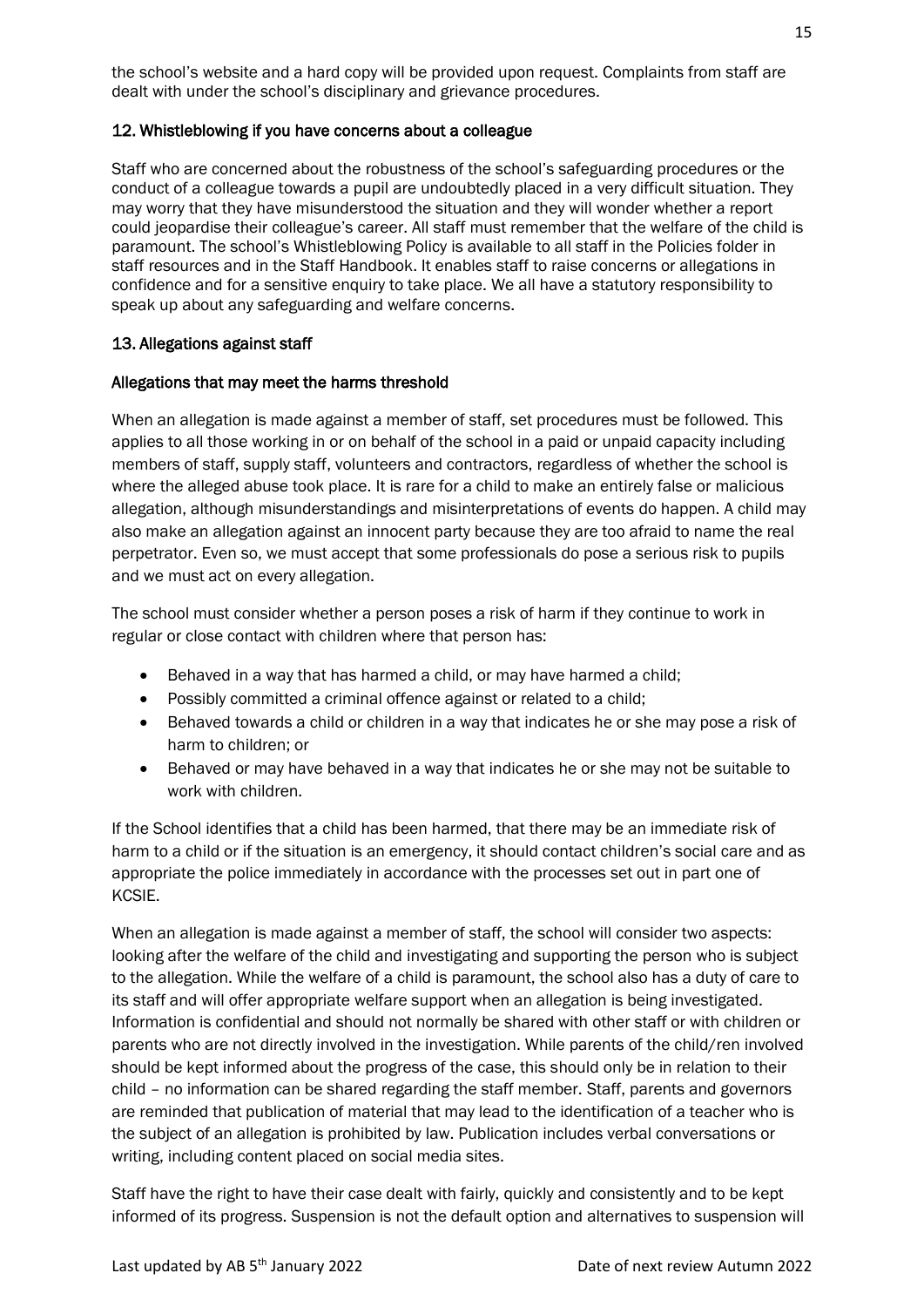always be considered. In some cases, staff may be suspended where this is deemed to be the best way to ensure that children are protected. If a houseparent or other member of staff who lives in a boarding area is suspended then the Pastoral Manager will organise suitable cover for that house and the School will make arrangements for the member of staff to be accommodated elsewhere.

Before contacting the Local Authority Designated Officer (LADO), the school will conduct basic enquiries in line with local procedures to establish the facts to help determine whether there is any foundation to the allegation, being careful not to jeopardise any future police investigation.

If you have concerns about, or there is an allegation against, a member of staff, the DSL or a volunteer, the Principal should be informed immediately or, in his absence, the Chair of governors, who will inform the LADO. If there is an allegation against the Principal then the Chair of Governors should be told and refer on to the LADO without informing the Principal first. Staff may consider discussing any concerns with the DSL and can also make any referral via him. Staff may also report their concerns directly to police or children's social care if they believe direct reporting is necessary to secure action. If the allegation is made against a volunteer or any other person not directly employed by the School, the investigation by the police or LADO must involve the organisation or employment agency. Whilst Tring Park is not the employer of supply teachers, the school should ensure any allegations are dealt with properly. This should include liaising with the LADO to determine a suitable outcome and discussing appropriate action with the supply teacher's employment agency. When using an agency, the school should inform the agency of the process for managing allegations, which should include inviting the agency's HR manager to meetings and keeping them up to date with information about its policies.

If it is decided that the allegation requires a child protection strategy meeting or joint evaluation meeting, this will take place in accordance with section 4.1 of the Hertfordshire Safeguarding Children Partnership Inter-agency Child Protection and Safeguarding Children Procedures. If it is decided it does not require a child protection strategy meeting or joint evaluation meeting, the LADO will provide the school with advice and support on how the allegations should be managed.

The School will not conduct its own investigation into an allegation of abuse against a teacher or other member of staff / volunteer without prior consultation with, and guidance from, the LADO. Advice will be sought from the LADO, or in the most serious cases, the police, within one working day and a risk assessment will be undertaken in conjunction with the relevant agencies as to whether a member of staff can continue to work in school during an investigation. Discussions will be recorded in writing and communication with both the individual and parents of the child or children agreed. The school recognises that the quick resolution of that allegation must be a clear priority to the benefit of all concerned and all unnecessary delays should be eradicated. In borderline cases discussions with the LADO can be held informally without naming the school or individual in order to determine the best course of action.

The school will promptly report to the DBS any person (whether employed, contracted, a volunteer or a student) whose services are no longer used for regulated activity and the DBS referral criteria are met, that is, they have caused harm or posed a risk of harm to a child. Ceasing to use a person's services includes: dismissal; non-renewal of a fixed-term contract; no longer engaging/refusing to engage a supply teacher provided by an employment agency; terminating the placement of a student teacher or other trainee; no longer using staff employed by contractors; no longer using volunteers; resignation; and voluntary withdrawal from supply teaching, contract working, a course of initial teaching, or volunteering. 'Settlement agreements' cannot be used to prevent a referral being made to the DBS when it is legally required, nor can an individual's refusal to cooperate with an investigation. A referral will be made as soon as possible, and ordinarily on conclusion of an investigation, when an individual is removed from regulated activity. This could include when an individual is suspended, redeployed to work that is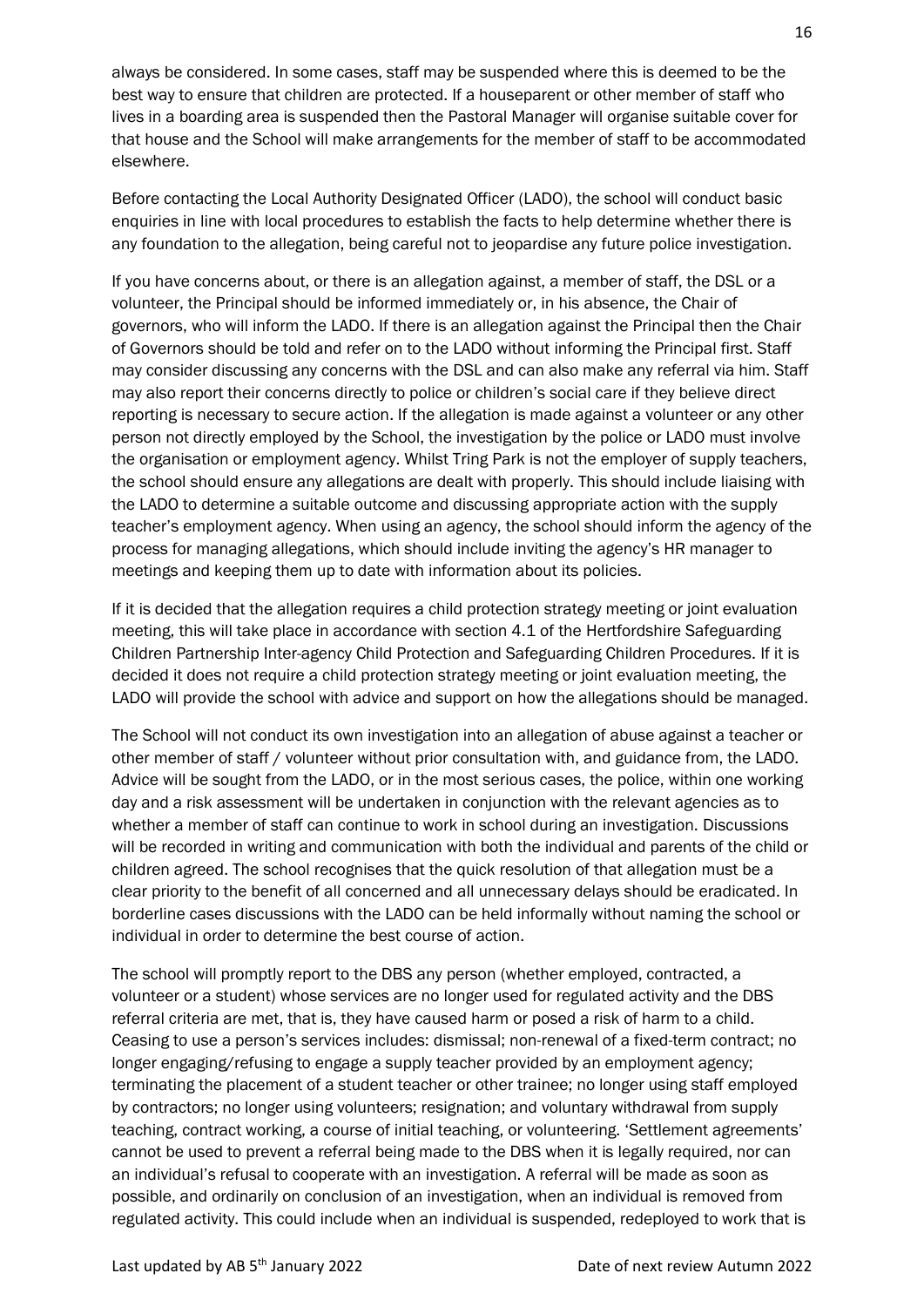not regulated activity, dismissed or when they have resigned. When an allegation is made, an investigation should be carried out to gather enough evidence to establish it has no foundation, and employers should ensure they have sufficient information to meet the referral duty criteria explained in the DBS referral guidance, which can be found on GOV.UK.

If a teacher is dismissed because of serious professional misconduct, or might have been dismissed had the employee not left first, the Principal must consider whether to refer the case to the Secretary of State by making a referral to the Teaching Regulation Authority (TRA). Advice about whether an allegation against a teacher is sufficiently serious to refer to the TRA can be found in *Teacher misconduct: the prohibition of teachers.* Further information is available on the TRA website. Similarly, a referral will be made to other regulatory bodies such as the Health and Care Professions Council (HCPC) or Nursing & Midwifery Council (NMC) where relevant.

For all allegations, other than those found to have been malicious or false, the following information must be kept on the file of the person accused:

- A clear and comprehensive summary of the allegation;
- Details of how the allegation was followed up and resolved;
- A note of any action taken, and decisions reached and whether the outcome was substantiated, unsubstantiated or unfounded;
- A copy provided to the person concerned, where agreed by children's social care or the police;
- A declaration on whether the information will be referred to in any future reference.

Other than where allegations are false, malicious, unsubstantiated or unfounded, the outcome should be made clear when providing references to prospective employers, provided that the information is factual and does not include opinions. This is particularly important where the person moves into another position involving working with children.

The full procedures for dealing with allegations against staff can be found in Part Four of KCSIE.

## Concerns that do not meet the harm threshold (low-level concerns)

It is critical for all staff to promote an open and transparent culture in which all concerns about all adults are shared responsibly and with the right person, recorded and dealt with promptly and appropriately. This will enable the school to identify concerning behaviour early, minimise the risk of abuse and ensure that adults working in or on behalf of the school are clear about professional boundaries and act within these boundaries, in accordance with the ethos and values of the school.

A low-level concern is any concern – no matter how small, and even if no more than causing a sense of unease or a 'nagging doubt' – that an adult may have acted in a way that is inconsistent with the staff code of conduct and does not meet the allegations threshold or is otherwise not considered serious enough to consider a referral to the LADO. This includes inappropriate conduct outside of work. Just because a concern is a low-level one, that does not make it insignificant. Some examples of such behaviour could include being over-friendly with children, having favourites, taking photos of children on their mobile phones, engaging with a child on a one-to-one basis in a secluded area or behind a closed door, or using inappropriate sexualised, intimidating or offensive language.

Such behaviour can exist on a wide spectrum from the inadvertent, thoughtless or misunderstood, to that which is ultimately intended to enable abuse. If staff find themselves in a situation which could be misinterpreted, might appear compromising to others, or on reflection they believe they have behaved in a way that they consider to have fallen below the expected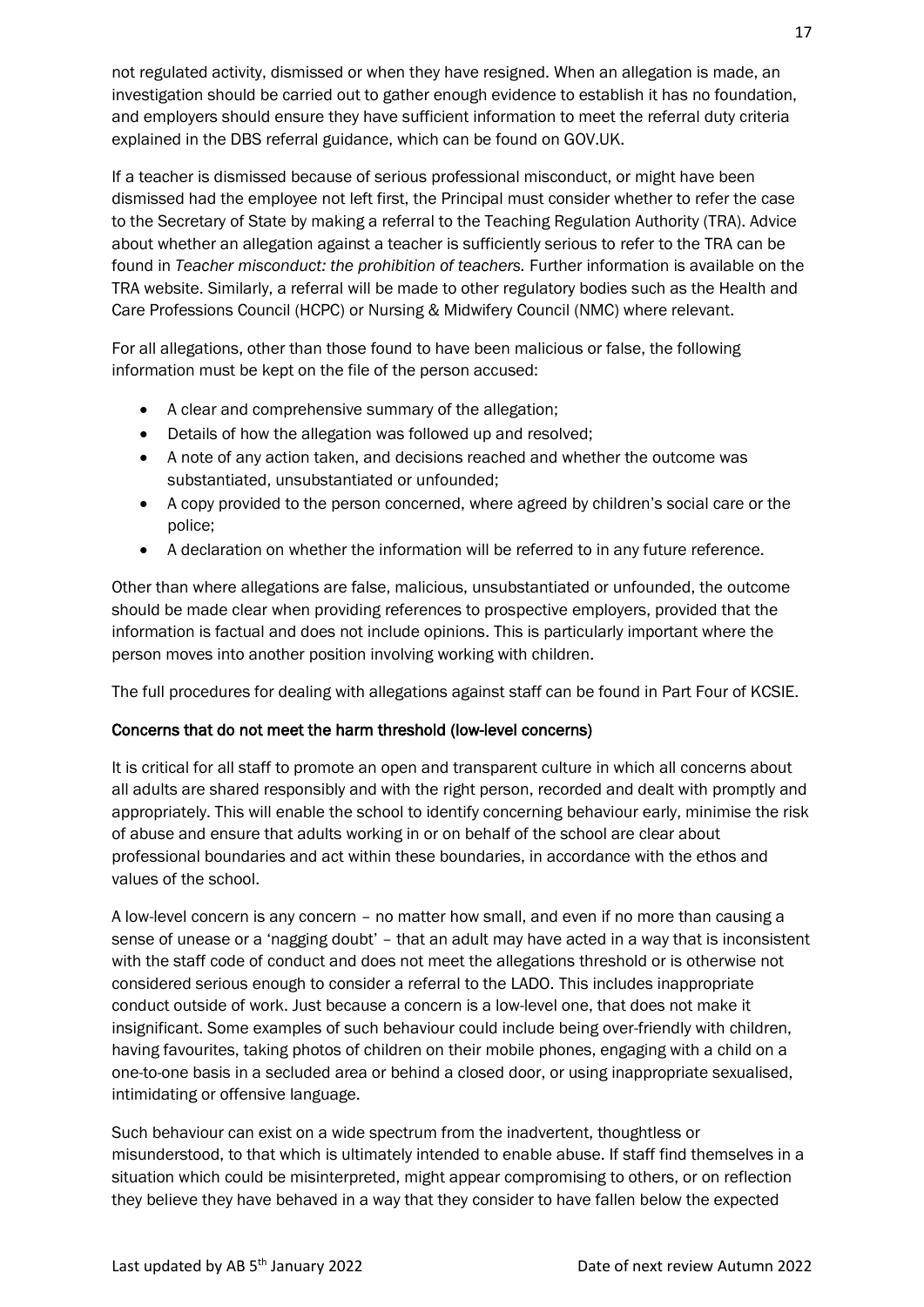professional standards, they should self-refer. This is for their own protection and in order to help the school provide them with any necessary advice, support or training in the spirit of openness, trust and transparency.

KCSIE now requires low-level concerns to be reported to the Principal. Staff should feel confident to self-refer. Where a low-level concern is raised about the Principal, it should be reported to the Chair of Governors, in accordance with paragraph 74 of KCSIE. If a low-level concern relates to a contractor or supply agency worker, it should be shared with the Principal, recorded and their employer notified about the concern so that any patterns of inappropriate behaviour can be identified.

The Principal will record all low-level concerns in writing. This will include:

- the details of the concern;
- the context in which the concern arose:
- evidence collected by the DSL where the concern has been raised via a third party;
- the decision categorising the type of behaviour;
- action taken:
- the rationale for decisions and action taken;
- the name of the individual sharing the concerns (respecting any wishes to remain anonymous as far as possible).

Where a third party has raised the concern, the Principal should collect as much evidence as possible by speaking directly to the person who raised the concern (if known) as well as to the individual involved and any witnesses.

Staff may also share low-level concerns directly with the DSL, who will inform and liaise with the Principal. In the absence of the Principal, staff should report any low-level concerns to the Deputy Principal, who is also the DSL. The DSL will inform the Principal immediately upon his return.

All records of low-level concerns will be kept confidential, held securely and comply with the Data Protection Act 2018 and the UK General Data Protection Regulation (UK GDPR). The records will be reviewed to identify any potential patterns of concerning, problematic or inappropriate behaviour. Where such a pattern is identified, appropriate action will be taken, either through the school's disciplinary procedures or, where a pattern moves from a concern to meeting the harms threshold, it should be referred to the LADO. Consideration should also be given to whether there are wider cultural issues within the school that enabled the behaviour to occur so that policies can be revised or extra training delivered to minimise the risk of it occurring again. These records will be retained until the individual leaves the employment of the school.

In accordance with KCSIE, schools should only provide substantiated safeguarding allegations in references. Therefore, low-level concerns will not be included in references unless they relate to issues which would normally be included in a reference such as incidents involving misconduct or poor performance. If a low-level concern, or pattern of concerns, has met the threshold for referral to the LADO and found to be substantiated, it will be included in a reference.

# 14. Staff training

It is important that all staff, including the Principal and volunteers in regulated activity, have training to enable them to recognise the possible signs of abuse and neglect and to know what to do if they have a concern. All new staff and governors receive appropriate safeguarding training. This training is in line with advice from HSCP and includes Prevent and online safety. At their induction, they receive copies of the following school policies: Safeguarding and Child Protection, Staff Code of Conduct, Behaviour, Whistleblowing, Online Safety, IT and Acceptable Use. Staff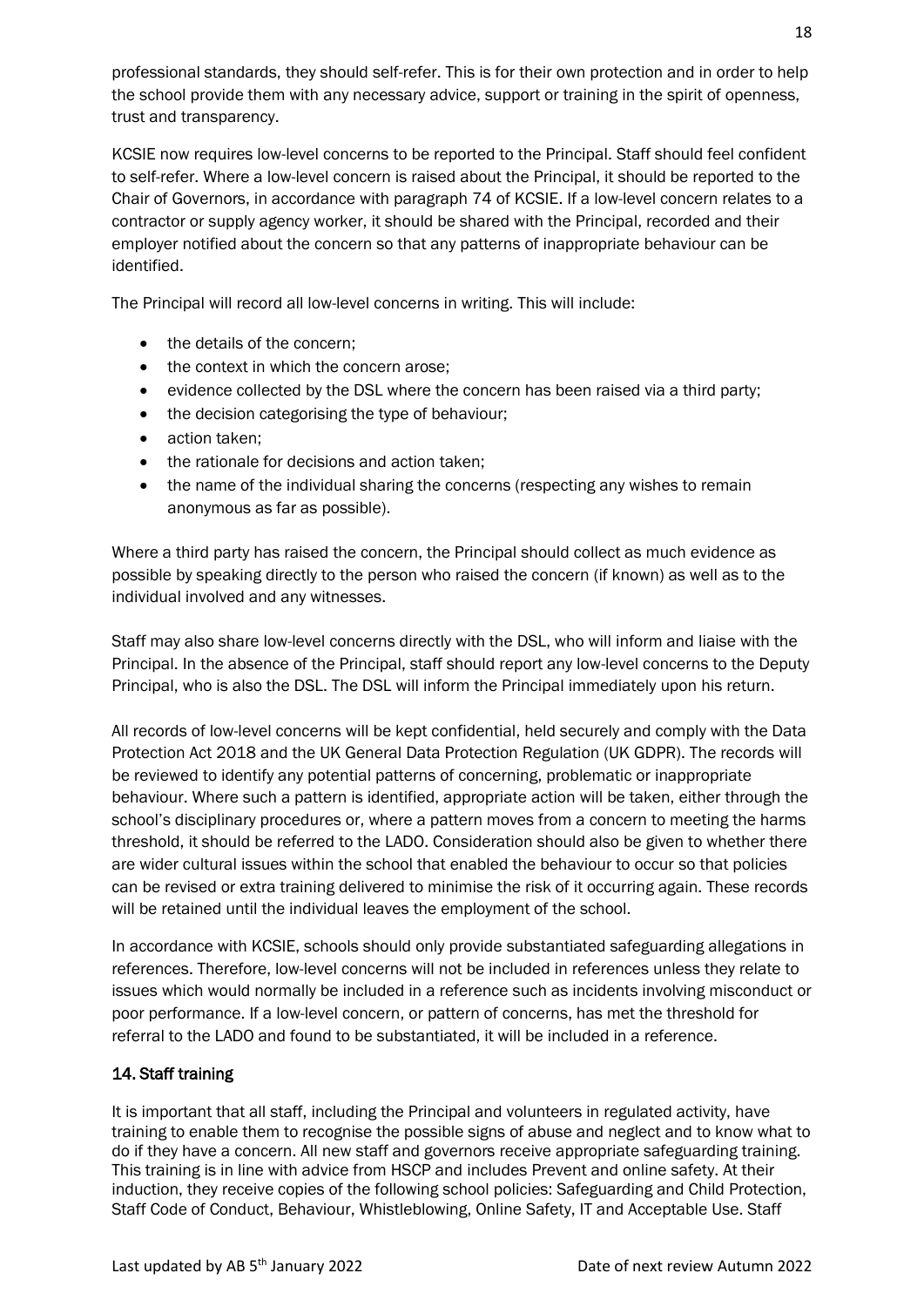and regular volunteers also receive part one of KCSIE, an explanation of the school's reporting and recording arrangements and the contact details and role of the DSL. Governors are additionally asked to read at least part 2 of KCSIE and preferably also parts 3, 4 and 5.

All staff receive regular updates to their training as required, but at least annually, to provide them with relevant skills and knowledge to safeguard children effectively. This can take the form of emails, e-bulletins and staff bulletins.

Supply staff and other visiting staff will be given the school's Safeguarding Children Quick Reference Guide, which is also available in all staff rooms and at reception.

## 15. Safer recruitment

Our school endeavours to ensure that it employs 'safe' staff and deters and prevents unsuitable people from being given the opportunity to work with children through clear safer recruitment processes which demonstrate a commitment to safeguarding. Full details of these procedures are set out in the school's safer recruitment policy which follows the guidance in Part Three of KCSIE together with the LSP's and the school's individual procedures. As part of our safer recruitment procedures, all applicants will:

- complete an application form which includes their employment history;
- provide two referees in a timely manner, including at least one who can comment on the applicant's suitability to work with children;
- provide evidence of identity. It is important to be sure the person is who they claim to be and this includes being aware of the potential for individuals changing their name. Best practice is checking the name on the birth certificate where this is available;
- provide evidence of qualifications;
- provide evidence of their right to work in the UK;
- be interviewed;
- if shortlisted, complete a self-declaration form of their criminal record and other information that would make them unsuitable to work with children;
- be checked in accordance with the Disclosure and Barring Service (DBS) regulations as appropriate to their role, and obtain a separate barred list check if an individual will start work in regulated activity before the DBS certificate is available. In this instance, the individual must be appropriately supervised and all other checks carried out (separate barred list checks must only be carried out for newly appointed staff who are engaging in regulated activity pending the receipt of an Enhanced Certificate with Barred List information from the DBS, or where an individual has worked in a post in a school or college that brought them into regular contact with children which ended not more than three months prior to that person's appointment to the organisation);
- be checked against the Prohibition Order list as appropriate to their role. This database is maintained by the TRA and is available through TRA Teacher Services;
- be checked, as appropriate to the role, that the applicant is not subject to a direction made by the Secretary of State under Section 128 of the Education and Skills Act 2008 barring them from taking part in the management of an independent school as an employee, as a governor that retains or has been given management responsibilities, or from becoming a governor;
- be checked for any teacher restrictions imposed by any overseas authorities;
- have their mental and physical fitness to carry out their work responsibilities verified;
- undergo any further checks considered to be necessary, for example if the person has lived or worked outside the UK. These individuals must undergo the same checks as all other staff. This includes obtaining an enhanced DBS even if the individual has never been to the UK. Schools must also make any further checks they think appropriate so that any events that occurred outside the UK can be considered. Following the UK's exit from the EU, the same approach should apply for any individuals who have lived or worked outside the UK regardless of whether or not it was in an EEA country or the rest of the world. Where available, these checks could include criminal record checks for overseas applicants or obtaining a letter via the applicant from the professional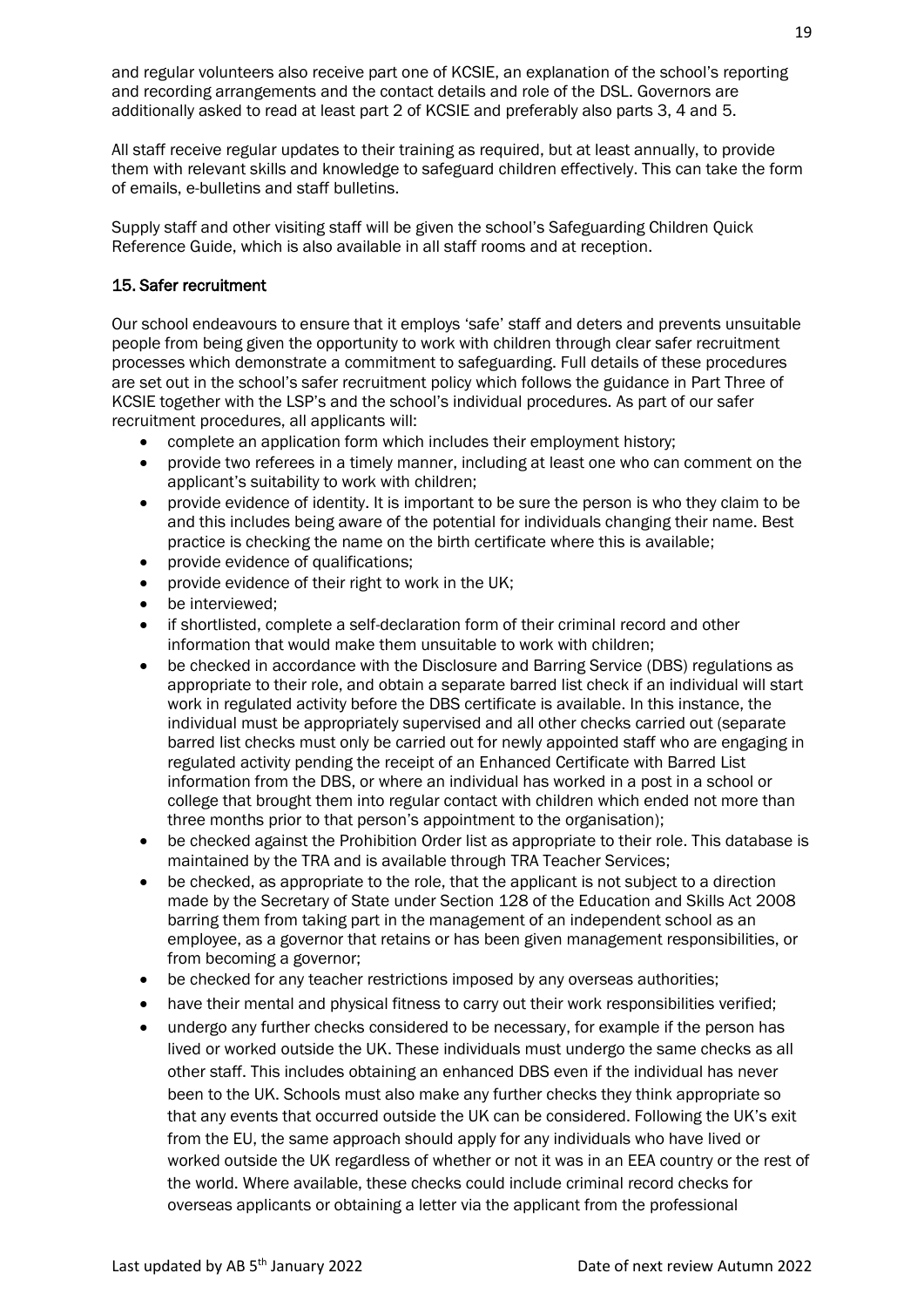regulating authority in the relevant country confirming they have not imposed any sanctions or restrictions and/or that they are aware of any reason why they might be unsuitable to teach.

At least one member of each recruitment panel will have attended safer recruitment training. The school will obtain written confirmation from supply agencies that agency staff have been appropriately checked. The school maintains a single central record of recruitment checks undertaken.

## Volunteers and visiting guest speakers

Volunteers, including governors, will undergo checks commensurate with their work in the school and contact with pupils. Volunteers who work only in a supervised capacity and are not in regulated activity will undergo the safer recruitment checks appropriate to their role, in accordance with the school's risk assessment process and statutory guidance. Visiting guest speakers, whether invited by staff or by pupils, are checked to ensure that they are suitable and are appropriately supervised.

## **Contractors**

The school checks the identity of all contractors working on site and requests DBS checks where appropriate.

Full details of all of the school's safer recruitment procedures can be found in the Safer Recruitment Policy. This policy is available to all staff in the Policies folder on staff resources, in the staff handbook and from the school office upon request.

# 16. Site security

Visitors to the school, including contractors, must sign in and are given a badge, which confirms they have permission to be on site. Parents who are simply delivering or collecting their children do not need to sign in. All visitors are expected to observe the school's safeguarding and health and safety regulations to ensure children in school are kept safe. The Principal will exercise professional judgement in determining whether any visitor should be escorted or supervised while on site.

## 17. Extended school and off-site arrangements

Where extended school activities are provided by and managed by the school, our own safeguarding policy and procedures apply. If other organisations provide services or activities on our site we will check that they have appropriate procedures in place, including safer recruitment procedures. When our pupils attend off-site activities, including day and residential visits and work related activities, we will check that effective child protection arrangements are in place.

## 18. Photography and images

The vast majority of people who take or view photographs or videos of children do so for entirely innocent, understandable and acceptable reasons. Sadly, some people abuse children through taking or using images, so we must ensure that we have safeguards in place. To protect pupils we will:

- seek their consent for photographs to be taken or published (for example, on our website or in newspapers or publications);
- seek parental consent;
- use only the pupil's first name with an image;
- ensure pupils are appropriately dressed;
- encourage pupils to tell us if they are worried about any photographs taken of them.

# 19. Online safety and cyberbullying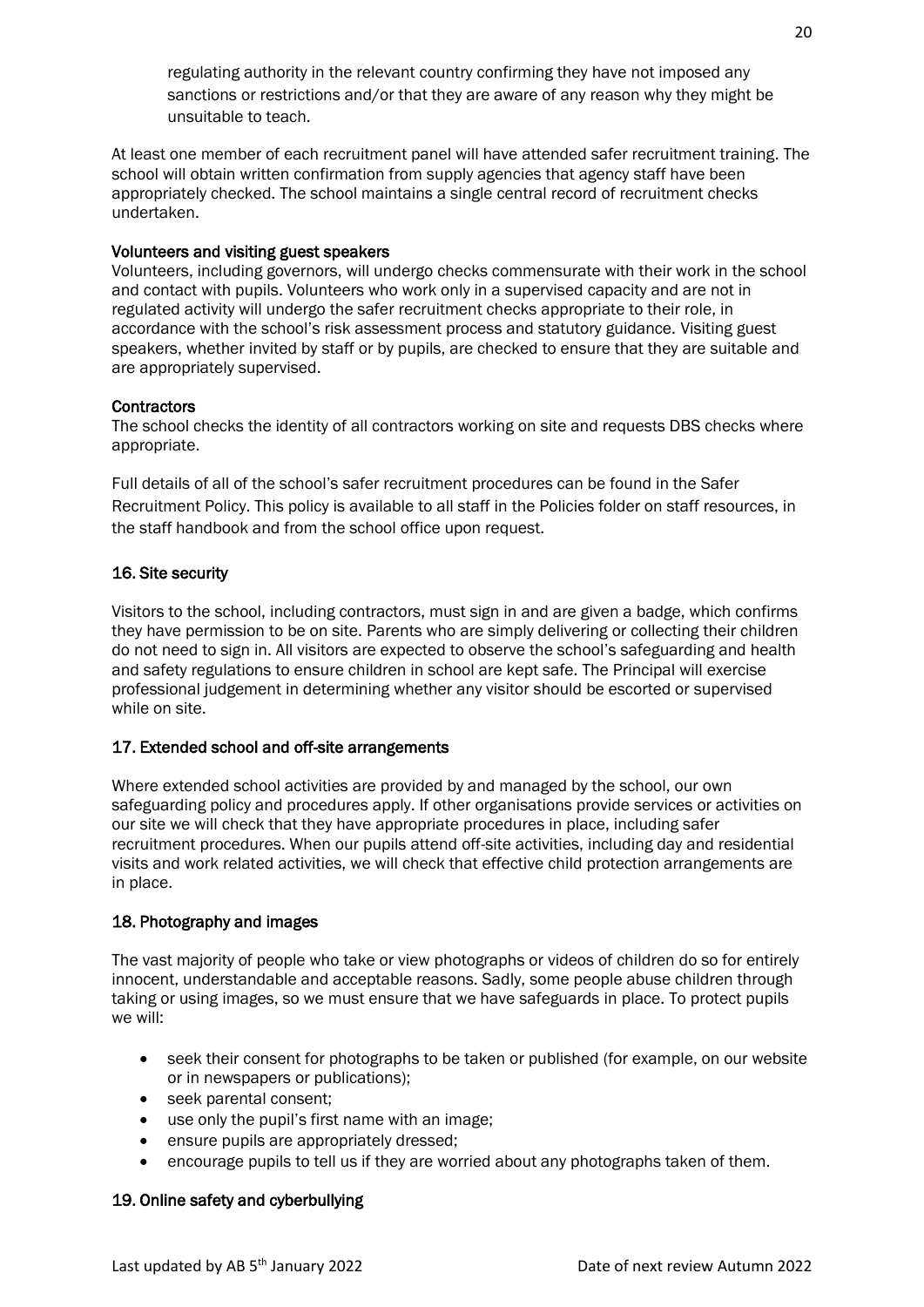Our pupils increasingly use mobile phones, tablets and computers on a daily basis. They are a source of fun, entertainment, communication and education. However, some adults and young people will use social media to harm children. It is the school's aim to protect and educate the whole school in its use of technology and establish mechanisms to identify, intervene and escalate any incident where appropriate. This includes considering how online safety is reflected in all relevant policies and whilst planning the curriculum, teacher training, the roles of the DSL team and E-Safety Officer, and parental engagement. Further advice is available in the government guidance 'Teaching online safety in school'.

There are three broad areas of risk posed by the internet and technology to children:

- Content, or being exposed to illegal, inappropriate or harmful content online;
- Contact, or being subjected to harmful interaction with others online;
- Conduct, or personal online behaviour that increases the risk of, or causes, harm;
- Commerce, or risks such as online gambling, inappropriate advertising, phishing or financial scams.

The harm might range from sending hurtful or abusive texts and emails, to enticing children to engage in sexually harmful conversations, webcam photography or face-to-face meetings. It is important to recognise that peer on peer abuse can happen online. The school's Online Safety, IT and Acceptable Use Policy explains how we try to keep pupils safe in school. This policy covers the use of all technology, including mobile technology, in the school. The school endeavours to do all it reasonably can to protect pupils from potentially harmful and inappropriate online material, without over blocking access to the internet, by using appropriate filters and monitoring systems. All web based traffic from school networks, either wired or wireless, passes through a monitoring and filtering system that gives age appropriate access. Any website access that is flagged or blocked is reviewed, logged and passed on either to the e-safety officer or the DSL as appropriate. This system is regularly updated and the list of blocked websites is constantly updated by the company providing the service. The school also regularly reviews the effectiveness of its security protection procedures in order to safeguard its information security and data access management systems from cyber-crime technologies.

Cyberbullying by pupils via texts and emails will be treated as seriously as any other type of bullying and will be managed through our anti-bullying procedures as described in our Anti-Bullying Policy. Online safety is considered as part of both safeguarding and anti-bullying arrangements. Chatrooms and social networking sites are the more obvious sources of inappropriate and harmful behaviour and pupils are expected to adhere to the guidelines set out in the Online safety, IT and Acceptable Use Policy for Pupils. Some pupils will undoubtedly be 'chatting' on mobiles or social networking sites at home and parents are encouraged to consider measures to keep their children safe when using social media at home. Staff also receive advice regarding the use of social networking and electronic communication with pupils and are expected to adhere to the guidelines as described in the Staff Code of Conduct, the Social Media Policy and the Online Safety, IT and Acceptable Use Policy for Staff.

# **Sexting**

Sexting is defined by KCSIE and the non-statutory guidance Sexual Violence and Sexual Harassment in Schools as Colleges as "sharing nudes and semi-nude images and/or videos". Sharing photos and videos online is part of daily life for many people, enabling them to share experiences, connect with friends and record their lives. However, creating and sharing sexual photos and videos of under-18s is illegal. In such cases, the school will follow advice from the police. The UK Council for Child Internet Safety (UKCIS) provides detailed advice about sharing of nudes and semi-nude images in its guidance *Sharing nudes and semi-nudes: advice for education settings in working with children and young people*. The school has regard to this advice in formulating its procedures for dealing with any incidents of sexting.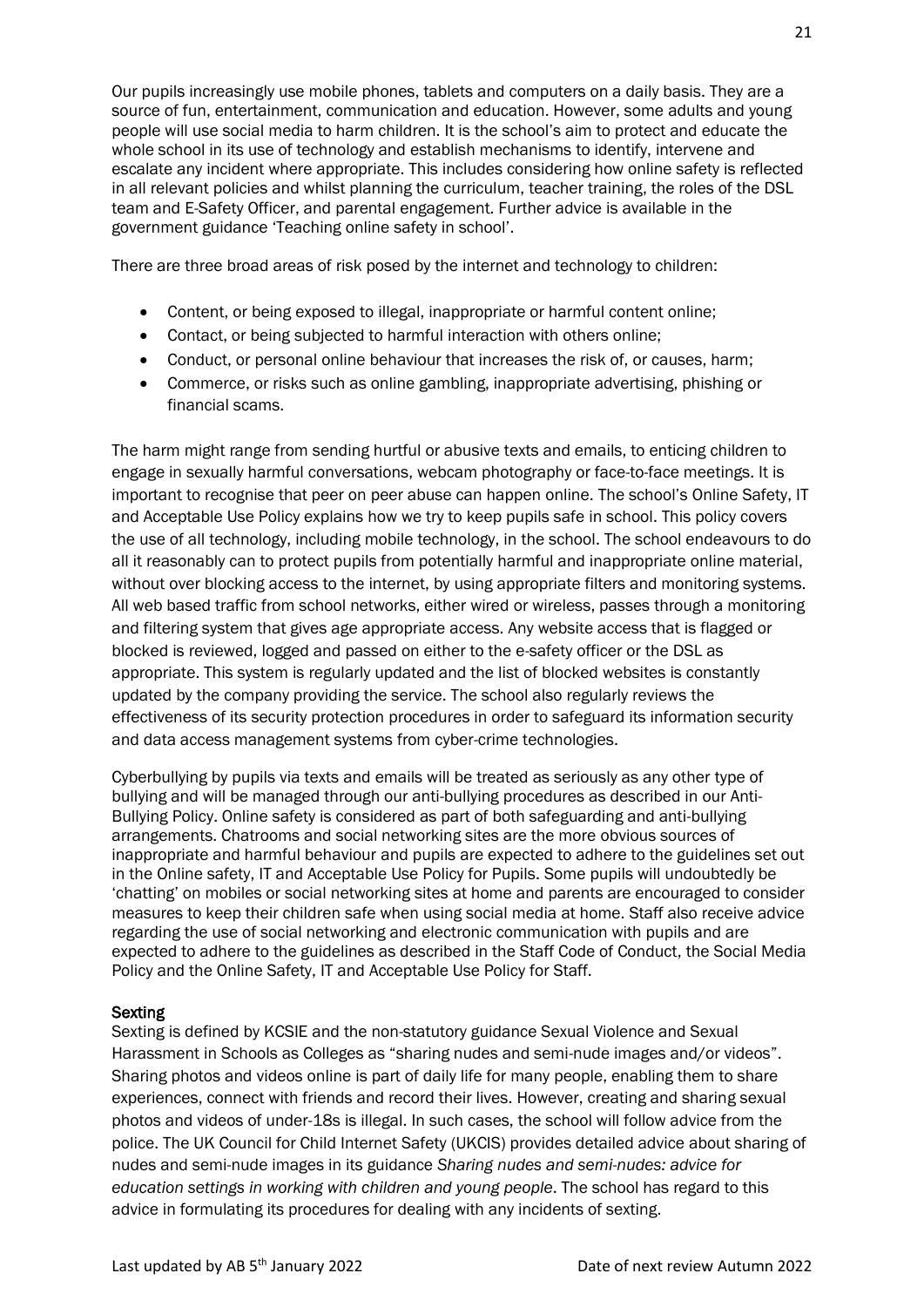If an incident comes to the attention of staff, they should adhere to the following guidelines and report it to the DSL as soon as possible:

• Never view, copy, print, share, store or save the imagery yourself, or ask a child to share or download – this is illegal.

• If you have already viewed the imagery by accident (e.g. if a young person has shown it to you before you could ask them not to), report this to the DSL team and seek support.

• Do not delete the imagery or ask the young person to delete it.

• Do not ask the child/children who are involved in the incident to disclose information regarding the imagery. This is the responsibility of the DSL team.

• Do not share information about the incident with other members of staff, the pupils it involves or their, or other, parents.

• Do not say or do anything to blame or shame any young people involved.

• Do explain to them that you need to report it and reassure them that they will receive support and help from the DSL team.

The DSL will hold an initial review meeting with appropriate staff and there will be subsequent interviews with those involved if appropriate. Parents should be informed at an early stage and involved in the process in order to best support the child unless there is good reason to believe that to do so would put the young person at risk of harm.

If at any point in the process there is a concern that a young person has been harmed or is at risk of harm, a referral will be made to children's social services or the police immediately. An immediate referral to police and/or social care should be made if:

- The incident involves an adult:
- There is reason to believe that a young person has been coerced, blackmailed or groomed, or there are concerns about their capacity to consent (for example, owing to special needs);
- What is known about the imagery suggests the content depicts sexual acts which are unusual for the young person's developmental stage, or are violent;
- The imagery involves sexual acts and any pupil in the imagery is under 13;
- There is reason to believe a young person may be at immediate risk of harm owing to the sharing of the imagery, for example through self-harm or suicide.

If an immediate referral is not necessary, a risk assessment will be undertaken for dealing with the incident. If at any point there are causes for concern, a referral can still be made to the police or social care. It is important to note that a disclosure might not be a single event and further information might be disclosed at a later date so the situation should be kept under review.

Consensual image sharing, especially between older children of the same age, may require a different response. It might not be abusive – but children still need to know it is illegal – whilst non-consensual is illegal and abusive. If a young person has shared imagery consensually, such as when in a romantic relationship or as a joke and there is no intended malice, it is usually appropriate for the school to manage the incident directly so long as the DSL has enough information to assess the risks to pupils involved. It is necessary under these circumstances that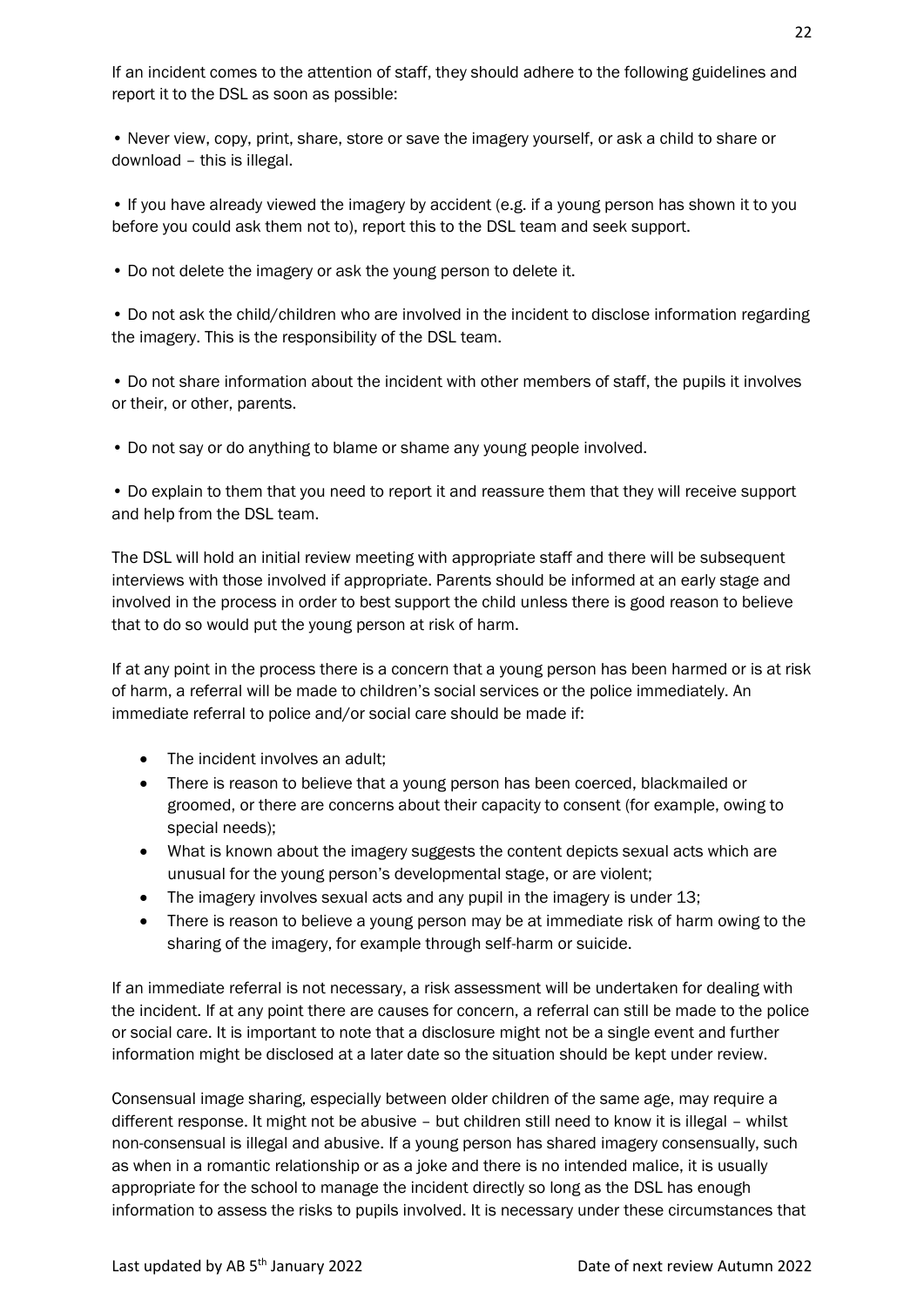the risks can be managed within the school's pastoral support and disciplinary framework. A decision to manage the situation internally should be taken by the DSL in conjunction with the Principal and other members of staff as appropriate. Any incidents with aggravating factors such as a young person sharing someone else's imagery without consent and with malicious intent should generally be referred to police and/or children's social care. If there is any doubt about whether to involve other agencies, a referral should be made to the police.

Adults should not view youth produced sexual imagery unless there is good and clear reason to do so. Wherever possible, responses to incidents should be based on what the DSL has been told about the content of the imagery. If a decision is made to view the imagery, the DSL would need to be satisfied that viewing is:

- the only way to make a decision about whether to involve other agencies because it is not possible to establish the facts from the young people involved;
- necessary to report the image to a website, app or suitable reporting agency such as the IWF;
- unavoidable because a young person has presented an image directly to a staff member or the imagery has been found on a school device or network.

Under such circumstances, the DSL will first discuss the decision with the Principal and ensure that the viewing is undertaken by a member of the DSL team with another member of staff present, following the procedures outlined in the UKCIS advice as well as the DfE advice *'Searching, Screening and Confiscation'*. This advice also highlights that schools have the power to search pupils for devices, search data on devices and delete youth produced sexual imagery in accordance with the Education Act 2011. If the school has decided that other agencies do not need to be involved, consideration should be given to deleting the imagery from devices and online services to limit any further sharing of the imagery. It is recommended that schools should not search through devices and delete imagery unless there is good and clear reason to do so. It is recommended that in most cases the young person involved is asked to delete the imagery and to confirm that they have deleted it. It is important to remind young people that possession of youth produced sexual imagery is illegal and that if it is later discovered that they did not delete the imagery they are committing a criminal offence and the police may become involved.

If a device needs to be seized and passed on to the police, the device should be confiscated and the police called. The device should be disconnected from data and Wi-Fi, turned off and locked away safely until the police are able to come and retrieve it.

All incidents and decisions taken relating to youth produced sexual imagery must be recorded in line with the school's safeguarding procedures.

At Tring Park, young people learn about youth produced sexual imagery and the dangers associated with it as part of the school's PSHE programme, IT lessons and through the work of our E-safety Officer. The aim is to explain it and its consequences as well as to provide young people with the strategies and skills to manage both the receipt of such images and any requests or pressure to provide or forward such images.

# 20. Child protection procedures

Safeguarding and promoting the welfare of children is everyone's responsibility and everyone who comes into contact with children, their families and their carers has a role to play in safeguarding children. In order to fulfil this responsibility effectively, staff should make sure their approach is child-centred and that they consider, at all times, what is in the child's best interests.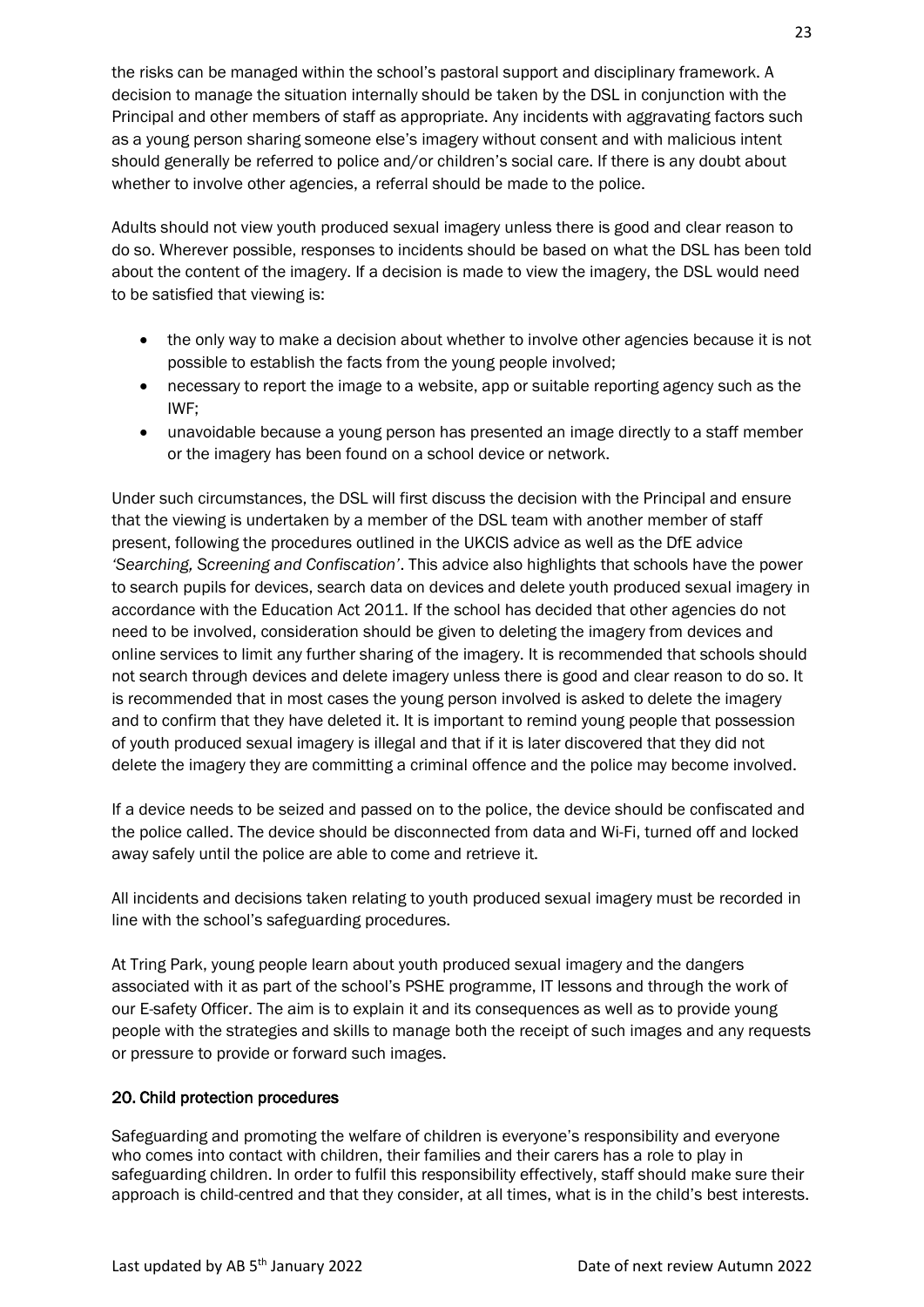Research suggests that around 20 per cent of children will suffer some form of abuse at some point, and disabled children are three times more likely to be abused. Due to their day-to-day contact with pupils, school staff are uniquely placed to observe changes in children's behaviour and the outward signs of abuse. Children may also turn to a trusted adult in school when they are in distress or at risk. It is vital that all staff are alert to the signs of abuse and understand the procedures for reporting their concerns. The school will act on identified concerns and provide early help to prevent concerns from escalating.

## Recognising abuse

All staff should be aware of indicators of abuse and neglect so that they are able to identify cases of children who may be in need of help or protection. Abuse and neglect are forms of maltreatment. Somebody may abuse or neglect a child by inflicting harm or by failing to act to prevent harm. Children may be abused in a family, in an institutional or community setting by those known to them or, more rarely, by others. Abuse can take place wholly online, or technology may be used to facilitate offline abuse. Children may be abused by an adult or adults or another child or children.

#### There are four categories of abuse: physical abuse, emotional abuse, sexual abuse and neglect.

#### Physical abuse

Physical abuse is a form of abuse which may involve hitting, shaking, throwing, poisoning, burning or scalding, drowning, suffocating or otherwise causing physical harm to a child. Physical harm may also be caused when a parent or carer fabricates the symptoms of, or deliberately induces, illness in a child.

## Emotional abuse

Emotional abuse is the persistent emotional maltreatment of a child such as to cause severe and persistent adverse effects on the child's emotional development. It may involve conveying to a child that they are worthless or unloved, inadequate, or valued only insofar as they meet the needs of another person. It may include not giving the child opportunities to express their views, deliberately silencing them or 'making fun' of what they say or how they communicate. It may feature age or developmentally inappropriate expectations being imposed on children. These may include interactions that are beyond a child's developmental capability, as well as overprotection and limitation of exploration and learning, or preventing the child from participating in normal social interaction. It may involve seeing or hearing the ill-treatment of another. It may involve serious bullying (including cyberbullying), causing children frequently to feel frightened or in danger, or the exploitation or corruption of children. Some level of emotional abuse is involved in all types of maltreatment of a child, although it may occur alone.

#### Sexual abuse

Sexual abuse, including Sexual Violence and Sexual Harassment, involves forcing or enticing a child (can also include peer to peer) to take part in sexual activities, not necessarily involving a high level of violence, whether or not the child is aware of what is happening. The activities may involve physical contact, including assault by penetration (Sexual Violence defined under the Sexual Offences Act 2003 for example as rape or oral sex) or non-penetrative acts such as masturbation, kissing, rubbing and touching outside of clothing. They may also include noncontact activities, such as involving children in looking at, or in the production of, sexual images, watching sexual activities, encouraging children to behave in sexually inappropriate ways, or grooming a child in preparation for abuse. Abuse can take place wholly online, or technology may be used to facilitate offline abuse. Sexual abuse can be committed by men, women or other children. The sexual abuse of children by other children is a specific safeguarding issue in education. This is further detailed in the section on peer on peer abuse.

Whilst not intended to be an exhaustive list, sexual harassment can include:

- sexual comments, such as: telling sexual stories, making lewd comments, making sexual remarks about clothes and appearance and calling someone sexualised names;
- sexual "jokes" or taunting;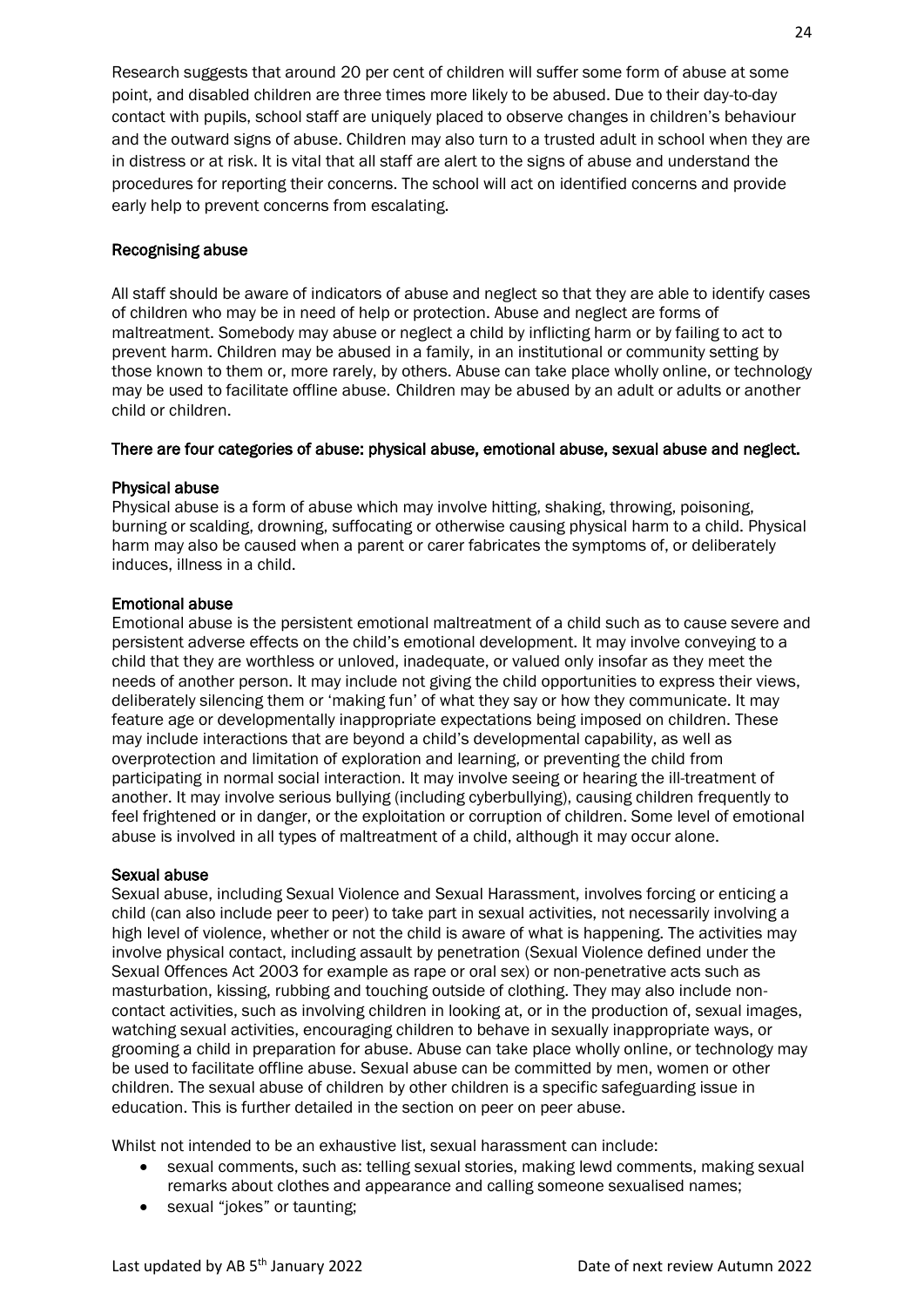- physical behaviour, such as: deliberately brushing against someone, interfering with someone's clothes and displaying pictures, photos or drawings of a sexual nature; and
- online sexual harassment. This may be standalone, or part of a wider pattern of sexual harassment and/or sexual violence;
- non-consensual sharing of sexual images and videos. (UKCCIS sexting advice provides detailed advice for schools and colleges);
- sexualised online bullying;
- unwanted sexual comments and messages, including, on social media;
- sexual exploitation; coercion and threats.

## **Neglect**

Neglect is the persistent failure to meet a child's basic physical and/or psychological needs, likely to result in the serious impairment of the child's health or development. Neglect may occur during pregnancy as a result of maternal substance abuse. Once a child is born, neglect may involve a parent or carer failing to provide adequate food, clothing and shelter (including exclusion from home or abandonment); protect a child from physical and emotional harm or danger; ensure adequate supervision (including the use of inadequate care-givers); ensure access to appropriate medical care or treatment. It may also include neglect of, or unresponsiveness to, a child's basic emotional needs.

## **Bullving**

While bullying between children is not a separate category of abuse and neglect, it is a very serious issue that can cause considerable anxiety and distress. At its most serious level, bullying can have a disastrous effect on a child's wellbeing and in very rare cases has been a feature in the suicide of some young people. Bullying is also a form of peer on peer abuse, which is discussed later in this policy.

All incidences of bullying, including cyberbullying and prejudice-based bullying, should be reported and will be managed through our anti-bullying procedures. All pupils and parents receive a copy of the Anti-Bullying Policy on joining the school and the subject of bullying is addressed at regular intervals in PSHE education, assemblies and with external speakers. If the bullying is particularly serious, or the anti-bullying procedures are deemed to be ineffective, the Principal and the DSL will consider implementing child protection procedures. If there is reasonable cause to suspect that a child is suffering, or likely to suffer, significant harm then child protection procedures will be followed and the abuse referred to local agencies.

## Indicators of abuse

All staff should be aware of indicators of abuse and neglect so that they are able to identify cases of children who may be in need of help or protection. Physical signs define some types of abuse: for example, bruising, bleeding or broken bones resulting from physical or sexual abuse, or injuries sustained while a child has been inadequately supervised. The identification of physical signs is complicated, as children may go to great lengths to hide injuries, often because they are ashamed or embarrassed, or their abuser has threatened further violence or trauma if they 'tell'. It is also quite difficult for anyone without medical training to categorise injuries into accidental or deliberate with any degree of certainty. For these reasons it is vital that staff are also aware of the range of behavioural indicators of abuse and report any concerns to the designated safeguarding lead.

# It is the responsibility of staff to report their concerns. It is not their responsibility to investigate or decide whether a child has been abused.

A child who is being abused or neglected may:

- have bruises, bleeding, burns, fractures or other injuries
- show signs of pain or discomfort
- keep arms and legs covered, even in warm weather
- be concerned about changing
- look unkempt and uncared for
- change their eating habits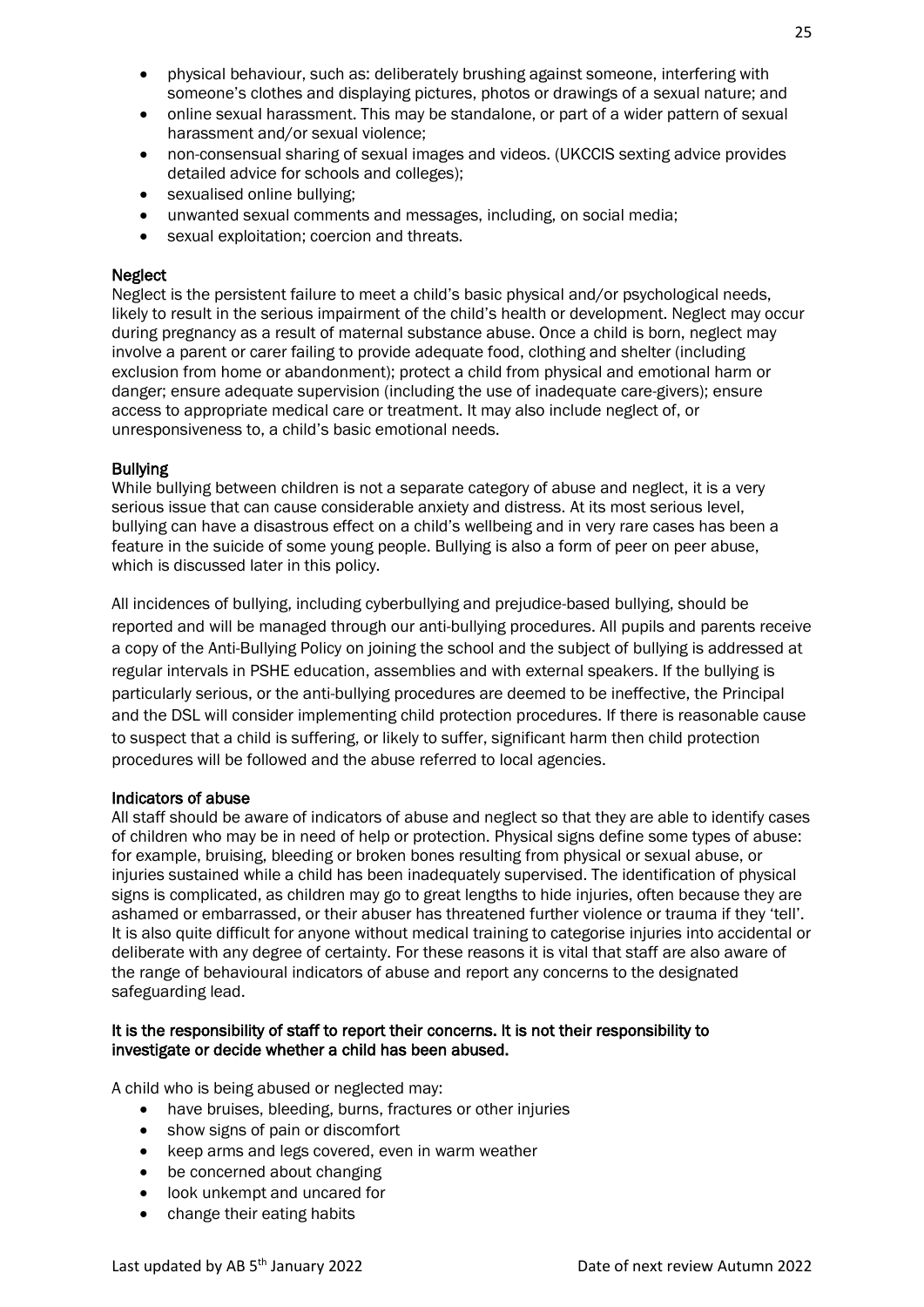- have difficulty in making or sustaining friendships
- appear fearful
- be reckless with regard to their own or other's safety
- self-harm
- frequently miss school or arrive late
- show signs of not wanting to go home
- display a change in behaviour from quiet to aggressive, or happy-go-lucky to withdrawn
- challenge authority
- become disinterested in their school work
- be constantly tired or preoccupied
- be wary of physical contact
- be involved in, or particularly knowledgeable about, drugs or alcohol
- display sexual knowledge or behaviour beyond that normally expected for their age.

Individual indicators will rarely, in isolation, provide conclusive evidence of abuse. They should be viewed as part of a jigsaw, and each small piece of information will help the DSL to decide how to proceed.

## It is very important that staff report their concerns – they do not need 'absolute proof' that the child is at risk.

## Impact of abuse

The impact of child abuse should not be underestimated. Many children do recover well and go on to lead healthy, happy and productive lives, although most adult survivors agree that the emotional scars remain, however well buried. For some children, full recovery is beyond their reach, and the rest of their childhood and their adulthood may be characterised by anxiety or depression, self-harm, eating disorders, alcohol and substance misuse, unequal and destructive relationships and long-term medical or psychiatric difficulties.

# Early help if you have a concern about a pupil's welfare

All staff should be prepared to identify children who may benefit from early help. Early help means providing support as soon as a problem emerges at any point in a child's life. All staff should be aware of the early help process, and understand their role in identifying emerging problems, and sharing information with other professionals to support early identification and assessment of a child's needs. HSCP's early help process is called Families First.

It is important for children to receive the right help at the right time to address risks and prevent issues escalating. This also includes staff monitoring the situation and feeding back to the DSL any ongoing or escalating concerns so that consideration can be given to a referral to Children's Services (Safeguarding and Specialist Services) if the child's situation doesn't appear to be improving. In some cases, it might mean acting as the lead professional, with the support of the DSL, in undertaking an early help assessment. Staff also may be required to support other agencies and professionals in early help assessment.

Any child may benefit from early help, but all staff should be particularly alert to the potential need for early help for a child who:

- is disabled and has specific additional needs;
- has special educational needs (whether or not they have a statutory education, health and care plan);
- is a young carer;
- is showing signs of being drawn in to anti-social or criminal behaviour, including gang involvement and association with organised crime groups;
- is frequently missing/goes missing from care or from home;
- is misusing drugs or alcohol themselves;
- Is at risk of modern slavery, trafficking or exploitation;
- is in a family circumstance presenting challenges for the child, such as substance abuse, adult mental health problems or domestic abuse;
- has returned home to their family from care;
- is showing early signs of abuse and/or neglect;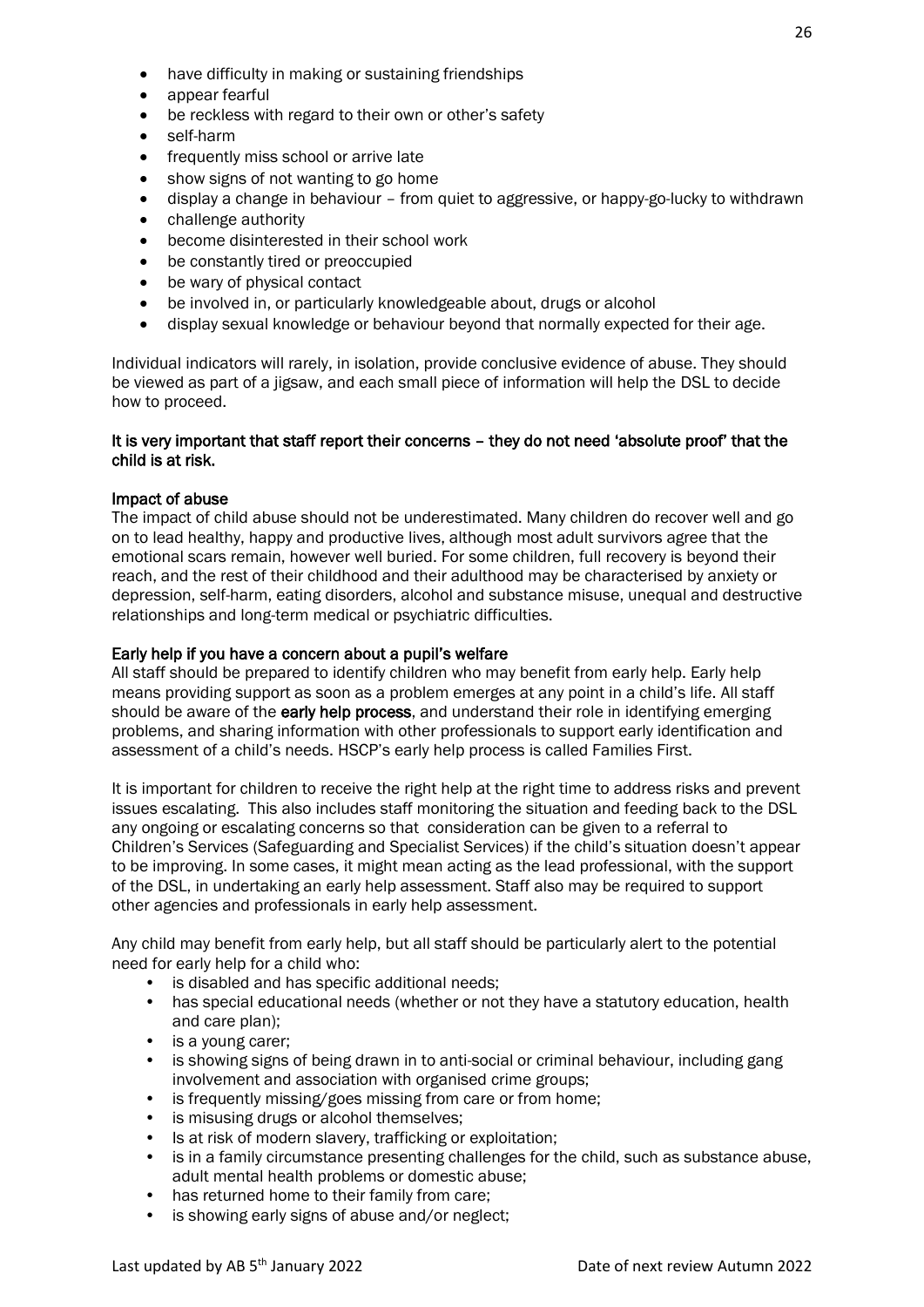- is at risk of being radicalised or exploited;
- is a privately fostered child.

Any child in any family in any school could become a victim of abuse. Staff should always maintain an attitude of "it could happen here". There will be occasions when staff may suspect that a pupil may be at risk, but have no 'real' evidence. The pupil's behaviour may have changed, their artwork could be bizarre, they may write stories or poetry that reveal confusion or distress, or physical but inconclusive signs may have been noticed. In these circumstances, staff will try to give the pupil the opportunity to talk. The signs they have noticed may be due to a variety of factors, for example, a parent has moved out, a pet has died, a grandparent is very ill. It is fine for staff to ask the pupil if they are OK or if they can help in any way.

If staff members have any concerns about a child they should, where possible, have a conversation with the DSL to agree a course of action, and also make a written record of their concern using the software package MyConcern to record these early concerns. This confidential system of recording child protection concerns is reviewed regularly by the DSL team so that concerning patterns of behaviour can be spotted. Staff, volunteers or visiting professionals that do not have access to MyConcern should make a written record of the incident, which is signed and dated, and pass to the designated staff without delay.

In line with LSP procedures, if it is unclear whether a borderline case meets a referral threshold, contact will be made with CPSLO Consultation Service on 01992 555980.

It is important that the pupil receives the right help at the right time to address risks and prevent issues from escalating. Catching early signs of a problem and reporting it can help lead to inter-agency assessment, including use of HSCP's Families First Assessment and Continuum of Need to achieve the right level of support for that pupil. It is important to act on and refer the early signs of abuse and neglect without delay. At all times, the views of the child should be listened to, information should be shared quickly and inaction should be challenged. If at any stage the situation changes or does not improve, the concern should be reassessed.

## If a pupil discloses to you

If a pupil talks to a member of staff about any risks to their safety or wellbeing, the staff member will need to let the pupil know that they must pass the information on - staff are not allowed to keep secrets. The point at which they tell the pupil this is a matter for professional judgement. If they jump in immediately the pupil may think that they do not want to listen, if left until the very end of the conversation, the pupil may feel that they have been misled into revealing more than they would have otherwise.

During their conversations with the pupil staff will:

- allow them to speak freely;
- remain calm and not overreact the pupil may stop talking if they feel they are upsetting their listener;
- give reassuring nods or words of comfort 'I'm so sorry this has happened', 'I want to help', 'This isn't your fault', 'You are doing the right thing in talking to me';
- not be afraid of silences staff must remember how hard this must be for the pupil;
- under no circumstances ask investigative questions such as how many times this has happened, whether it happens to siblings too, or what does the pupil's mother think about all this;
- at an appropriate time tell the pupil that in order to help them, the member of staff must pass the information on, outlining who this will be;
- not automatically offer any physical touch as comfort. It may be anything but comforting to a child who has been abused;
- avoid admonishing the child for not disclosing earlier. Saying things such as 'I do wish you had told me about this when it started' or 'I can't believe what I'm hearing' may be the staff member's way of being supportive but may be interpreted by the child to mean that they have done something wrong;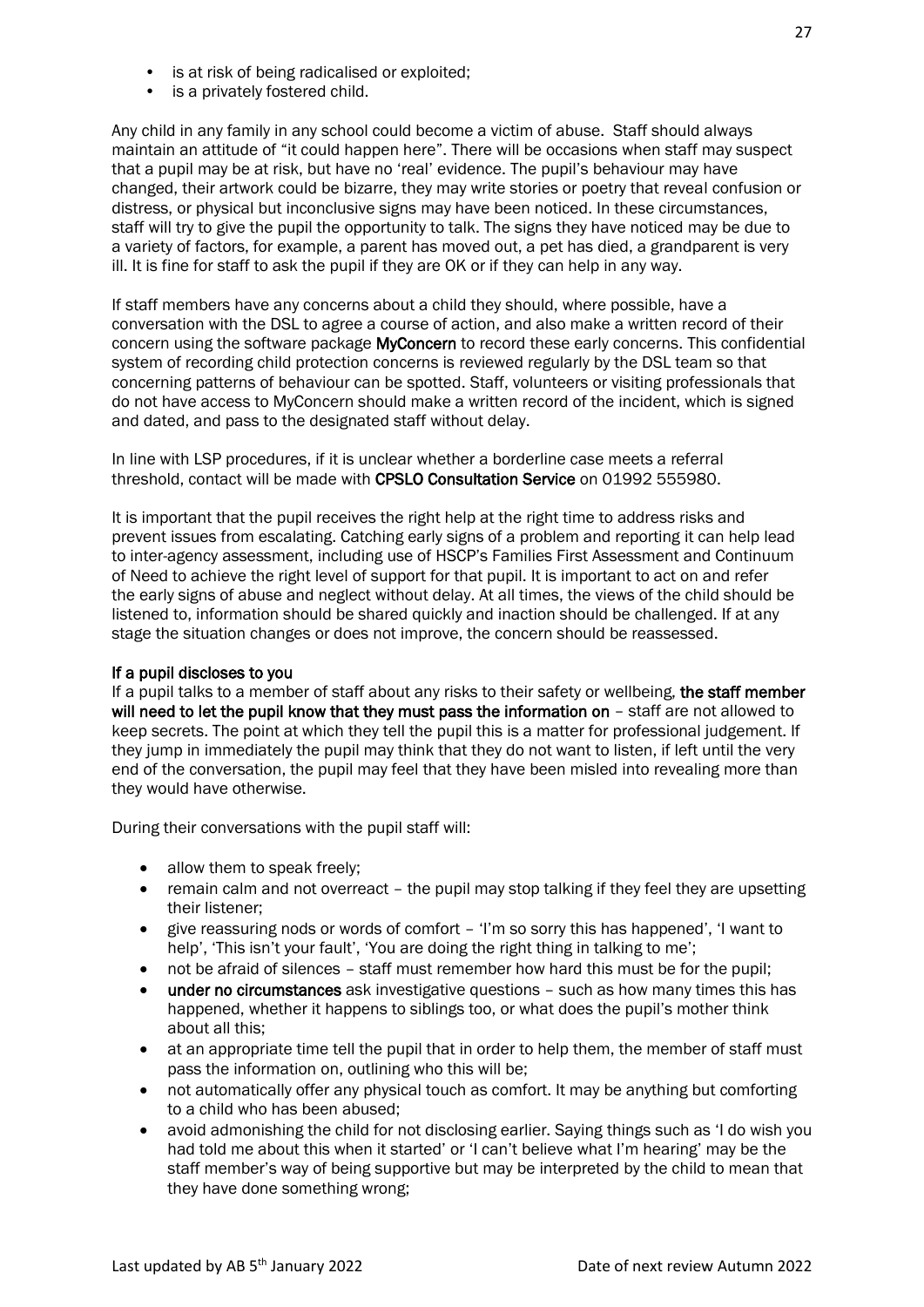- tell the pupil what will happen next. The pupil may agree to go to see the DSL. Otherwise let them know that someone will come to see them before the end of the day;
- report verbally to the DSL/DDSL to agree a course of action, although any staff member can make a referral to children's social care. In the absence of the DSL and the DDSLs, the report should be made directly to the Principal;
- write up their conversation as soon as possible and within 24 hours using MyConcern. Keep any original notes, however rough, and even if written on the back of something else. Identify the pupil, giving full name and date of birth (if possible). It is important to sign and date any paper records. Make a note of the time and where the information was shared. If possible, place the event in context, what preceded the disclosure and what followed. Keeping clear records is of the utmost importance;
- seek support if they feel distressed.

## Notifying parents

The school will normally seek to discuss any concerns about a pupil with their parents. This must be handled sensitively and the DSL will make contact with the parent in the event of a concern, suspicion or disclosure. However, if the school believes that notifying parents could increase the risk to the child or exacerbate the problem, advice will first be sought from children's social care. Informing parents must not apply when a child is at risk of harm, or may be at risk of harm. The school does not require the consent of parents to refer allegations to the LADO.

Wherever possible, the school will hold more than one emergency contact number for pupils.

# Referral to children's social care

In accordance with LSP procedures, the DSL will make a referral to children's social care as soon as possible and within 24 hours of the initial disclosure if it is believed that a pupil is suffering, or is at risk of suffering, significant harm. The professional agency must confirm this referral, in writing, within 48 hours. Referrals can be made by calling 0300 123 4043. Written referrals should be addressed to Client Services, PO Box 153, Stevenage, Hertfordshire SG1 2GH, Fax: 01438 737402. The DSL will ask to be informed of the timing of strategy discussions between the statutory agencies which will decide whether and how to investigate. Throughout the process, the child protection arrangements will be kept under review so that any deficiencies or weaknesses can be remedied without delay.

# If a child is in immediate danger or is at risk of harm

If a child is in immediate danger or is at risk of harm a referral should be made to children's social care and/or the police immediately. Anyone can make a referral if necessary. Staff should follow the reporting procedures in this policy if possible but they may also share information directly with children's social care, police or the NSPCC if:

- the situation is an emergency and the DSL, the DDSLs, the Principal and the Chair of governors are all unavailable;
- they are convinced that a direct report is the only way to ensure the pupil's safety;
- for any other reason they make a judgement that direct referral is in the best interests of the child.

Where referrals are not made by the DSL, the DSL should be informed as soon as possible that a referral has been made. If staff have concerns about how child protection concerns are being handled, either by the school or another organisation, they can contact the NSPCC Whistleblowing Advice Line for free advice and support on 0800 028 0285 or [help@nspcc.org.uk.](mailto:help@nspcc.org.uk)

## Record keeping

All concerns, discussions and decisions made, and the reasons for those decisions, should be recorded in writing. Information should be kept confidential and stored securely. It is good practice to keep concerns and referrals in a separate child protection file for each child. Tring Park uses MyConcern software for this purpose. Records should include a clear and comprehensive summary of the concern, details of how the concern was followed up and resolved, and a note of any action taken, decisions reached and outcome. If in doubt about recording requirements, staff should discuss with the DSL.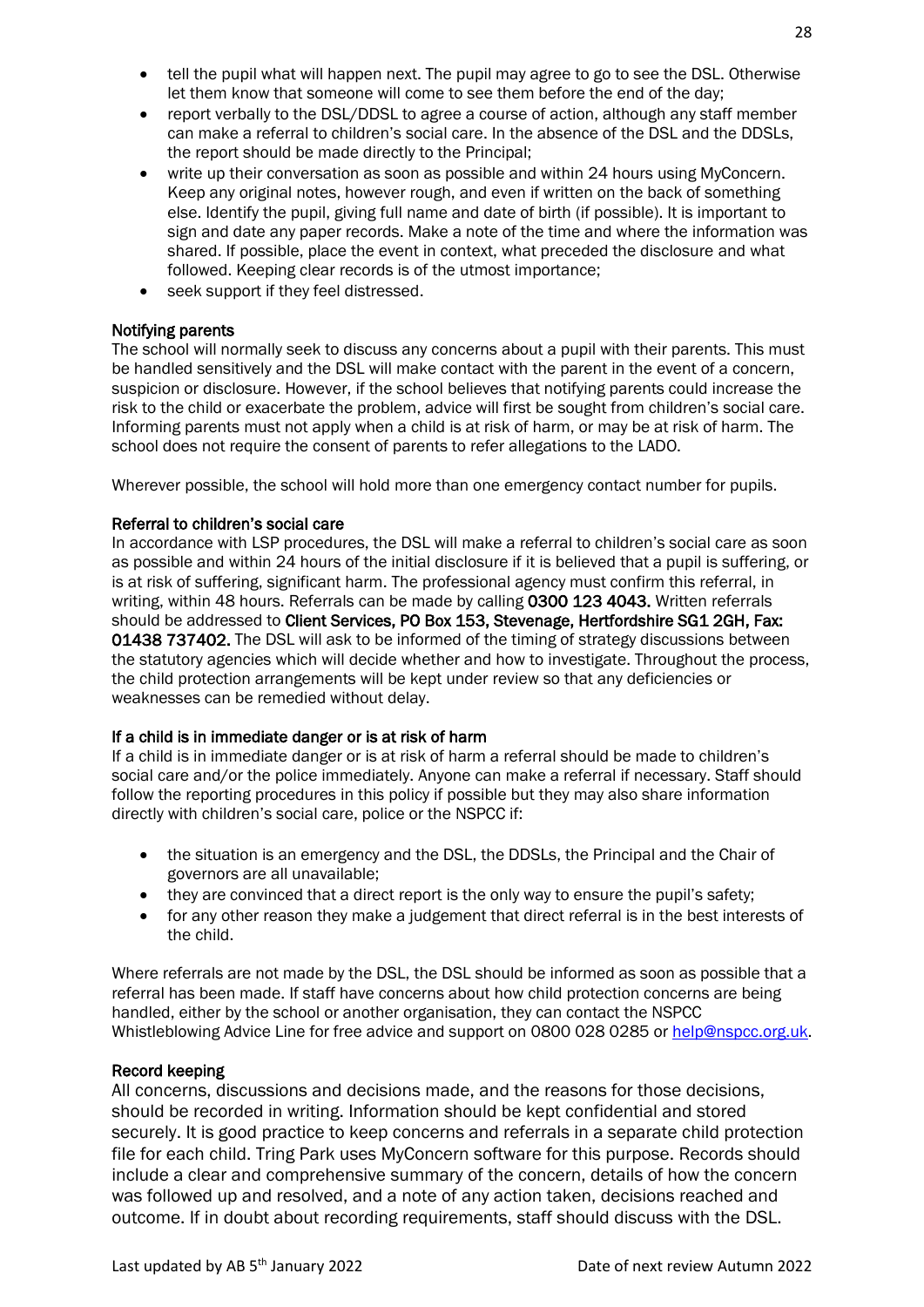## Peer on Peer Abuse: children with harmful behaviour

All staff should be aware that children can abuse other children or young people (often referred to as peer on peer abuse) and that it can happen both inside and outside of school as well as online. It is important that all staff recognise the indicators and signs of peer on peer abuse and know how to identify it and respond to reports.

Tring Park is committed to a whole school approach to ensure the prevention, early identification and appropriate management of peer on peer abuse within our school and beyond. In cases where peer on peer abuse is identified, the school will follow its child protection procedures, taking a contextual approach to support all young people who have been affected by the situation.

All staff should understand that even if there are no reports in school of peer on peer abuse, it does not mean it is not happening: it may be the case that it is just not being reported. As such, it is important that if staff have any concerns about peer on peer abuse they should speak to the DSL or DDSLs. In all cases, if staff are unsure, they should always speak to the DSL team.

It is essential that all staff understand the importance of challenging inappropriate behaviours between peers, many of which are listed below, that are actually abusive in nature. Downplaying certain behaviours, such as dismissing sexual harassment as "just banter", "just having a laugh", "part of growing up" or "boys being boys" can lead to a culture of unacceptable behaviours, an unsafe environment for children and in worst case scenarios a culture that normalises abuse leading to children accepting it as normal and not coming forward to report it.

Peer on Peer abuse is most likely to include, but may not be limited to:

- bullying (including cyberbullying, prejudice-based and discriminatory bullying);
- abuse in intimate personal relationships between peers;
- physical abuse such as hitting, kicking, shaking, biting, hair pulling, or otherwise causing physical harm (this may include an online element which facilitates, threatens and/or encourages physical abuse);
- sexual violence, such as rape, assault by penetration and sexual assault (this may include an online element which facilitates, threatens and/or encourages sexual violence);
- sexual harassment, such as sexual comments, remarks, jokes and online sexual harassment, which may be stand-alone or part of a broader pattern of abuse;
- causing someone to engage in sexual activity without consent, such as forcing someone to strip, touch themselves sexually, or to engage in sexual activity with a third party;
- consensual and non-consensual sharing of nudes and semi-nude images and or videos (also known as sexting or youth produced sexual imagery);
- upskirting, which typically involves taking a picture under a person's clothing without their permission, with the intention of viewing their genitals or buttocks to obtain sexual gratification, or cause the victim humiliation, distress or alarm. It is a criminal offence under the Voyeurism (Offences) Act 2019 and anyone, of any gender, can be a victim.
- initiation/hazing type violence and rituals (this could include activities involving harassment, abuse or humiliation used as a way of initiating a person into a group and may also include an online element).

Some of these behaviours will need to be handled with reference to other policies such as the behaviour, anti-bullying and online safety IT and user agreement policies.

Staff will be aware of the harm caused by bullying and will follow the school's anti-bullying and behaviour policies where necessary. However, there will be occasions when a pupil's behaviour warrants a response under child protection rather than anti-bullying procedures and these cases must be referred to the appropriate external agencies.

Technology is a significant factor in many safeguarding and wellbeing issues and all staff should be aware that children are at risk of abuse online as well as face to face. In many cases abuse will take place concurrently via online channels and in daily life. This can take the form of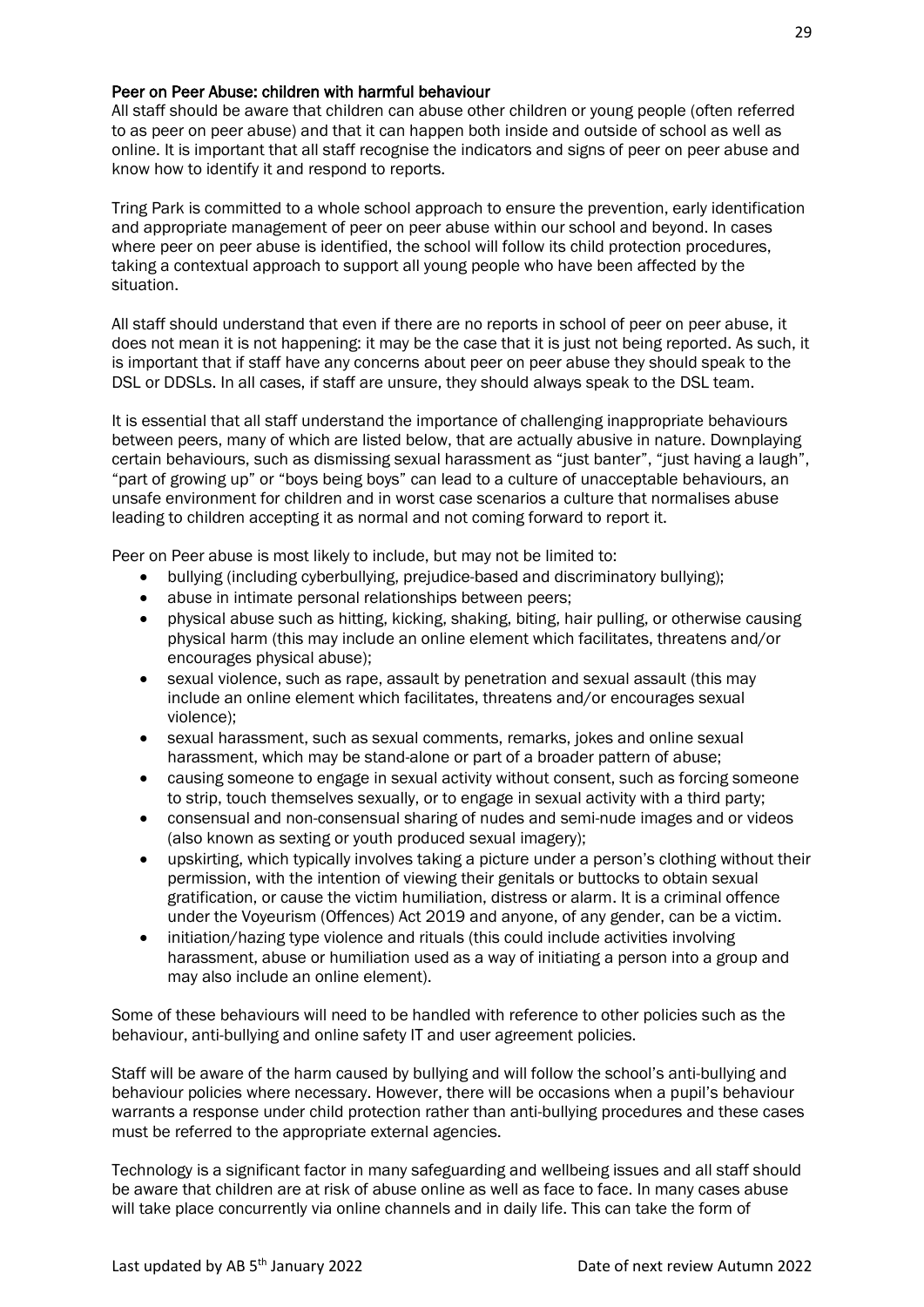abusive, harassing, and misogynistic messages, the non-consensual sharing of indecent images, especially around chat groups, and the sharing of abusive images and pornography, to those who do not want to receive such content.

All behaviour takes place on a spectrum. Understanding where a child's behaviour falls on a spectrum is essential to being able to respond appropriately to it. The school recognises the importance of distinguishing between problematic and abusive sexual behaviour (harmful sexual behaviour HSB). The NSPCC defines HSB as *"Sexual behaviours expressed by children… that are developmentally inappropriate, may be harmful towards self and others, or be abusive towards another child… or adult".* Further information about the range of sexual behaviours is available on this NSPCC link: [Harmful sexual behaviour framework: an evidence-informed operational](https://learning.nspcc.org.uk/media/1657/harmful-sexual-behaviour-framework.pdf)  [framework for children and young people displaying harmful sexual behaviours \(nspcc.org.uk\).](https://learning.nspcc.org.uk/media/1657/harmful-sexual-behaviour-framework.pdf) The Brook Sexual Behaviours Traffic Light Tool can also be very helpful in identifying sexual behaviours by children [www.brook.org.uk/our-work/the-sexual-behaviours-traffic-light-tool.](http://www.brook.org.uk/our-work/the-sexual-behaviours-traffic-light-tool)

Whilst research and societal belief indicates that girls are more frequently identified as being abused by their peers, it is important to remember that this is not solely confined to girls. Both boys and girls experience peer on peer abuse, but they often do so in gendered ways.

All staff should be aware of indicators which may signal that children are at risk of, or suffering from, peer on peer abuse. These may include increased absence from school, a change in friendships or relationships with individuals or groups, a significant decline in performance, signs of self-harm or a significant change in wellbeing, or signs of assault or unexplained injuries. Any such issues must be reported via MyConcern. The DSL team will keep a log of sexual conduct incidents and these incidents will be recorded on MyConcern.

The school takes a zero-tolerance approach to peer on peer abuse. If staff have any concerns, they should speak to the DSL team immediately to help identify and address any concerning trends and identify pupils who may need support. All staff have an important role to play in preventing peer on peer abuse and responding when they believe a child may be at risk from it. It is the responsibility of all staff to challenge the attitudes that underlie such abuse, both inside and outside the classroom and to work with the whole school community in promoting positive values and encouraging a culture of tolerance and respect. Creating a culture of trust in which pupils feel able to share their concerns openly and in a non-judgmental environment is key.

If a child discloses possible peer on peer abuse to staff, they must reassure the victim that they are being taken seriously and that they will be supported and kept safe. A victim should never be given the impression that that they are creating a problem by reporting abuse, sexual violence or sexual harassment. Nor should a victim ever be made to feel ashamed for making a report. All allegations of peer on peer abuse must be recorded, investigated and dealt with appropriately. Pupils are regularly reminded that they can report an incident to any member of staff whom they feel comfortable talking to. In particular, however, key staff who are available for this purpose are the pupil's houseparents, tutor, the heads of key stage, the medical centre nurses, counsellors and the DSL team. If a pupil does not want to make a report to a member of staff in person, the Confide system is an online confidential reporting system, available on every school computer, that allows pupils to confidentially send a message to the member of staff of their choice.

Child on child sexual violence and sexual harassment (SVSH) is a specific safeguarding issue in education as stated in KCSIE (staff should refer to Part 5 of KCSIE as well as *Sexual Violence and Sexual Harassment in Schools and Colleges 2021* for further information). SVSH can occur between two children of any age and sex from primary through to secondary stage and/or between groups of children. All cases of peer on peer abuse will be considered on a case by case basis with the DSL team taking a leading role using their professional judgement and supported by other agencies such as the Hertfordshire Local Safeguarding Partnership as required. Research suggests that up to 30% of child sexual abuse is committed by someone under the age of 18. Young people who display such behaviour may be victims of abuse themselves and the school's child protection procedures will be followed for both victim and perpetrator. Staff who become concerned that a child might be suffering any form of abuse at the hands of another child should speak to the DSL as soon as possible. The management of children and young people with sexually harmful behaviour is complex and the school will cooperate with relevant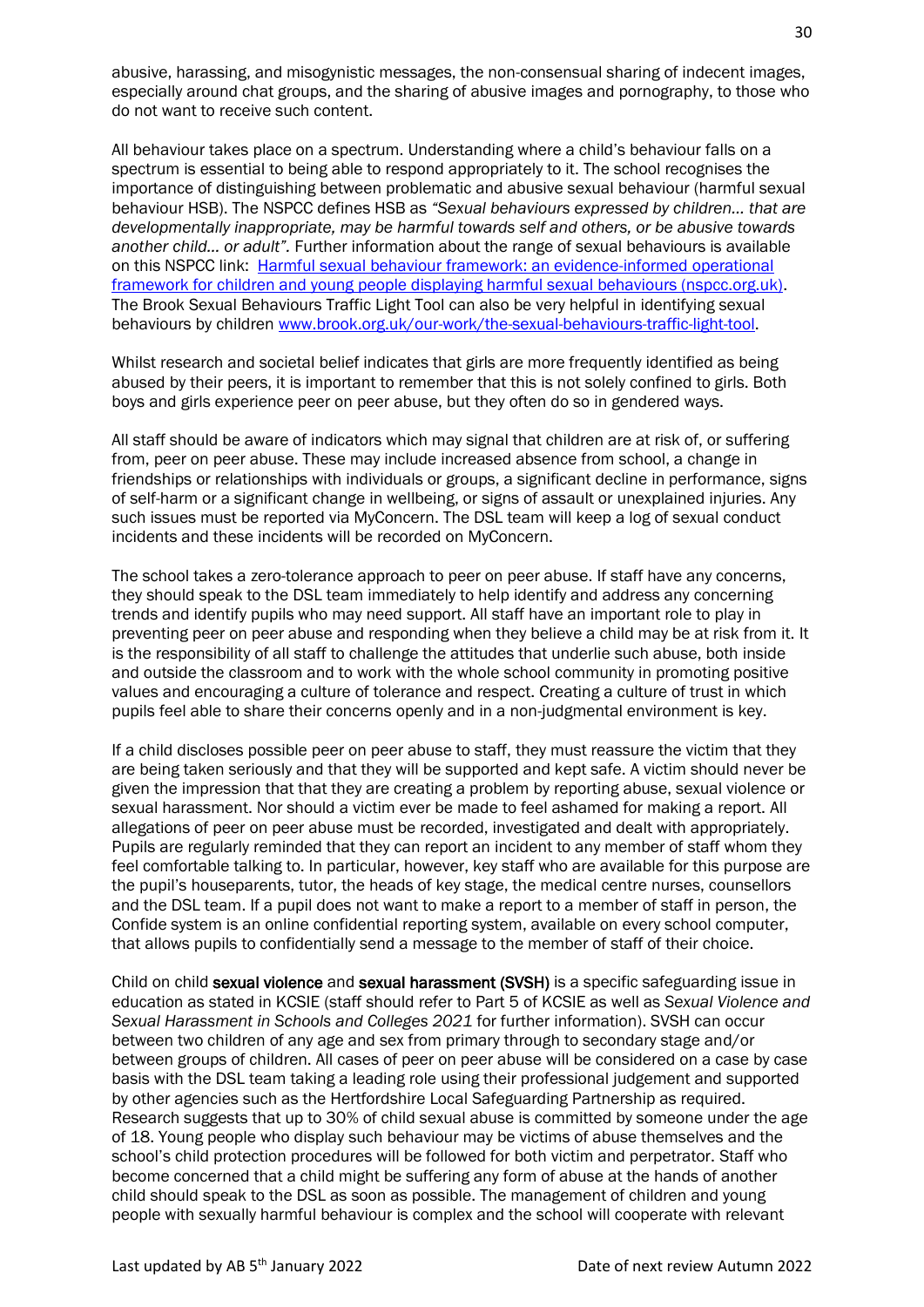agencies, the counsellor and the medical team as appropriate to ensure that victims, perpetrators and any other child affected by peer on peer abuse are supported.

The school will respond to all reports and concerns of child-on-child SVSH, including those that have happened outside of the school or online. While any report should be taken seriously, staff should be aware that it is more likely that girls will be the victims and boys the perpetrators. It is important to acknowledge and understand the scale of harassment and abuse that exists even though children might not tell staff about it. Downplaying some behaviours related to abuse can lead to a culture of unacceptable behaviour, an unsafe environment and lead to children not coming forward and reporting it. This is why staff must maintain the attitude of 'it could happen here'. Children may not find it easy to tell staff about their abuse and it may be that staff overhear a conversation or notice a change in the child's behaviour. If staff have any concerns about a child's welfare, they should act on them immediately rather than wait to be told. While it is important for staff not to ask children leading questions during a report/disclosure, staff should not hesitate to ask children if they have been harmed and the nature of the harm.

The school's initial response to a report from a child is incredibly important as it can encourage or undermine the confidence of future victims of SVSH to report or come forward. If a concern is reported to the DSL, an immediate risk assessment will be undertaken as required that considers the victim's protection and support, the perpetrator, any other children and staff affected and any additional implications of boarding. It is important to consider every report on a case-by-case basis. The school will consider the victim's wishes, the nature and degree of the alleged incident, the ages and developmental stages of those involved and any power imbalance between the children. It will also consider whether the alleged incident is a one-off or a sustained pattern of abuse, that SVSH can occur within intimate personal relationships between peers, whether there are any ongoing risks to anyone involved and any other related issues or wider context. When to inform the alleged perpetrator also requires careful consideration. When a report is going to be made to children's social care and/or the police, as a general rule the school will speak to the relevant agency to discuss next steps and how the alleged perpetrator will be informed of the allegations.

There are four likely scenarios when managing reports of SVSH but it is always important to regularly review decisions and actions, update policies to reflect lessons learned and look out for patterns of concerning behaviour. Where a pattern is identified, a course of action should be decided upon and consideration should be given to whether there are any wider cultural issues at play and whether extra teaching time and/or staff training could be delivered to minimise the risk of it happening again. All four scenarios should be underpinned by the principle that there is a zero tolerance approach to SVSH and it will never be acceptable or tolerated. All concerns, discussions, decisions and their rationale should be recorded. The four scenarios are:

#### 1. Manage internally

This may be appropriate for one-off incidents or where there is no need for early help or statutory intervention. These cases may be managed by using the behaviour and antibullying policies and providing pastoral support.

## 2. Early help

In some cases, children may not require referral to statutory services but would benefit from early help in the form of support as is appropriate as soon as a problem emerges at any point in a child's life. Providing early help is more effective in promoting the welfare of children than reacting later and can be particularly useful to address nonviolent harmful sexual behaviour and may prevent escalation of sexual violence. Early help and the option to manage a report internally do not need to be mutually exclusive: the school can manage internally and seek early help for both the victim and the perpetrator.

## 3. Referrals to children's social care

Where a child has been harmed, is at risk of harm, or is in immediate danger, a referral will be made. Parents will normally be informed at the point of referral unless there are compelling reasons not to (if informing a parent is likely to put the child at additional risk). Any decision would be made with the LSP. Where statutory assessments are appropriate, the DSL team will work alongside, and cooperate with, the relevant social worker. Collaborative working will help ensure the best possible coordinated support is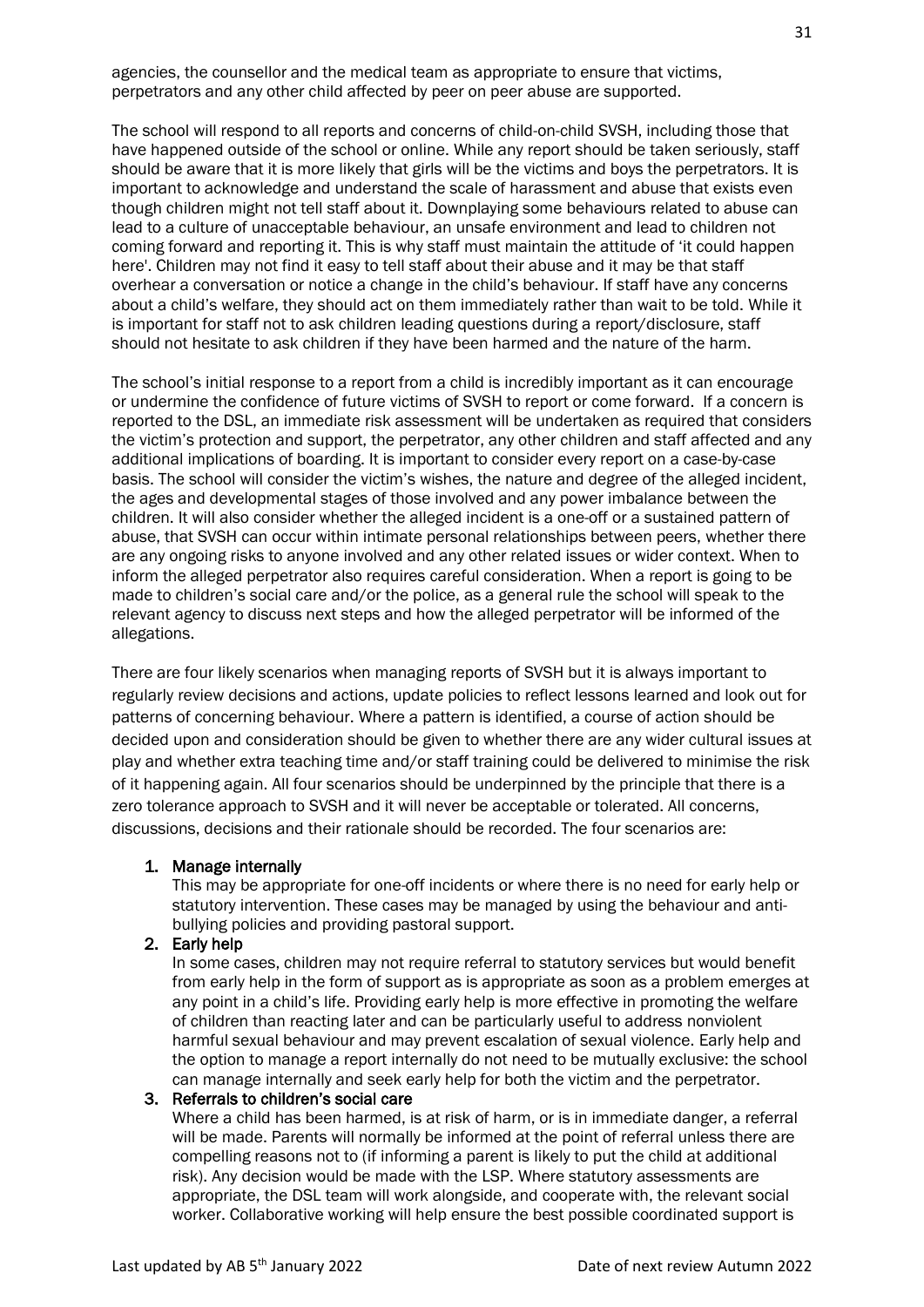implemented for the victim and, where appropriate, the perpetrator and any other young people requiring support. The school will take any immediate action required to protect the victim and any other children. If children's social care decides that a statutory intervention is not appropriate, the DSL will consider other support mechanisms such as early help, specialist support and pastoral support.

## 4. Reporting to the Police

Where a report is made of a criminal act such as rape, assault by penetration or sexual assault, this will always be passed on to the police. Any report to the police will generally be in parallel with a referral to children's social care. Where a report has been made to the police, the school will consult with the police and agree what information can be disclosed to any staff, the alleged perpetrator and their parents, as well as the best way to protect the victim and their anonymity. Generally, parents will be informed at this stage unless there are compelling reasons not to. Where there is a criminal investigation, the school will cooperate with relevant agencies to support all children involved and advice will be sought from the police where required. Whilst protecting and/or taking any disciplinary measures, the school will continue to liaise closely with the police and other agencies to ensure that any actions taken by the school will not jeopardise the police investigation. The police will consider what action to take to manage the assessed risk of harm. This could involve the use of police bail conditions. Whatever arrangements are in place, the school will consider what additional measures may be necessary to manage any assessed risk of harm that may arise. Particular regard should be given to the additional stress and trauma that might be caused to a victim within the school and the potential for the suspected person to intimidate the alleged victim. It may be necessary for the parties to go home during a police investigation. Again, this is in the best interest of those involved and should not be perceived as a judgement of guilt before any legal proceedings. Careful liaison with the police should help to develop a balanced set of arrangements that considers both the management of risk and the rights of an unconvicted person. If the police decide to take no further action, the school will continue to engage with specialist support for the victim and alleged perpetrator as required. Where a criminal investigation leads to a conviction or caution, the incident is likely to constitute a serious breach of discipline and lead to the view that allowing the perpetrator to remain in the school would seriously harm the education or welfare of the victim and, potentially, of other pupils.

With any report of SVSH, whilst the school establishes the facts and begins the process of liaising with children's social care and/or the police, the perpetrator will be removed from any classes they share with the victim and the school will consider how best to keep the two parties a reasonable distance apart on school premises. It may well be necessary for all concerned to be sent home while the matter is being investigated. Again, these actions are in the best interest of both children and should not be perceived to be a judgement on the guilt of the alleged perpetrator. The needs and wishes of the victim should be paramount (along with protecting the child) in any response. Wherever possible, the victim's daily experience should be as normal as possible, so that the school is a safe place for them.

Suitable sanctions will be considered as outlined in the behaviour policy, including permanent exclusion. In less severe cases where both parties remain at school, the school will consider if it can keep both pupils in separate classes and boarding houses. The nature of the incident and the wishes of the victim will be especially important in determining how to proceed in such cases and appropriate support will be provided to both as required on a case-by-case basis. Taking disciplinary action and providing support are not mutually exclusive actions – they can, and should, occur at the same time if necessary. All of the above will be considered with the needs and wishes of the victim at the heart of the process, supported by parents as required, and any arrangements will be kept under review.

If a report of SVSH is found to be unsubstantiated, unfounded, false or malicious, the DSL will consider whether the person who made the allegation is in need of help or may have been abused by someone else and this is a cry for help. In such circumstances, a referral to children's social care may be appropriate. Disciplinary action may also be appropriate if a report is deliberately invented or malicious.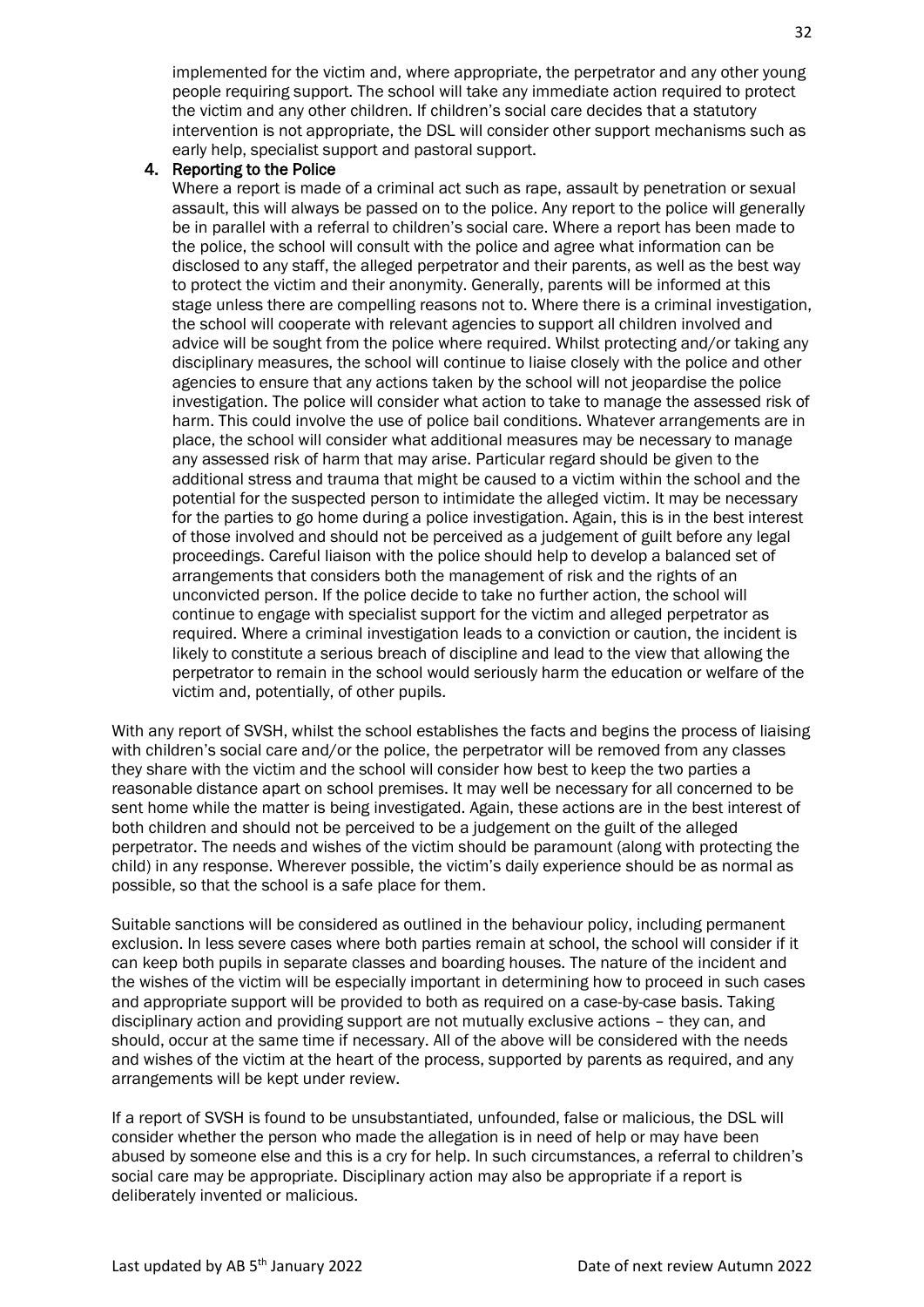Sexual assault can result in a range of health needs. Wide-ranging external support is available as set out in Part 5 of KCSIE.

In order to minimise the risk of peer on peer abuse, the school provides a developmentally appropriate PSHE curriculum, relationships education and relationships and sex education, which develop an understanding of acceptable behaviour, healthy relationships and keeping themselves safe. The school also makes clear that pupils can raise concerns with any member of staff and that they will be listened to, believed and valued. In particular, pupils can make a report to the DSL team, medical centre, the counsellors, their houseparent or tutor. They can also use the confidential online Confide reporting system which is available from any school computer.

## Serious violence

All staff should be aware of indicators which may signal that children are at risk from, or are involved in, serious violent crime. These may include increased absence from school, a change in friendships or relationships with older individuals or groups, a significant decline in performance, signs of self-harm or a significant change in wellbeing, or signs of assault or unexplained injuries. Unexplained gifts or new possessions could also indicate that children have been approached by, or are involved with, individuals associated with criminal networks or gangs and may be at risk of child criminal exploitation (CCE). All staff should be aware of risk factors which increase the likelihood of involvement in serious violence, such as being male, having been frequently absent from school, having experienced child maltreatment and having been involved in offending, such as theft or robbery. Staff should report any concerns to the DSL team. Further information is available in the Home Office's guidance 'Preventing youth violence and gang involvement' and 'Criminal exploitation of children and vulnerable adults: county lines'.

# Child Sexual Exploitation (CSE) and Child Criminal Exploitation (CCE)

Both CSE and CCE are forms of abuse and both occur where an individual or group takes advantage of an imbalance of power to coerce, manipulate or deceive a child into sexual or criminal activity. Whilst age may be the most obvious, this power imbalance can also be due to a range of other factors including gender, sexual identity, cognitive ability, physical strength, status and access to economic or other resources. In some cases, the abuse will be in exchange for something the victim needs or wants, and/or for the financial advantage or increased status of the perpetrator or facilitator. The abuse can be perpetrated by individuals or groups, males or females, and children or adults. The abuse can be a single occurrence or a series of incidents over time. It can involve force and/or enticement-based methods of compliance and may, or may not, be accompanied by violence or threats of violence. Victims can be exploited even when activity appears consensual. It should be noted that exploitation as well as being physical can be facilitated and/or take place online.

Some forms of CCE can include children being forced or manipulated into transporting drugs or money through county lines, working in cannabis factories, shoplifting or pickpocketing. They can also be forced or manipulated into committing vehicle crime or threatening/committing serious violence to others.

CSE is a form of sexual abuse. It may involve physical contact, including assault by penetration or nonpenetrative acts such as masturbation, kissing, rubbing and touching outside clothing. CSE does not always involve physical contact and may include involving children in the production of sexual images, forcing children to look at sexual images or watch sexual activities, encouraging children to behave in sexually inappropriate ways or grooming a child in preparation for abuse including via the internet. CSE may happen without the child's knowledge, e.g. through others sharing videos or images of them on social media, and some children may not realise they are being exploited, believing they are in a genuine relationship. Further information is available in Annex B of KCSIE.

Possible indicators of both CSE and CCE include where children:

- appear with unexpected gifts, money or new possessions;
- associate with other children involved in exploitation;
- suffer from changes in emotional wellbeing;
- misuse drugs and alcohol;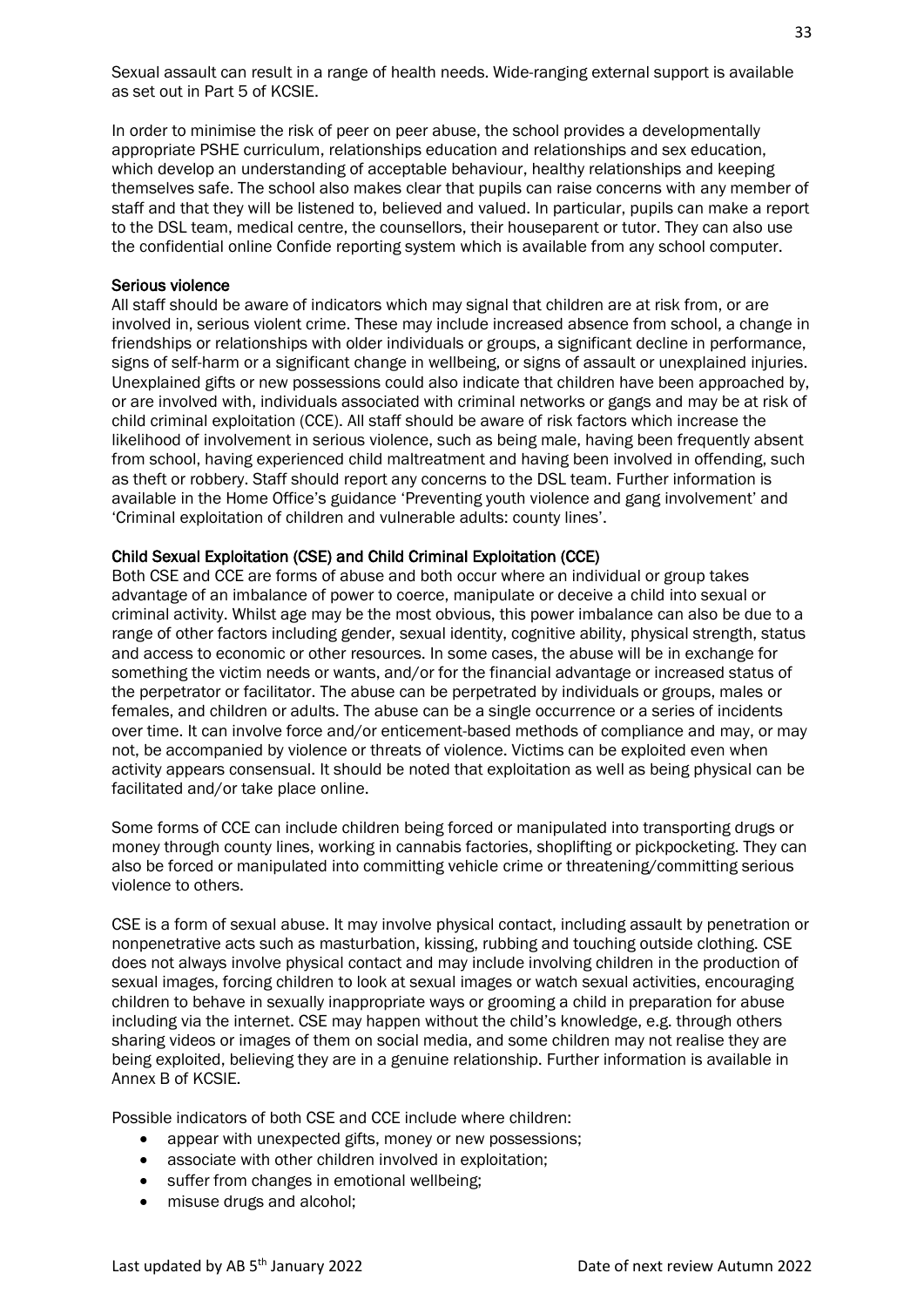- go missing for periods of time or regularly come home late;
- regularly miss school or do not take part in education;
- have older boyfriends or girlfriends (CSE);
- suffer from sexually transmitted infections, display sexual behaviours beyond expected sexual development or become pregnant (CSE).

A significant number of children who are victims of CSE or CCE go missing from home, care or education at some point. CSE and CCE are serious crimes and can have a long-lasting adverse impact on a child's physical and emotional health. They can also be linked to child trafficking. Any concerns that a child might be involved in CSE or CCE must be reported immediately to the DSL. Further information is available in the Home Office Guidance: *Child sexual exploitation: guide for practitioners.* Links to additional guidance about CCE and CSE can be found in Annex B of KCSIE.

## Modern Slavery and the National Referral Mechanism (NRM)

Modern slavery encompasses human trafficking and slavery, servitude and forced or compulsory labour. Exploitation can take many forms including sexual exploitation, forced labour, slavery, servitude, forced criminality and the removal of organs. Further information on the signs, available support and how to refer them to the NRM is available in the *Modern Slavery Statutory*  Guidance: how to identify and support victims which is available on [www.gov.uk.](http://www.gov.uk/)

## County Lines

County lines is a term used to describe gangs and organised criminal networks involved in exporting illegal drugs into one or more importing areas using dedicated mobile phone lines or other form of "deal line". Exploiting children and vulnerable adults through coercion, intimidation, violence (including sexual violence) and weapons to move or store drugs and money is an integral part of the county lines model. Gangs target and recruit children into county lines in schools and other locations. They can easily become trapped by this type of exploitation as county lines gangs create drug debts and can threaten serious violence and kidnapping.

Children can be targeted and recruited into county lines in a number of locations including in schools. Children are also increasingly targeted and recruited online and using social media. A number of the indicators for CSE and CCE listed above can also be applicable to county lines. Additional specific indicators of possible involvement in county lines include children who:

- go missing and are subsequently found in areas away from home;
- have been the victim or perpetrator of serious violence;
- are involved in receiving requests for drugs via a phone line, moving drugs, handing over and collecting money for drugs;
- are exposed to techniques such as 'plugging', where drugs are concealed internally to avoid detection;
- are found in accommodation they have no connection with;
- owe a 'debt bond' to their exploiters;
- have their bank accounts used to facilitate drug dealing.

# **Cybercrime**

Cybercrime is criminal activity committed using computers and/or the internet. It can either happen offline, having been enabled online, or it can be crimes that can be committed only using a computer. Children with a specific skill and interest in computing and technology may inadvertently or deliberately become involved. If there are concerns about a child in this area., the DSL can consider referring to the Cyber Choices programme, which is supported by the Home Office and led by the National Crime Agency, working with the police. It aims to intervene when young people are at risk of involvement in cybercrime. Links to additional guidance are available in Annex B of KCSIE.

## 'Honour based' violence (HBV)

So called honour based violence encompasses crimes which have been committed to protect or defend the honour of the family and/or community. This includes FGM, forced marriage and other practices such as breast ironing. Abuse committed in the context of "preserving honour" often involves a wider network of family or community pressure and can include multiple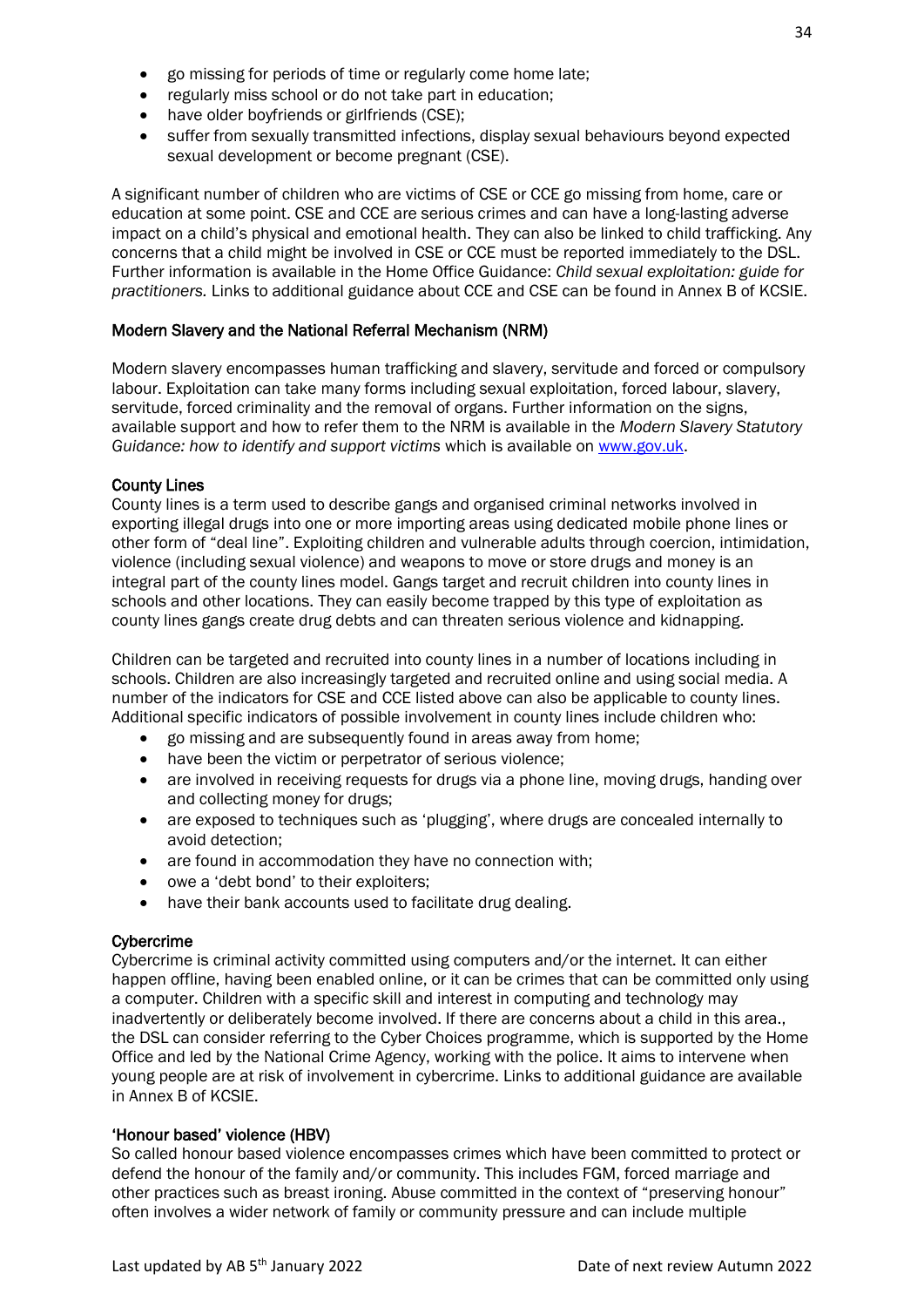perpetrators. All forms of HBV are abuse, regardless of the motivation, and should be handled and escalated as such. If in any doubt, speak with the DSL. Where there is a concern that HBV has taken, or might take, place, local safeguarding procedures will be followed, using existing national and local procedures for multi-agency liaison with police and children's social care.

## Female Genital Mutilation (FGM)

FGM comprises all procedures involving partial or total removal of the external female genitalia or other injury to the female genital organs. It is illegal in the UK and a form of child abuse with longlasting harmful consequences. FGM is a deeply rooted tradition, widely practised mainly amongst specific ethnic populations in Africa and parts of the Middle East and Asia. FGM has also been documented in communities in Iraq, Israel, Oman, the United Arab Emirates, the Occupied Palestinian Territories, India, Indonesia, Malaysia and Pakistan. It serves as a complex form of social control of women's sexual and reproductive rights. Although the immediate location and demographic profile of Tring Park School makes it less likely for this to be an issue here, all areas, local authorities and professionals must be aware of, and actively prevent and tackle, FGM. As a boarding school with international students, it is important that all staff recognise this.

All teaching staff have a statutory duty to report to the police where they discover (either through disclosure by the victim or visual evidence) that FGM appears to have been carried out on a girl under 18. Those failing to report such cases will face disciplinary sanctions. It is rare for teachers to see visual evidence, and they should not be examining pupils, but the same definition of what is meant by "to discover that an act of FGM appears to have been carried out" is used for all professionals to whom this reporting duty applies.

Unless there is good reason not to, staff should still consider and discuss such a case with the DSL and involve children's social care as appropriate, even where they have a statutory duty to notify the police directly.

Safeguarding girls at risk of harm of FGM poses specific challenges because the families involved may give no other cause for concern. However, there still remains a duty to act to safeguard girls at risk. FGM is an illegal act performed on a female, regardless of her age. Anyone who has concerns that a girl may be *at risk of* or *may have* undergone FGM (as opposed to *discovering* that she has undergone) should report this following the same procedures as for any other safeguarding concern and the DSL will make a referral to the local authority children's social care; anybody can make a referral if necessary.

## Forced marriage

Forced marriage is a crime in England and Wales. Staff should be aware that young people from some cultures may be at risk of forced marriage, and that physical, emotional and psychological threats are often used to coerce a young person into an arranged marriage. Schools can play an important role in safeguarding children from forced marriage. Links with further details can be found in Annex B of KCSIE.

## Mental Health

All staff should be aware that mental health problems can, in some cases, be an indicator that a child has suffered or is at risk of suffering abuse, neglect or exploitation. Although only trained professionals should attempt to make a diagnosis of a mental health problem, staff are well placed to observe children day-to-day and identify those whose behaviour suggests that they may be experiencing a mental health problem or be at risk of developing one. Where children have suffered abuse, neglect or other potentially traumatic adverse childhood experiences, this can have a lasting impact on them. It is key that staff are aware of how these children's experiences can impact upon their mental health, behaviour and education. The government guidance 'Mental Health and Behaviour in Schools' and Public Health England offer a range of advice and resources to help staff to promote positive health, wellbeing and resilience among young people. Further details about how the school supports young people with mental health issues are available in the school's Positive Mental Health policy.

Although the Lead Nurse acts as the School's Mental Health and Wellbeing Lead, a number of staff at Tring Park hold Mental Health First Aid qualifications or Mental Health Lead training and are well placed to identify pupils who might have mental health problems. If any staff have a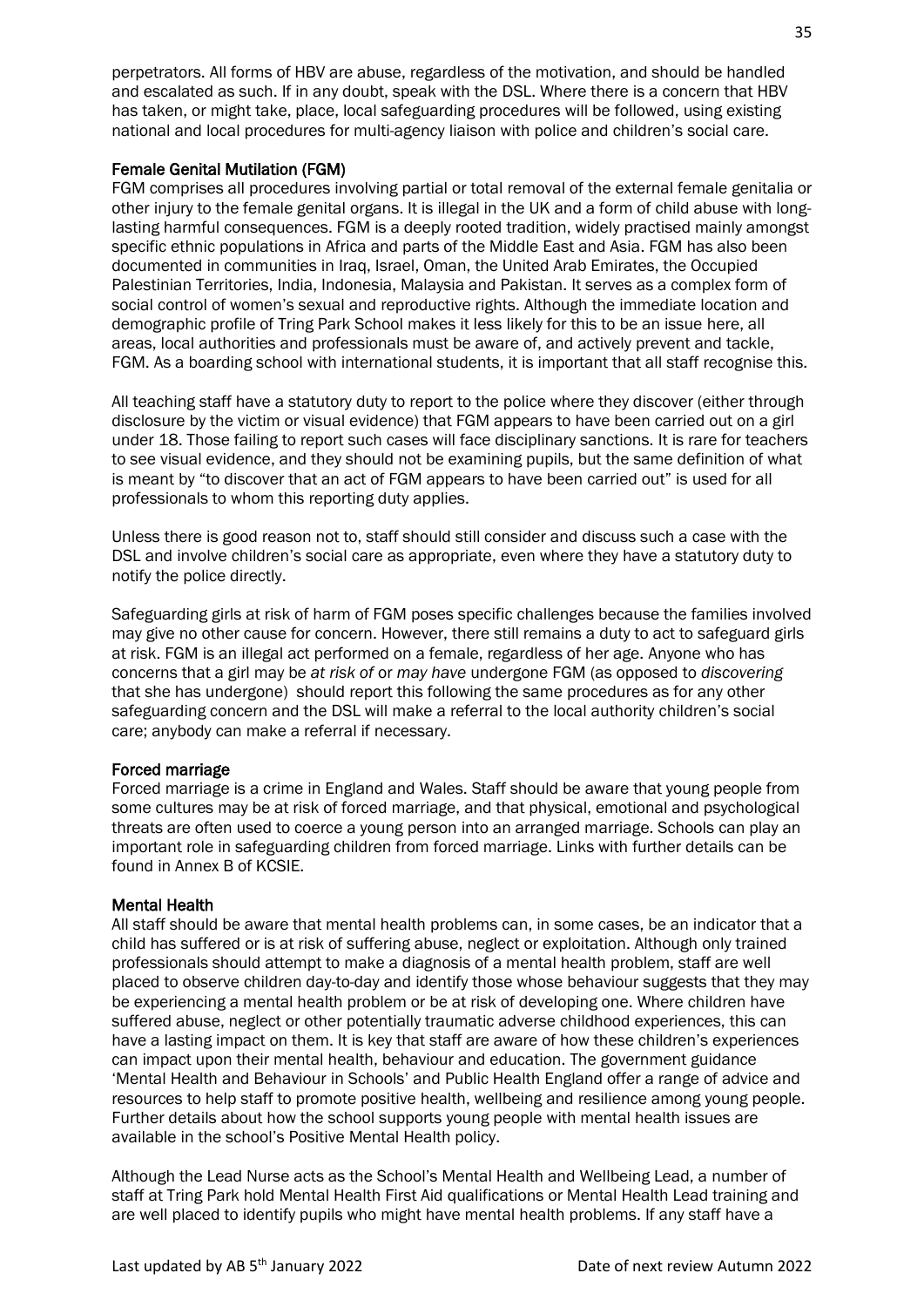mental health concern about a child, they should speak to the medical centre so that an assessment and appropriate support can be arranged. If that concern is also a safeguarding concern, immediate action should be taken by following the child protection policy and speaking to the DSL team.

# Preventing radicalisation and extremism

Children are vulnerable to extremist ideology and radicalisation. All schools have a duty to have due regard to the need to prevent people from being drawn into terrorism, known as the Prevent duty. In order to fulfil the Prevent duty, it is essential that staff are able to identify children who may be vulnerable to radicalisation, and know what to do when they are identified.

- Extremism is the vocal or active opposition to our fundamental values, including democracy, the rule of law, individual liberty and mutual respect and tolerance of different faiths and beliefs. This also includes calling for the death of members of our armed forces.
- Radicalisation is the process by which a person comes to support terrorism and extremist ideologies associated with terrorist groups.
- **Terrorism** is an action that endangers or causes serious violence to a person/people; causes serious damage to property; or seriously interferes or disrupts an electronic system. The use or threat must be designed to influence the government or to intimidate the public and is made for the purpose of advancing a political, religious or ideological cause.

Protecting children from the risk of radicalisation is part of the school's wider safeguarding duties, and is similar in nature to protecting children from other harms, whether they come from within the family and friends or are the product of outside settings and influences such as social media or the internet. Staff should be alert to changes in children's behaviour, which could indicate they may be in need of help or protection. Staff should use their judgement in identifying children who might be at risk of radicalisation and act proportionately which might include the DSL team, who are aware of local procedures for making a Prevent referral. See Appendix A for a list of indicators that someone might be at risk. The school conducts an annual Prevent Duty risk assessment, assesses the risk of children being drawn into terrorism and identifies who may be at risk of radicalisation.

Opportunities are provided in the curriculum to enable pupils to discuss issues of religion, ethnicity and culture and the school follows the DfE advice Promoting Fundamental British Values as part of SMSC (spiritual, moral, social and cultural education) in Schools (2014). This advice is available on the following link:

[https://www.gov.uk/government/uploads/system/uploads/attachment\\_data/file/380595/SMS](https://www.gov.uk/government/uploads/system/uploads/attachment_data/file/380595/SMSC_Guidance_Maintained_Schools.pdf) [C\\_Guidance\\_Maintained\\_Schools.pdf](https://www.gov.uk/government/uploads/system/uploads/attachment_data/file/380595/SMSC_Guidance_Maintained_Schools.pdf)

All schools are subject to a duty under section 26 of the Counter-Terrorism and Security Act 2015 (the CTSA 2015), in the exercise of their functions, to have due regard to the need to prevent people from being drawn into terrorism. This duty is known as the Prevent duty. It is important that procedures relating to the Prevent duty work with local partnership arrangements and take into account the LSP's policies and procedures. Engaging with parents or the child's family should also be considered as they are in a key position to spot signs of radicalisation. It is important to assist and advise families who raise concerns and help them to find appropriate support mechanisms. In line with the school's safeguarding policies and procedures, any concerns relating to possible radicalisation should be discussed with a child's parents unless there is a reason to believe that to do so would put the child at risk.

At Tring Park School, the DSL is also the single point of contact (SPoC) for Prevent concerns. If a member of staff has a concern about a particular pupil they should follow the school's normal safeguarding procedures, including discussing with the DSL/DDSLs and, where deemed necessary, with children's social care. The Hertfordshire police can be contacted on the nonemergency number (101) for advice about any concerns as well as to provide support and advice. The DfE has a dedicated telephone helpline (020 7340 7264) and email [extremism@education.gsi.gov.uk](mailto:extremism@education.gsi.gov.uk) to enable governors and staff to raise a concern relating to extremism directly. However, this is not an emergency helpline.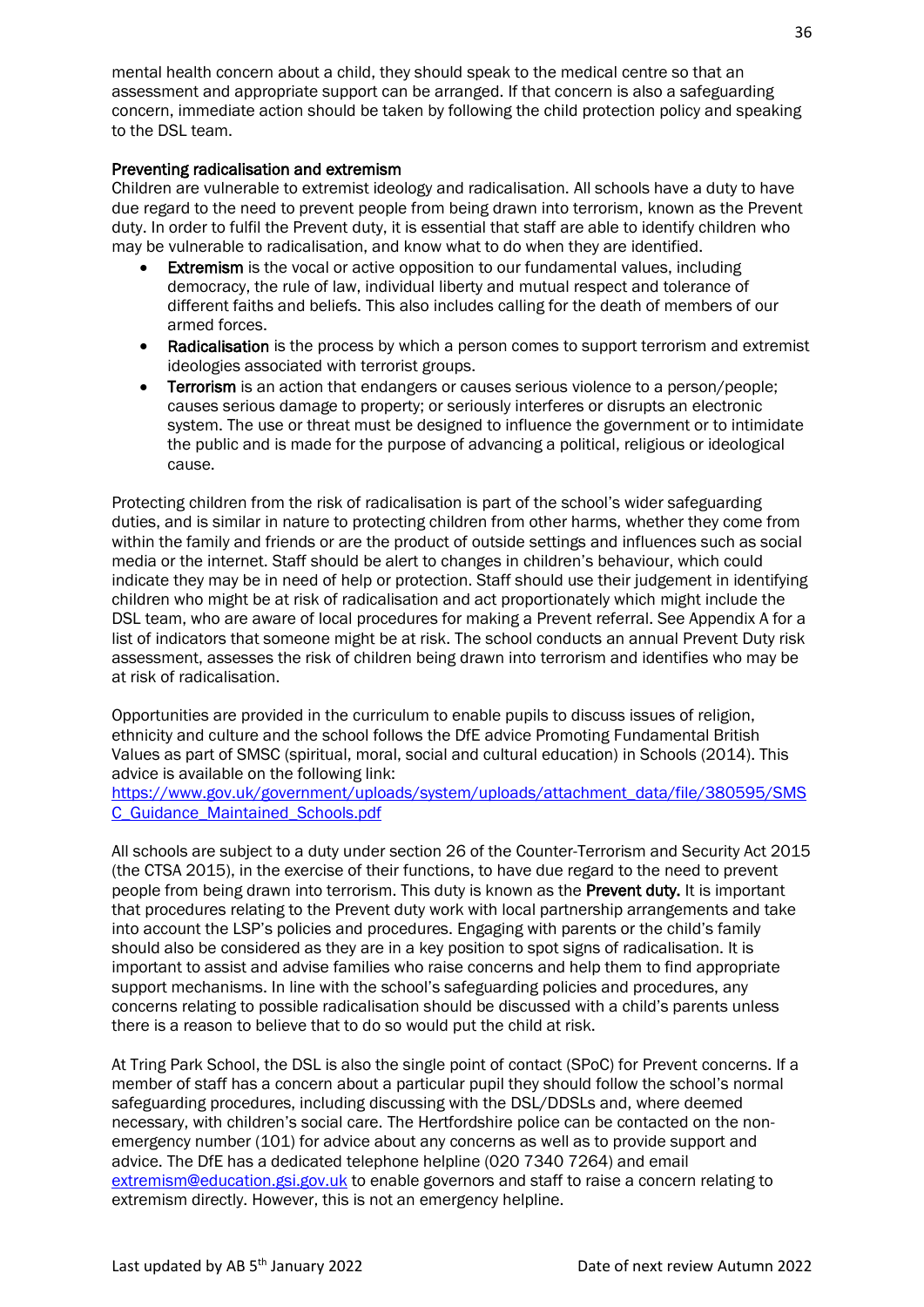Channel is a voluntary, confidential support programme which focusses upon providing support at an early stage to prevent people from being drawn into terrorism. Prevent referrals may be passed to a multi-agency Channel panel. Channel works in a similar way to existing safeguarding partnerships aimed at protecting vulnerable people. A referral to Channel can be made through the LSP website. The DSL should consider if it would be appropriate to share any information with a new school in advance of a child leaving in order to help the new school continue to support victims of abuse or those receiving support through the Channel programme..

If there is any concern that a child is at immediate risk of harm or that there is a risk of a security incident, the normal emergency procedures should be followed. Although decisions to seek support for a child in need, or about whom there are concerns relating to radicalisation, would normally be taken in consultation with parents and pupils, their consent is not required for a referral when there are reasonable grounds to believe that a child is at risk of significant harm.

Full details of local procedures are available on the following link to HSCP's website: <http://www.thegrid.org.uk/leadership/safeguarding/anti-radicalisation.shtml>

The Prevent duty is part of the school's wider safeguarding obligations. The DSL team and senior leaders have regard for the revised *Prevent duty guidance: for England and Wales,* especially paragraphs 57-76 which are specifically concerned with schools, as well as *Prevent duty guidance: for further education institutions in England and Wales.* The guidance revolves around four general themes: risk assessment, working in partnership, staff training and IT policies.

## Domestic Abuse and Operation Encompass

As part of the school's Local Safeguarding Procedures, Tring Park is part of Operation Encompass. This is a police and education early intervention safeguarding partnership which supports children and young people who experience Domestic Abuse. Domestic Abuse is any incident or pattern of incidents of controlling, coercive, threatening behaviour, violence or abuse between those aged 16 or over who are, or have been, intimate partners or family members regardless of gender or sexuality. This abuse can encompass, but is not limited to, psychological, physical, sexual financial and emotional. All children can witness and be adversely affected by domestic abuse between family members. Exposure to domestic abuse and/or violence can have a serious, long lasting emotional and psychological impact.

Operation Encompass ensures that the police will share information about Domestic Abuse incidents with the school prior to the start of the next school day when they have been called to a domestic incident. The DSL and DDSLs have received Operation Encompass training and parents have been informed that Tring Park is an Operation Encompass school. Operation Encompass information is stored in line with all other confidential safeguarding and child protection information. All school staff and Governors have received training on Operation Encompass, the prevalence of Domestic Abuse, the impact of this abuse on children and how to support pupils following an Operation Encompass notification. The school is aware that it must do nothing that puts a child or non-abusing adult at risk. The DSL or Safeguarding governor will report on Operation Encompass as part of termly safeguarding reports to Governors. All information is anonymised for these reports.

#### 21. Special Circumstances

## Children who need a social worker (Child in Need and Child Protection Plans)

Children may need a social worker owing to safeguarding or welfare needs such as abuse, neglect and complex family circumstances. A child's experiences of adversity and trauma can leave the child vulnerable to further harm, as well as educationally disadvantaged in facing barriers to attendance, learning, behaviour and mental health. Local authorities should share with the DSL the fact that a child has a social worker so that decisions can be made in the best interests of the child's safety, welfare and educational outcomes. For example, responding to unauthorised absence or missing education where there are known safeguarding risks, and promoting welfare through the consideration of additional pastoral and/or academic support.

## Looked after and previously looked after children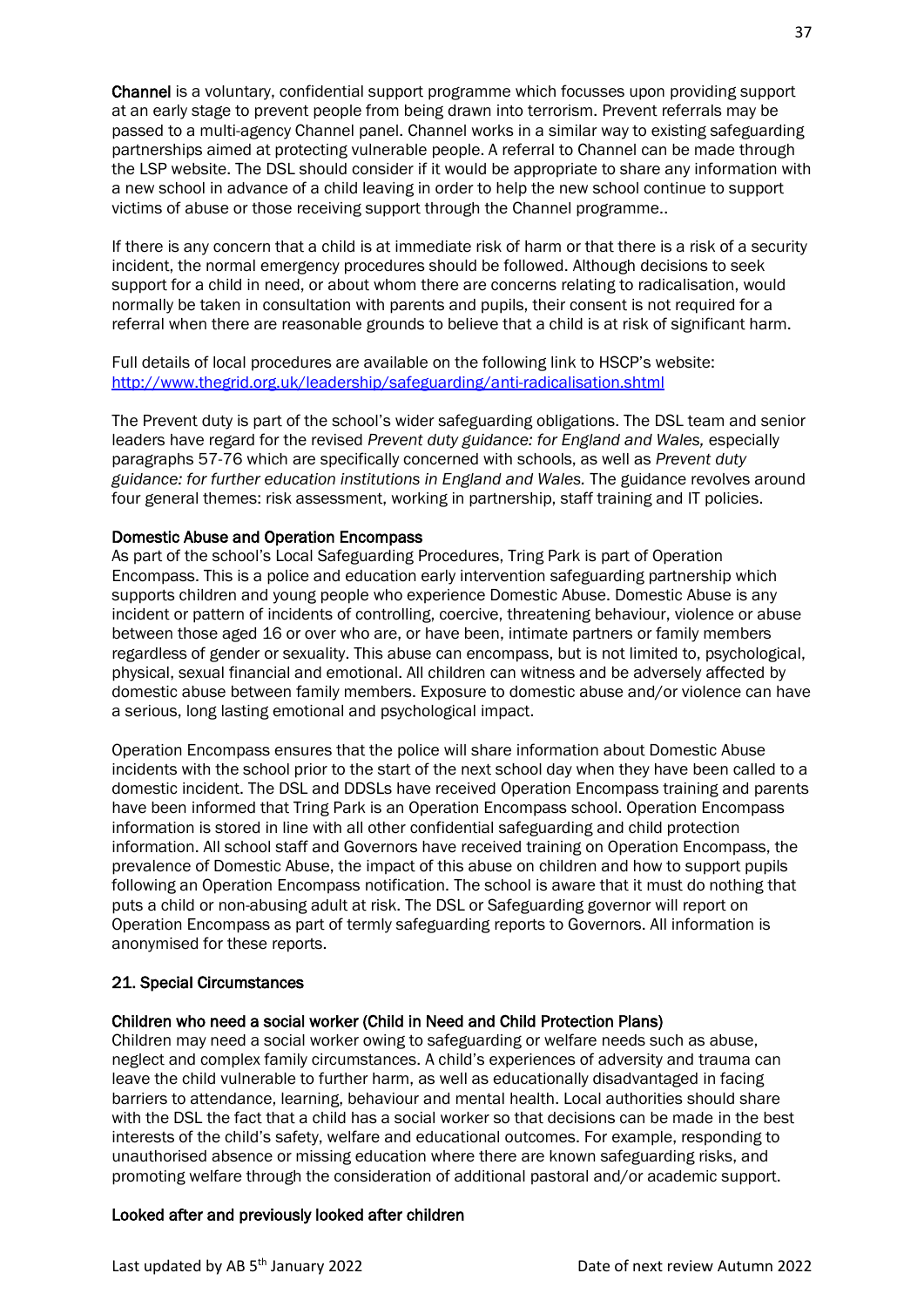The most common reason for children becoming looked after is as a result of abuse or neglect. When the school has such a child in its care, it ensures that appropriate staff have information about a child's looked after status and care arrangements. A designated member of staff, who is the relevant Head of Key Stage, is appointed to have responsibility for the welfare and progress of a looked-after child and is trained for that role. The designated teacher for that child and the DSL will hold details of the child's social worker and the name and contact details of the local authority's virtual head for children in care. Previously looked after children and care leavers are still potentially vulnerable so should be treated as a high risk category similar to looked after children.

#### Children with special educational needs and disabilities (SEND)

Additional barriers can exist when recognising abuse and neglect in children with SEND. These can include assumptions that indicators of possible abuse such as behaviour, mood and injury relate to the child's disability without further exploration. Also, children with SEN and disabilities can be disproportionately impacted by issues such as bullying without outwardly showing any signs. Furthermore, communication barriers can exist and it can be difficult to overcome these barriers. Staff need to be on high alert for any possible signs of abuse or neglect amongst these children and should immediately report any concerns they have to the DSL. Children with SEN can be more prone to peer to group isolation and peer on peer abuse than other children and may need to consider extra pastoral support.

#### Specialist settings

As a school that offers specialist performing arts training and one-to-one tuition, staff must recognise and follow additional measures that are necessary to safeguard children. Individual lessons must take place only in official school teaching rooms with windows as timetabled and published by that tutor's head of department. Any change of time, location or the scheduling of additional lessons may be made only with the prior approval of the head of department. Staff who teach regularly in one-to-one settings should follow the guidance specific to their subject as set out in their departmental handbook. If staff do not regularly teach on a one-to-one basis but have the need to do so on occasion, this must be logged in advance with the member of staff's head of department. At times, some performing arts lessons involve necessary physical contact between the member of staff and the pupil. All staff must follow the guidelines set out in the Acceptable Contact Policy in any lesson or other situation with a pupil that involves either physical contact or a one-to-one situation.

## Boarding Schools

Research has shown that children can be particularly vulnerable in residential settings. As such, the school has regard for, and complies with, the Boarding Schools National Minimum Standards (2015) and is regularly inspected by Independent Schools Inspectorate (ISI) in this regard. All staff should be particularly alert to possible signs of abuse in boarders.

As a boarding school, extra care must be taken over access to the boarding areas of the school. Only pastoral staff and those other staff authorised to work in boarding areas at particular times, such as Housekeeping and Estates Services, are authorised to enter boarding areas. There will be times when other staff need to visit boarding areas. At such times, staff must arrange this in advance with the appropriate houseparent and/or the Pastoral Manager.

#### Remote Learning and how pupils can learn online at home safely

During circumstances in which pupils cannot learn at school and must continue their education online from home remotely, the principles of KCSIE continue to apply. Additional arrangements are necessary to ensure that pupils can learn online at home safely. These procedures are detailed in the school's Safeguarding policy Annex: Arrangements in the event of a pandemic related closure, as well as the school's Distance Learning Agreement.

## Children staying with host families

The school may make arrangements for pupils to stay with a host family during a foreign exchange trip or tour. In such circumstances the school follows the guidance in Annex E of KCSIE to ensure that hosting arrangements are as safe as possible. If a homestay within the UK is arranged by the school, a DBS enhanced certificate will be obtained with barred list information. If a homestay takes place abroad, the school will liaise with partner schools abroad to establish a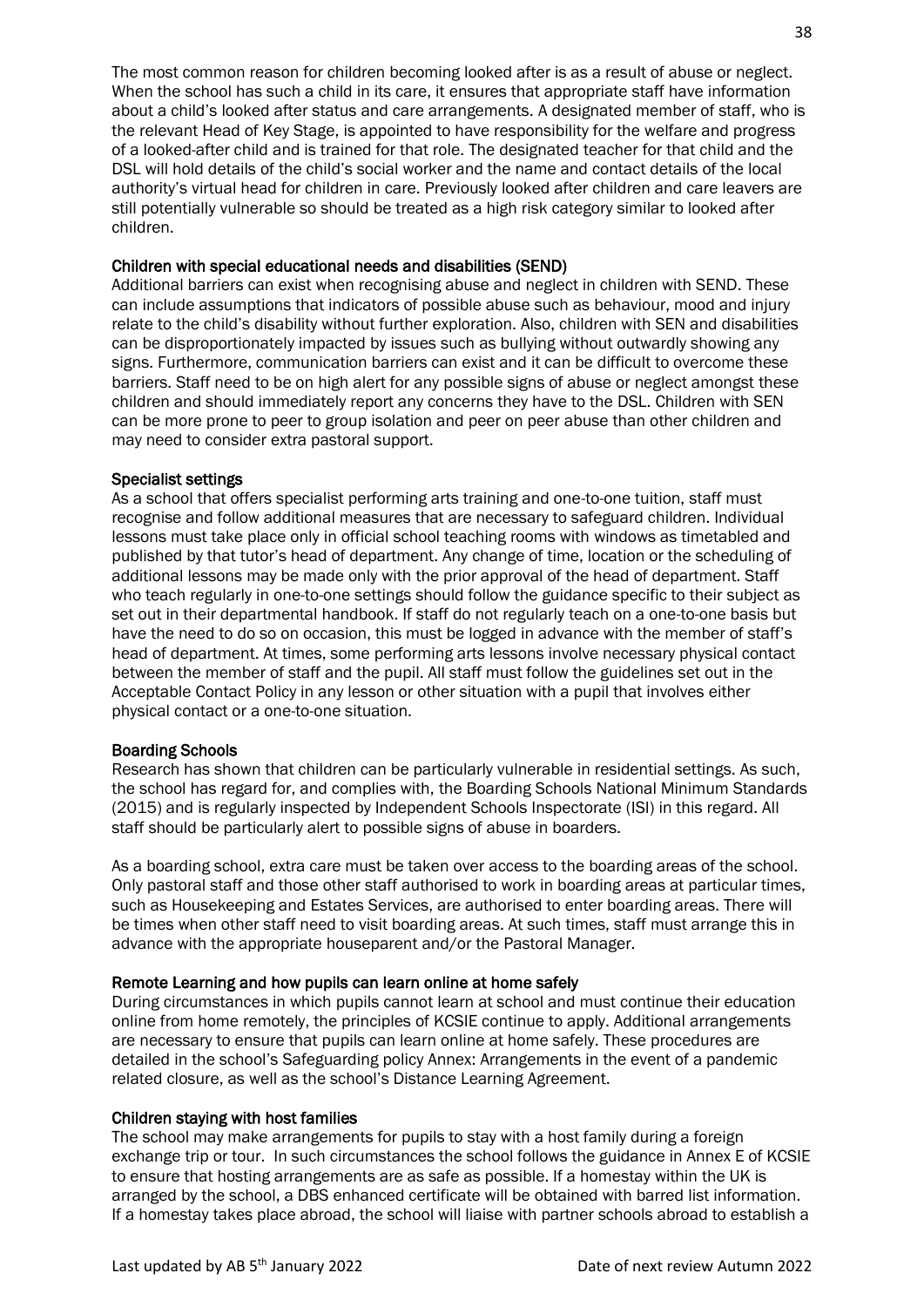shared understanding of, and agreement to, the arrangements in place for the visit in order to make clear that the arrangements are appropriate and sufficient to safeguard the pupils. Parents will be made aware of the arrangements and it will be made clear to pupils whom they should contact during a homestay should an emergency occur or a situation that makes them feel uncomfortable. Some overseas pupils may reside with host families arranged by their parents during school terms and the school will work with the local authority to check that any such arrangements are safe and suitable.

## Allegations of historic child abuse

A number of incidents publicised in the media have demonstrated the possibility of abuse remaining unreported over a number of years. Should any member of staff receive information directly or indirectly of previously unreported abuse, they should take it seriously and immediately bring it to the attention of the Principal or the DSL. The school will consult the Local Authority Designated Officer in all cases of allegations against former members of staff and act on their advice. Any action taken, including the reporting and investigation of any historic incident disclosed, will take into account the express wishes of the subject/s of the reported abuse and also the legal requirement to refer such allegations to statutory agencies. However, the fundamental principles of the primacy of children's welfare and their protection would apply just as much in these circumstances, and every opportunity should be taken to prevent any future abuse.

# Related safeguarding documents, policies and procedures:

Because safeguarding is a priority across all areas of the school, this policy should not be read alone but in conjunction with the documents, policies and procedures listed below. This is not a definitive list as the school is committed to reviewing and extending its safeguarding provision continuously. However, the list encompasses all the areas in which links are clearly made and the safety of pupils actively promoted.

- Safeguarding Children Quick Reference Guide
- Staff handbook
- Pupil handbooks
- Parent handbooks
- Departmental handbooks
- Safer recruitment policy and procedures
- Procedures for managing allegations against staff
- Staff and governor training
- Behaviour policy
- Anti-Bullying policy
- Missing Pupil policy
- Use of Reasonable Force and Physical Restraint policy
- Acceptable Contact policy
- Staff code of conduct
- Record of sanctions and disciplinary procedures
- Information on whom students can turn to if they are worried
- Departmental curricula, PSHE and sex education
- Learning Support and English as an Additional Language policies
- Alcohol, Smoking and Drugs policy
- Medical, First Aid and Self-Harm policies
- Positive Mental Health policy
- Healthy eating
- Health and safety including site and off site security
- Prefect training
- Gap student training
- School risk assessments
- Fire policy
- Supervision and registration procedures
- Admission and attendance registers
- Visitors to the school
- **Educational visits**
- Equal opportunities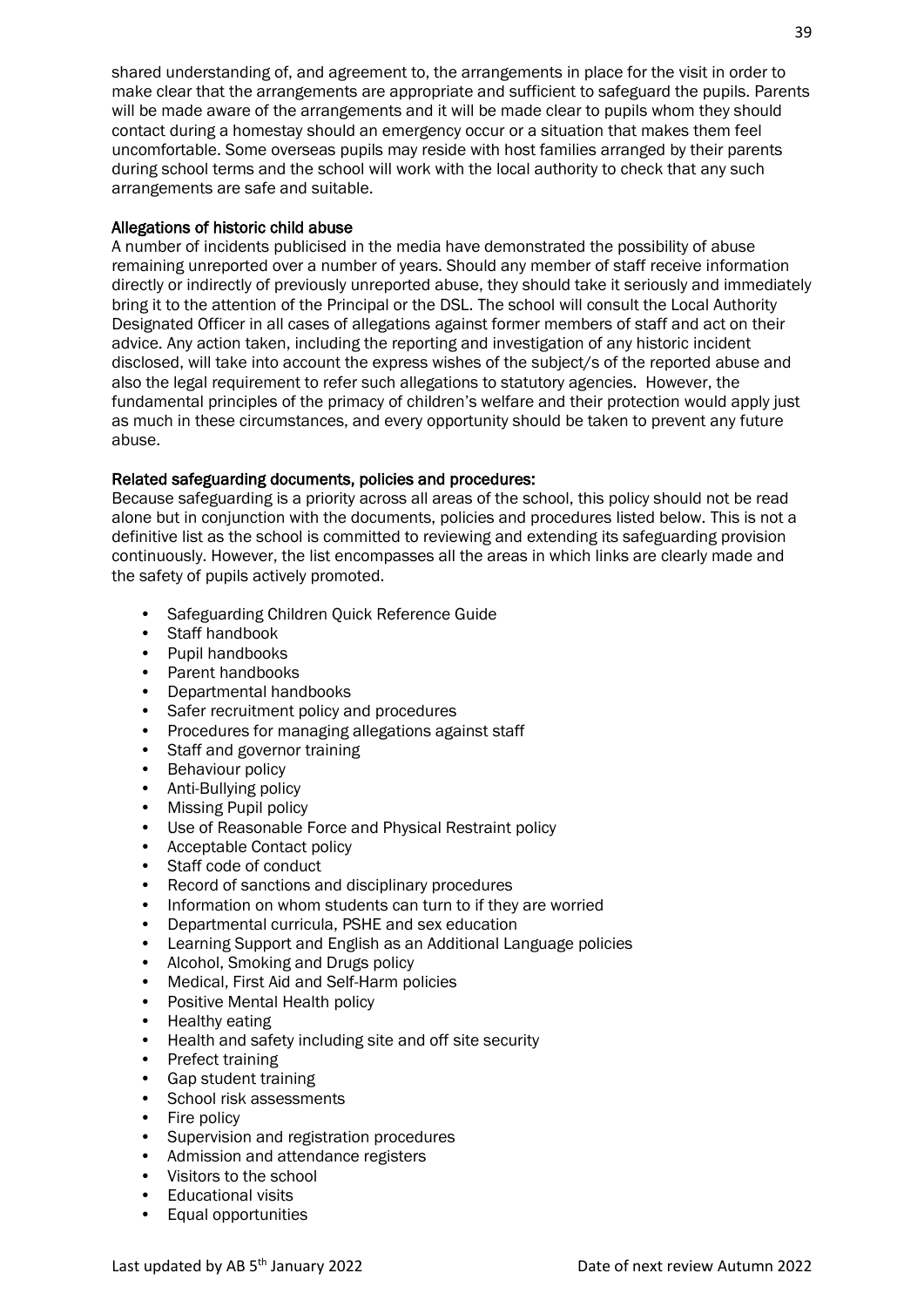- Parent communication
- Emergency procedures
- Use of photographs and film<br>• Appropriate posters giving co
- Appropriate posters giving contact numbers for child protection helplines
- Whistleblowing policy
- Complaints policy
- Staff Grievance and Disciplinary procedures

# Confidentiality and sharing information

All staff will understand that child protection issues warrant a high level of confidentiality, not only out of respect for the pupil and staff involved but also to ensure that being released into the public domain does not compromise evidence. However, any fears of sharing information must not stand in the way of the need to promote the welfare, and protect the safety, of children. Information sharing is vital in identifying and tackling all forms of abuse and neglect.

Staff should only discuss concerns with the DSL, Principal or chair of governors, depending on who is the subject of the concern (although anyone can make a referral to children's social care). That person will then decide who else needs to have the information and they will disseminate it on a 'need-to-know' basis. Staff should be proactive in sharing information as early as possible to help identify, assess and respond to risks or concerns about the safety and welfare of children, whether this is when problems are first emerging, or where a child is already known to the local authority children's social care. Information should be shared with the three safeguarding partners, other organisations, agencies and practitioners as required. If a child is thought to be at immediate risk then a referral should be made to children's social care and/or the police immediately.

Child protection information will be stored and handled in line with GDPR principles and the Data Protection Act 2018, particularly amendment 85. Information must be:

- processed lawfully, fairly and in a transparent manner in relation to individuals;
- kept safe and secure;
- collected for specified, explicit and legitimate purposes and not further processed in a manner that is incompatible with those purposes;
- adequate, relevant and limited to what is necessary in relation to the purposes for which they are processed;
- accurate and, where necessary, kept up to date;
- kept in a form which permits identification of data subjects for no longer than is necessary for the purposes for which the personal data are processed;
- processed in a manner that ensures appropriate security of the personal data, including protection against unauthorised or unlawful processing and against accidental loss, destruction or damage, using appropriate technical or organisational measures.
- Not provided where the serious harm test under the legislation is met, in compliance with the school's obligations under the Data Protection Act 2018 and the GDPR.

The School uses the software **MyConcern** as its means of securely storing child protection records and any other written information can be scanned into MyConcern. Sensitive information should not be stored on laptop computers, which, by the nature of their portability, could be lost or stolen. If it is necessary to store child protection information on portable media, such as a CD or flash drive, these items will also be kept in locked storage. Child protection information is stored separately from the pupil's school file.

Child protection records are normally exempt from the disclosure provisions of GDPR and the Data Protection Act 2018, which means that children and parents do not have an automatic right to see them. If any member of staff receives a request from a pupil or parent to see child protection records, they will refer the request to the Principal or DSL.

The Data Protection Act 2018 and GDPR do not prevent the sharing of information for the purposes of keeping children safe. Fears about sharing information must not be allowed to stand in the way of the need to promote the welfare and protect the safety of children. See also the DfE's statutory guidance *Information Sharing: Advice for Practitioners Providing Safeguarding*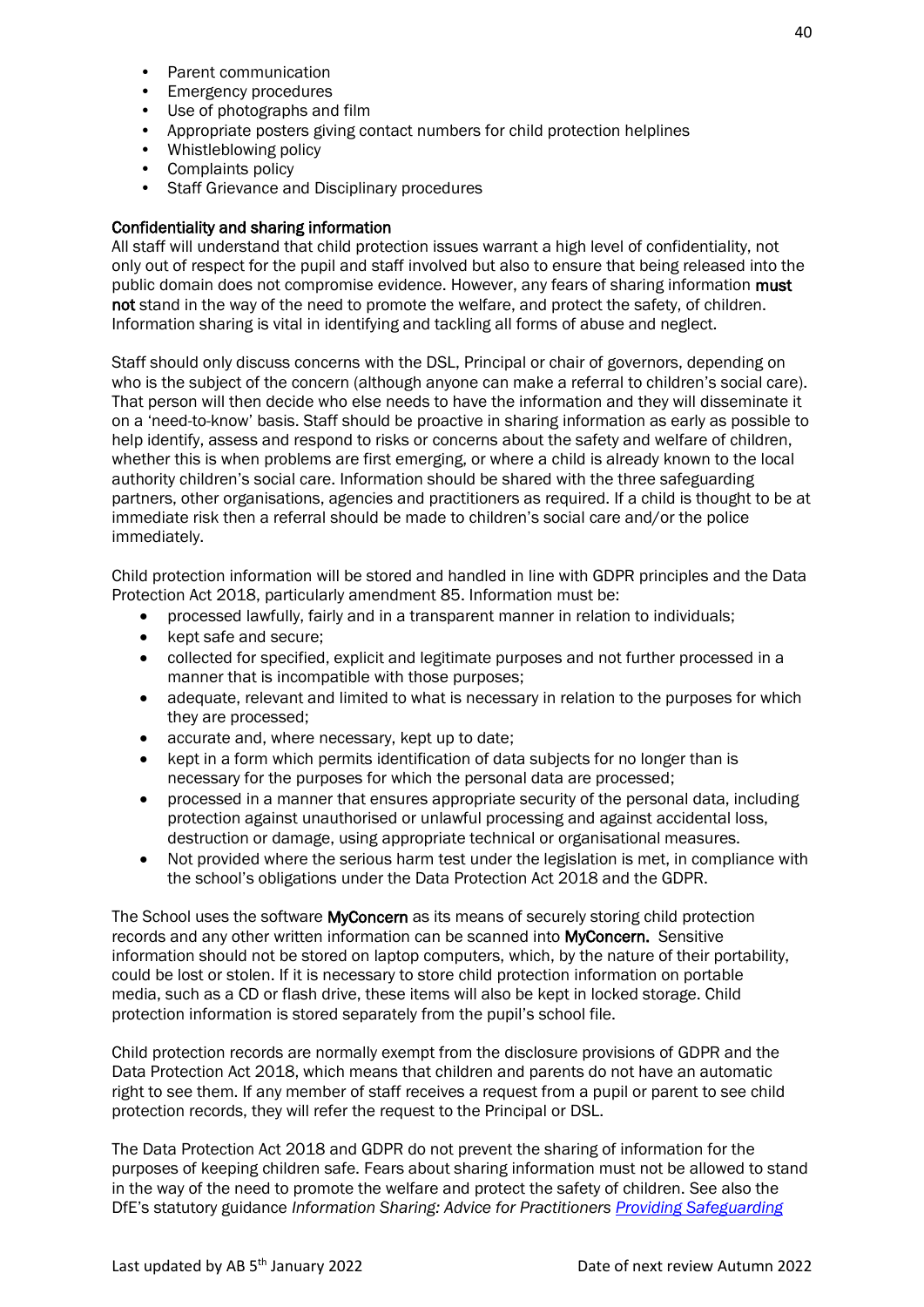Information sharing decisions should be recorded, whether or not the decision is taken to share. If the decision is to share, reasons should be cited including what information has been shared and with whom. If the decision is not to share, it is good practice to record the reasons for this decision and discuss them with the requester. The individual should be informed that the information has been shared, so long as this does not create or increase risk of harm.

Safeguarding / child protection information should not be kept any longer than is necessary. In some circumstances this may be indefinitely, but if this is the case there should be a review process.

# 22. Appendix A: *Prevent duty:* Indicators of those who might be at risk of radicalisation

# **Vulnerability**

- Identity Crisis Distance from cultural/religious heritage and uncomfortable with their place in the society around them
- Personal Crisis Family tensions; sense of isolation; adolescence; low self-esteem; disassociating from existing friendship group and becoming involved with a new and different group of friends; searching for answers to questions about identity, faith and belonging
- Personal Circumstances Migration; local community tensions; events affecting country or region of origin; alienation from UK values; having a sense of grievance that is triggered by personal experience of racism or discrimination or aspects of Government policy
- Unmet Aspirations Perceptions of injustice; feeling of failure; rejection of civic life
- Criminality Experiences of imprisonment; poor resettlement/ reintegration, previous involvement with criminal groups

## Access to extremism / extremist influences

- Is there reason to believe that the child/young person associates with those known to be involved in extremism - either because they associate directly with known individuals or because they frequent key locations where these individuals are known to operate? (e.g. the child/young person is the partner, spouse, friend or family member of someone believed to be linked with extremist activity)
- Does the child/young person frequent, or is there evidence to suggest that they are accessing the internet for the purpose of extremist activity? (e.g. Use of closed network groups, access to or distribution of extremist material, contact associates covertly via Skype/email etc)
- Is there reason to believe that the child/young person has been or is likely to be involved with extremist/military training camps/locations?
- Is the child/young person known to have possessed or is actively seeking to possess and/or distribute extremist literature/other media material likely to incite racial/religious hatred or acts of violence?
- Does the child/young person sympathise with, or support illegal/illicit groups e.g. propaganda distribution, fundraising and attendance at meetings?
- Does the child/young person support groups with links to extremist activity but not illegal/illicit e.g. propaganda distribution, fundraising and attendance at meetings?

## Experiences, Behaviours and Influences

- Has the child/young person encountered peer, social, family or faith group rejection?
- Is there evidence of extremist ideological, political or religious influence on the child/ young person from within or outside UK?
- Have international events in areas of conflict and civil unrest had a personal impact on the child/young person resulting in a noticeable change in behaviour? It is important to recognise that many people may be emotionally affected by the plight of what is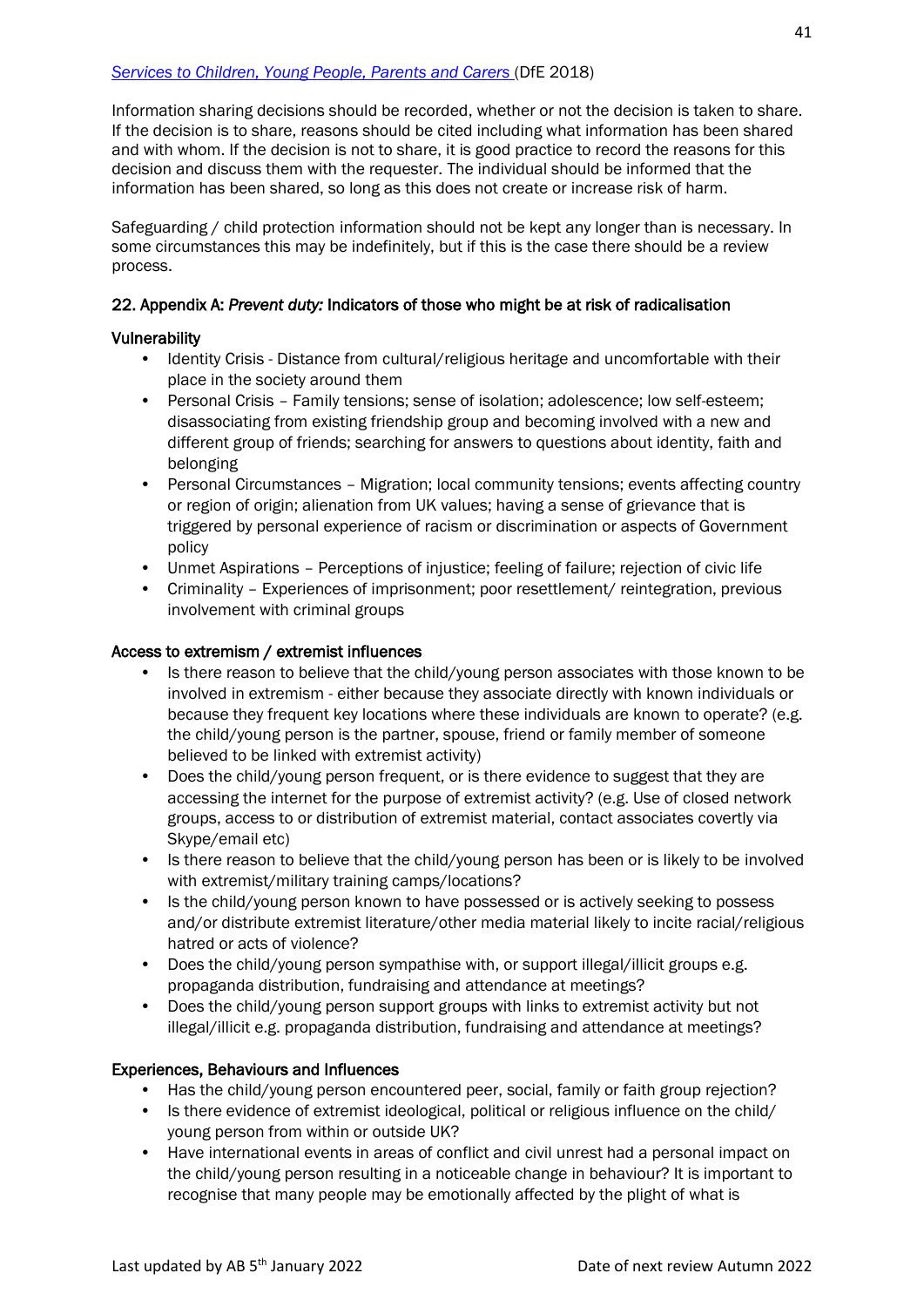happening in areas of conflict (i.e. images of children dying) it is important to differentiate them from those that sympathise with or support extremist activity

- Has there been a significant shift in the child/young person's behaviour or outward appearance that suggests a new social/political or religious influence?
- Has the child/young person come into conflict with family over religious beliefs/lifestyle/dress choices?
- Does the child/young person vocally support terrorist attacks; either verbally or in their written work?
- Has the child/young person witnessed or been the perpetrator/victim of racial or religious hate crime or sectarianism?

# **Travel**

- Is there a pattern of regular or extended travel within the UK, with other evidence to suggest this is for purposes of extremist training or activity?
- Has the child/young person travelled for extended periods of time to international locations known to be associated with extremism?
- Has the child/young person employed any methods to disguise their true identity? Has the child/young person used documents or cover to support this?

# Social Factors

- Does the child/young person have experience of poverty, disadvantage, discrimination or social exclusion?
- Does the child/young person experience a lack of meaningful employment appropriate to their skills?
- Does the child/young person display a lack of affinity or understanding for others, or social isolation from peer groups?
- Does the child/young person demonstrate identity conflict and confusion normally associated with youth development?
- Does the child/young person have any learning difficulties/ mental health support needs?
- Does the child/young person demonstrate a simplistic or flawed understanding of religion or politics?
- Does the child/young person have a history of crime, including episodes in prison?
- Is the child/voung person a foreign national, refugee or awaiting a decision on their immigration/ national status?
- Does the child/young person have insecure, conflicted or absent family relationships?
- Has the child/voung person experienced any trauma in their lives, particularly any trauma associated with war or sectarian conflict?
- Is there evidence that a significant adult or other in the child/young person's life has extremist view or sympathies?

# More critical risk factors could include:

- Being in contact with extremist recruiters
- Articulating support for extremist causes or leaders
- Accessing extremist websites, especially those with a social networking element
- Possessing extremist literature
- Using extremist narratives and a global ideology to explain personal disadvantage
- Justifying the use of violence to solve societal issues
- Joining extremist organisations
- Significant changes to appearance and/or behaviour

# 23. Appendix B: Contact Details of Outside Agencies

# Emergency

If a person is in immediate danger, ring 999 and ask for the Police.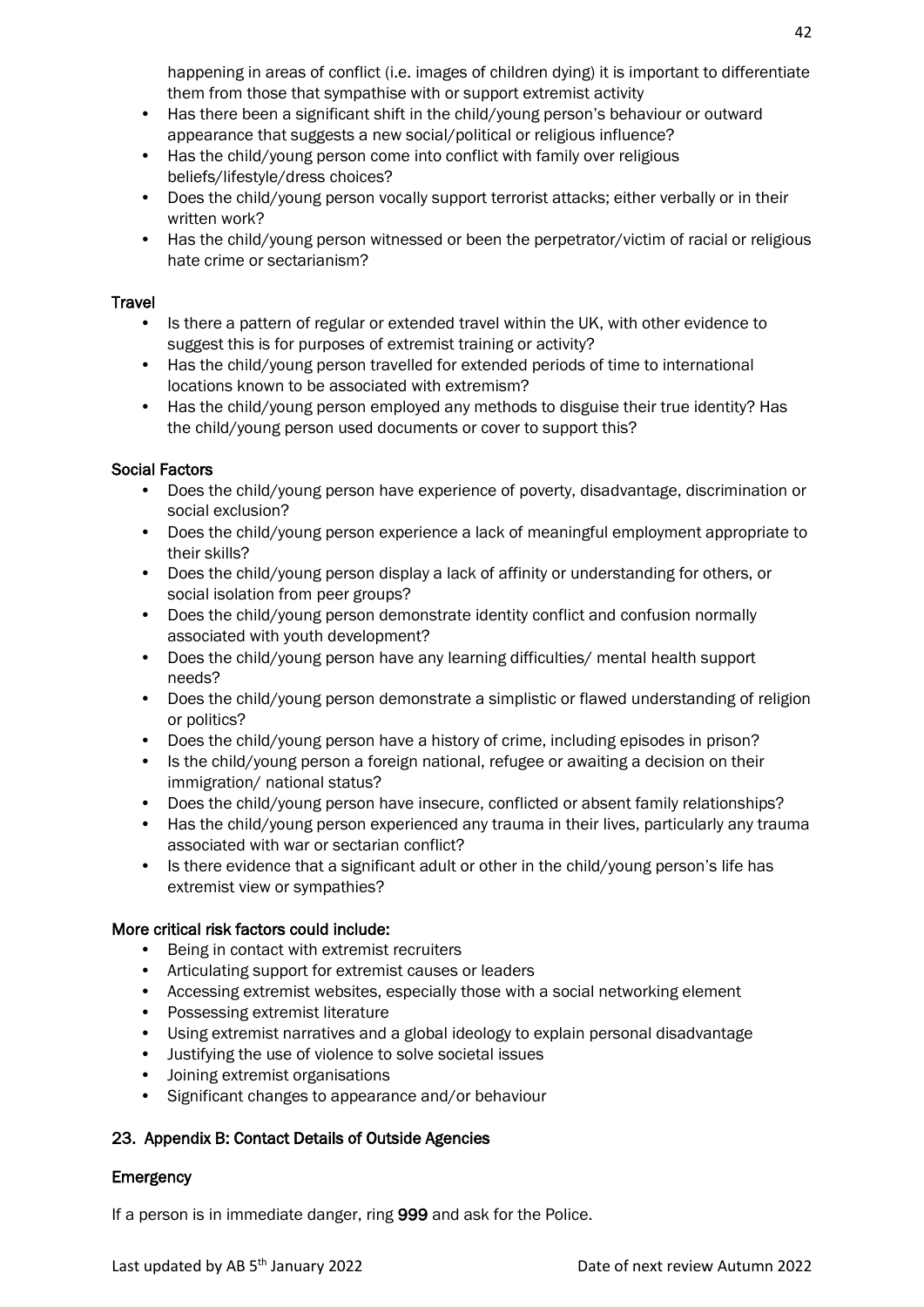# Advice

If you need outside advice on a safeguarding matter regarding a child, the following organisations give confidential advice:

Childline: 0800 1111 NSPCC:0808 800 5000 Kidscape: 0845 1295

# Local Safeguarding Partners

Hertfordshire Safeguarding Children Partnership Team Room 152 Postal Point CHO116 County Hall **Hertford** SG13 3DQ

Tel: 01992 588757

Email: [admin.hscp@hertfordshire.gov.uk](mailto:admin.hscp@hertfordshire.gov.uk)

If you think you might need to make a referral but you are unsure whether the safeguarding threshold has been reached, the CPSLO Consultation Service provides a consultation line: 01992 555980.

The LADOs are Yvette Morello and Tony Purvis and the LADO team manager is Frazer Smith. Their email is: [lado.referral@hertfordshire.gov.uk](mailto:lado.referral@hertfordshire.gov.uk) and a referral can be made to the Customer Service Centre: 0300 123 4043.

Guidance on local procedures for reporting concerns is available on the following LSP website link: [http://www.hertssafeguarding.org.uk/adults/reporting\\_concerns\\_summary.html](http://www.hertssafeguarding.org.uk/adults/reporting_concerns_summary.html)

Referrals should be addressed to:

Client Services PO Box 153 Stevenage Hertfordshire SG1 2GH

Fax: 01438 737402

## Disclosure and Barring Service

The DBS can be contacted by post, telephone or email:

PO Box 181 Darlington DL1 9FA

01325 953795

[dbsdispatch@dbs.gsi.gov.uk](mailto:dbsdispatch@dbs.gsi.gov.uk)

## Prevent Contacts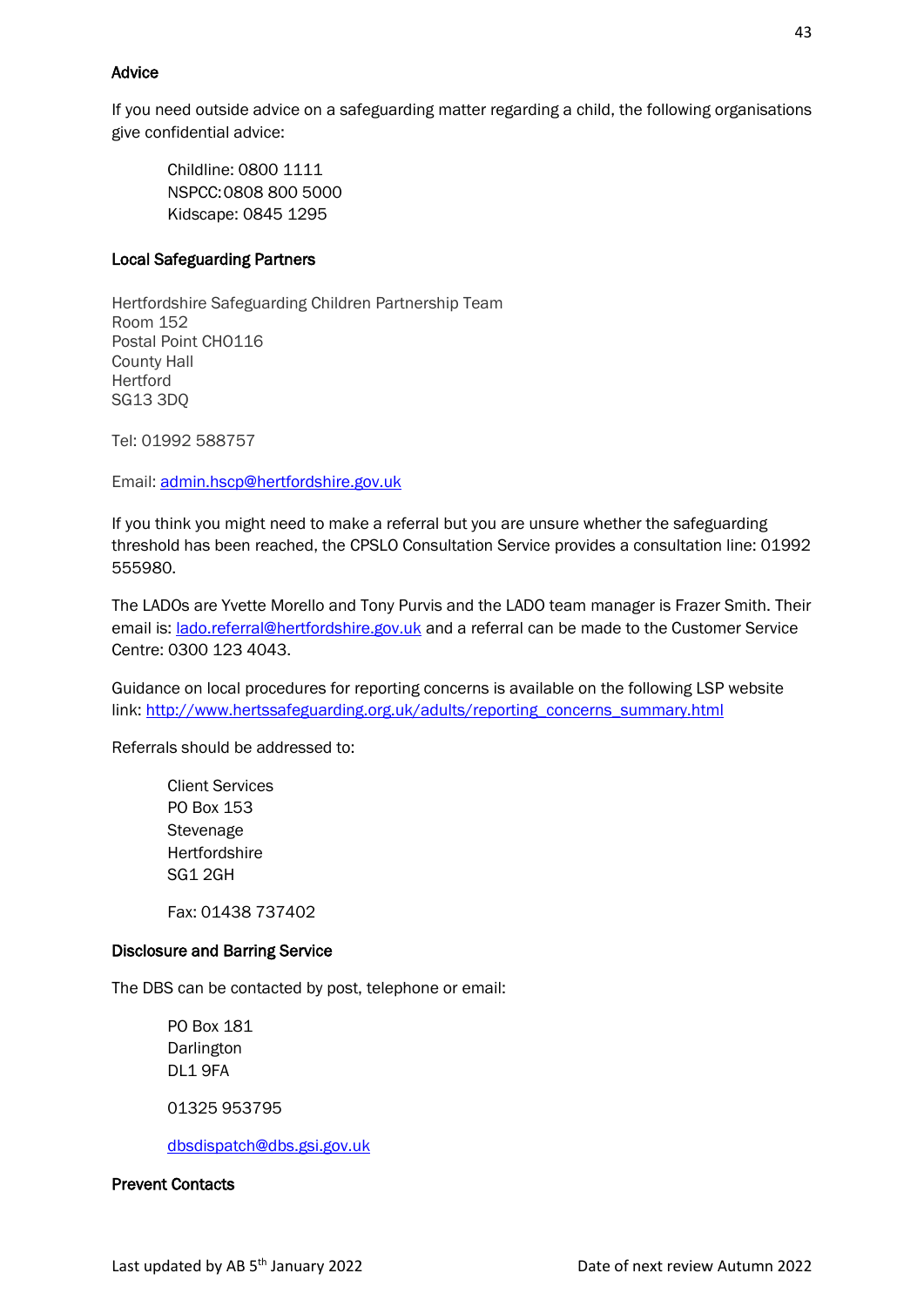Non-emergency advice for staff and governors (CHANNEL DfE helpline): 0207 340 7264 [counter.extremism@education.gov.uk](mailto:counter.extremism@education.gov.uk)

Confidential Anti-Terrorist Hotline: 0800 789 321

LSP website link:<http://www.thegrid.org.uk/leadership/safeguarding/anti-radicalisation.shtml>

#### NSPCC Whistleblowing Advice Line

If staff have concerns about how child protection concerns are being handled, either by the school or another organisation, they can contact the NSPCC Whistleblowing Advice Line for free advice and support on 0800 028 0285 or [help@nspcc.org.uk.](mailto:help@nspcc.org.uk)

#### National Domestic Abuse Helpline

Refuge runs the National Domestic Abuse Helpline which can be called free of charge and in confidence, 24 hours a day: 0808 2000 247

Further advice and information is available on their website: [www.refuge.org.uk](http://www.refuge.org.uk/)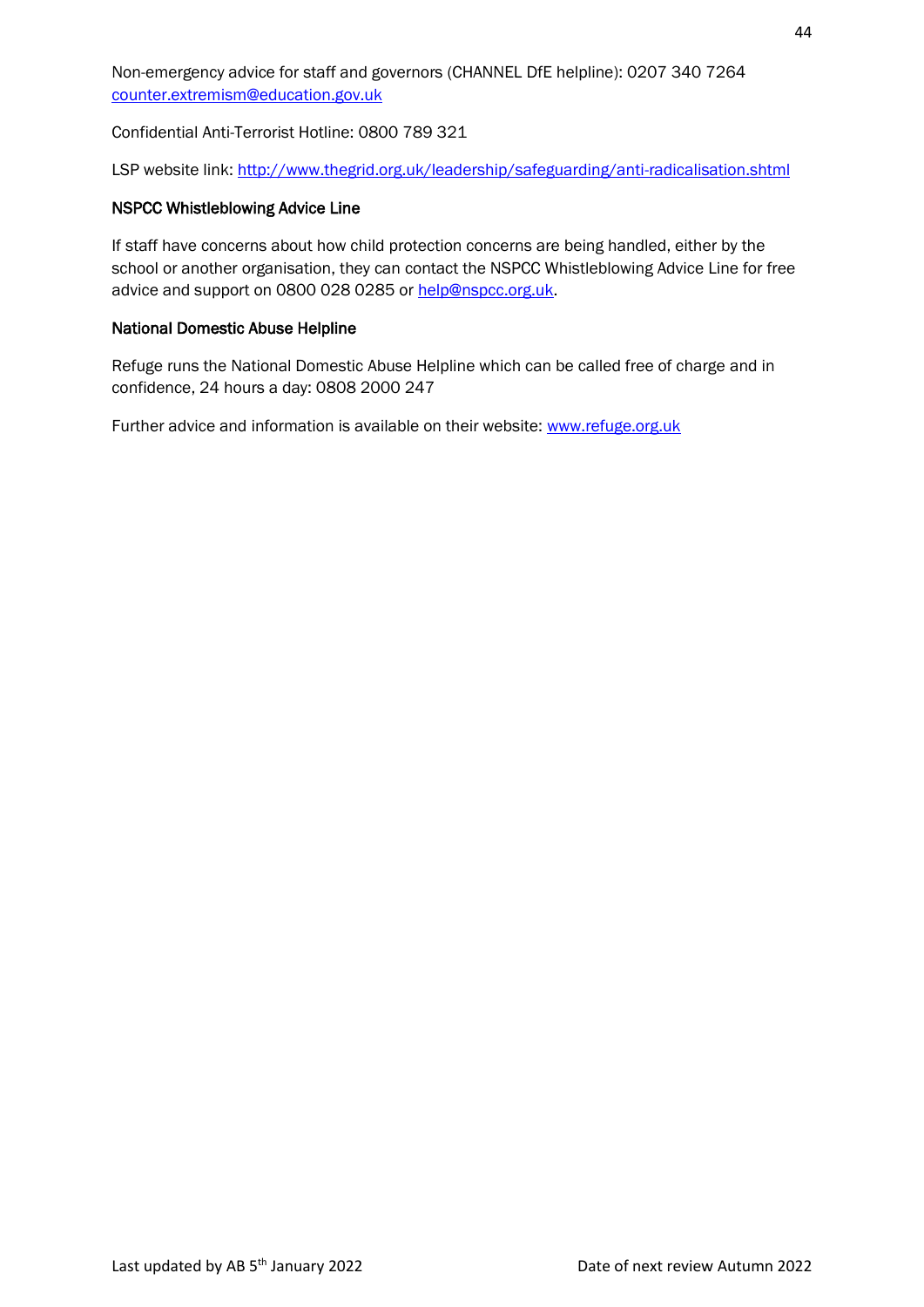# Safeguarding Policy Annex:

## Arrangements in the event of a pandemic related school closure.

In the event of a school closure as a result of a pandemic such as Coronavirus (COVID-19), the principles of Keeping Children Safe in Education (KCSIE) continue to apply. This includes if children receive educational provision remotely and/or if children of critical workers, some boarders and vulnerable children are cared for and educated on the school premises. However, it is also necessary to consider how safeguarding policies and procedures can best be adapted under such circumstances in order to keep children safe. Although the way the school operates during the coronavirus pandemic is fundamentally different to business as usual, a number of key safeguarding principles remain the same:

- With regards to safeguarding, the best interests of children must always continue to come first.
- If anyone connected with the school has a safeguarding concern about any child they should continue to act immediately.
- A member of the DSL team will always be available and on call.
- It remains essential that unsuitable people are not allowed to enter the children's workforce and/or gain access to children, either in person or online. This includes supply teachers and volunteers.
- Children should continue to be protected when they are online.

Negative experiences and distressing life events, such as the current situation, can affect the mental health of children and adults. Teachers should be aware of this in setting expectations of children's work where they are at home.

It is important to continue to take a whole school approach to safeguarding. This is the best way of ensuring that any new policies or procedures in response to COVID-19 do not weaken the approach to safeguarding or the school's child protection policy. Whilst the school continues to operate in a lockdown during the pandemic, it will follow these safeguarding guidelines:

# Safeguarding information for All Staff and the Management of Safeguarding

 The school will follow any updated advice from the Hertfordshire Safeguarding Children Partnership (HSCP). This includes advice regarding children with Education Health and Care (EHC) plans, the LADO and children's social care reporting mechanisms, referral thresholds and children in need. HSCP has a web page about safeguarding during COVID-19 with guidance including carrying out virtual meetings for looked after children and child protection conferences. The link is: [https://www.hertfordshire.gov.uk/services/childrens-social-care/child-](https://www.hertfordshire.gov.uk/services/childrens-social-care/child-protection/hertfordshire-safeguarding-children-partnership/safeguarding-during-covid-19.aspx)

[protection/hertfordshire-safeguarding-children-partnership/safeguarding-during-covid-](https://www.hertfordshire.gov.uk/services/childrens-social-care/child-protection/hertfordshire-safeguarding-children-partnership/safeguarding-during-covid-19.aspx)[19.aspx](https://www.hertfordshire.gov.uk/services/childrens-social-care/child-protection/hertfordshire-safeguarding-children-partnership/safeguarding-during-covid-19.aspx)

• If staff and volunteers have any concerns about a child, including those attending school and those receiving remote provision, they should report them immediately to the DSL team. Staff and volunteers who interact with children, including online, should look out for any signs, as detailed in the school's Safeguarding policy, that might indicate a child is at risk. It is important to remember that some children will have a difficult home life and therefore the school, and children's links with members of staff, can be very important to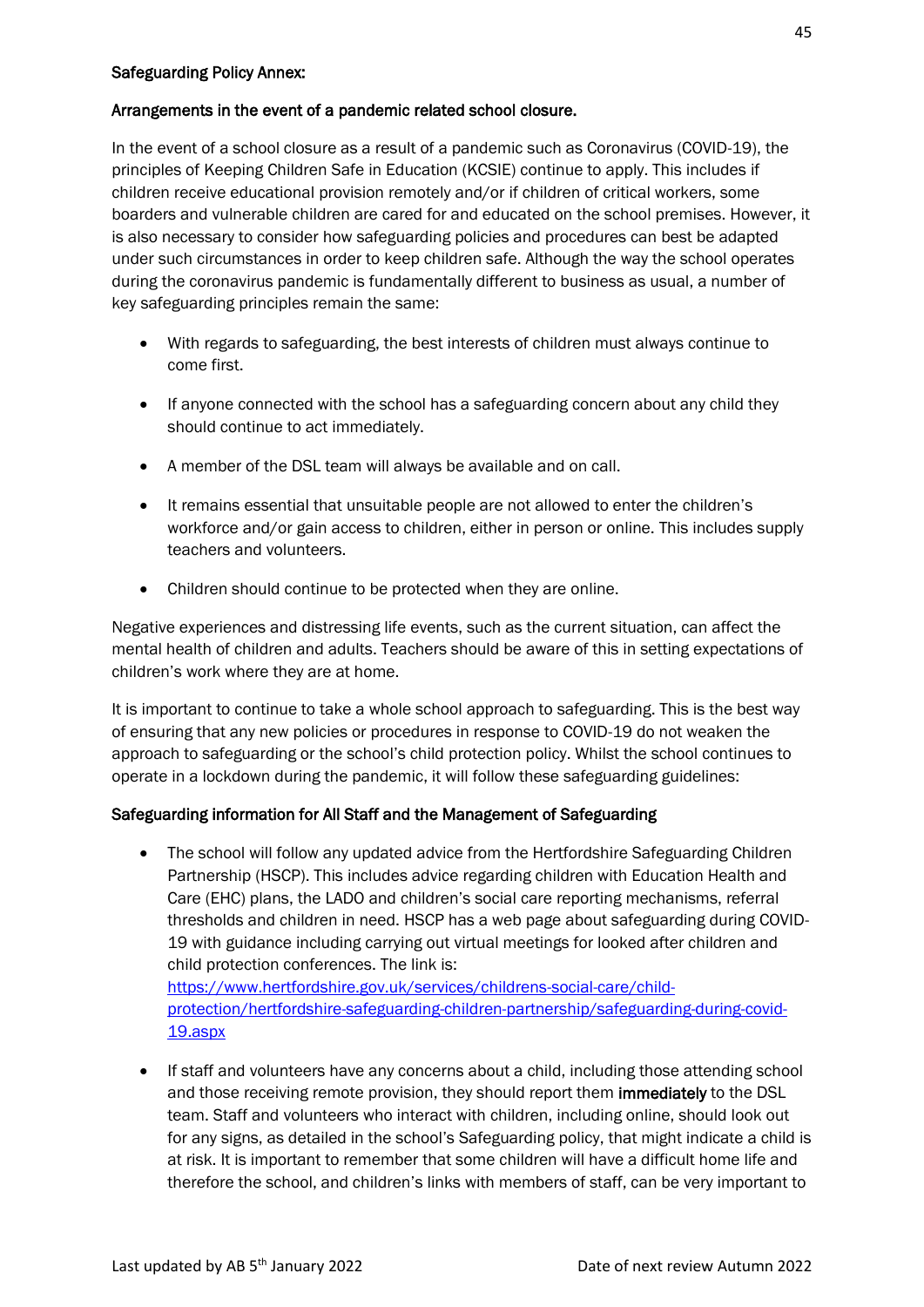them. This particularly applies to any category of child who is deemed as being vulnerable or at greater risk as set out in KCSIE and the school's Safeguarding policy.

- There are no changes to the DSL team, who can be contacted in the normal manner. If any children are being educated on the school premises, a member of the DSL team will be available onsite. If all pupils are being educated remotely, or if for some reason it is not possible for a member of the DSL team to be onsite, one of the team will be available by phone or online. The DSL team will be available to liaise with staff, manage access to child protection files, liaise with social workers with access to children in need and/or carry out statutory assessments. Anselm Barker is the DSL and Julia Fairey, Suzanne Kennedy and Kay Wayman are the Deputy DSLs. If you have an urgent child protection concern, staff should ring the DSL on 07926 281550. To make a report that is not urgent, use MyConcern. For correspondence that is not urgent, email [DSL@tringpark.com.](mailto:dsp@tringpark.com)
- The school will continue to communicate and work with any social workers and the virtual school head of any children. This includes reporting any unexplained absence.
- Any children who do not meet the definition of a 'vulnerable' child but are a safeguarding concern must continue to be supported as previously and any concerns should still be reported to the DSL.
- The School's Attendance Officer, Karina Jones, will complete the DfE daily online attendance form for the children of any critical workers and vulnerable children attending the school. Although it is not a DfE requirement for schools to report attendance if pupils are being educated remotely during lockdown, staff should continue to report attendance internally. Pastoral staff will contact any pupils who are not engaging as expected to ensure that there are no safeguarding concerns.
- Peer on peer abuse remains a risk, either between any children who are attending the school or those being educated remotely. The school community must remain vigilant to the signs of peer on peer abuse, report any concerns to the DSL and support any victims in accordance with KCSIE. The school will continue to be informed by the principles of part 5 of KCSIE in managing any reports of Child Sexual Violence and Sexual Harassment.
- Staff should be particularly vigilant for any online safety concerns given that children will be spending more of their time online. It is important for staff to continue to follow the school's Online Safety Acceptable Use and IT policy, seek advice from Sarah Bell, the school's E-safety Officer, and report any concerns as normal. Staff should also follow the guidelines laid out in the school's Distance Learning Agreement in order to ensure that they have all of the necessary safeguards in place for online distance learning platforms. Only school approved systems, platforms and school email accounts should be used in order to ensure that appropriate filtering and monitoring systems are in place. The Esafety officer will continue to monitor online activity and send regular online safety bulletins and advice to parents, pupils and staff.
- The school's team of houseparents, medical centre nurses and counsellors will continue to provide pastoral support and advice and maintain regular contact with any pupils with mental health and wellbeing concerns. This will take place using Microsoft Teams.
- The principles of part 4 of KCSIE continue to inform the approach staff should follow if they have concerns about a member of staff or volunteer who may pose a safeguarding risk to children as detailed in the school's Safeguarding policy. The school has a legal duty to refer anyone to the DBS who has harmed or poses a risk of harm to a child or